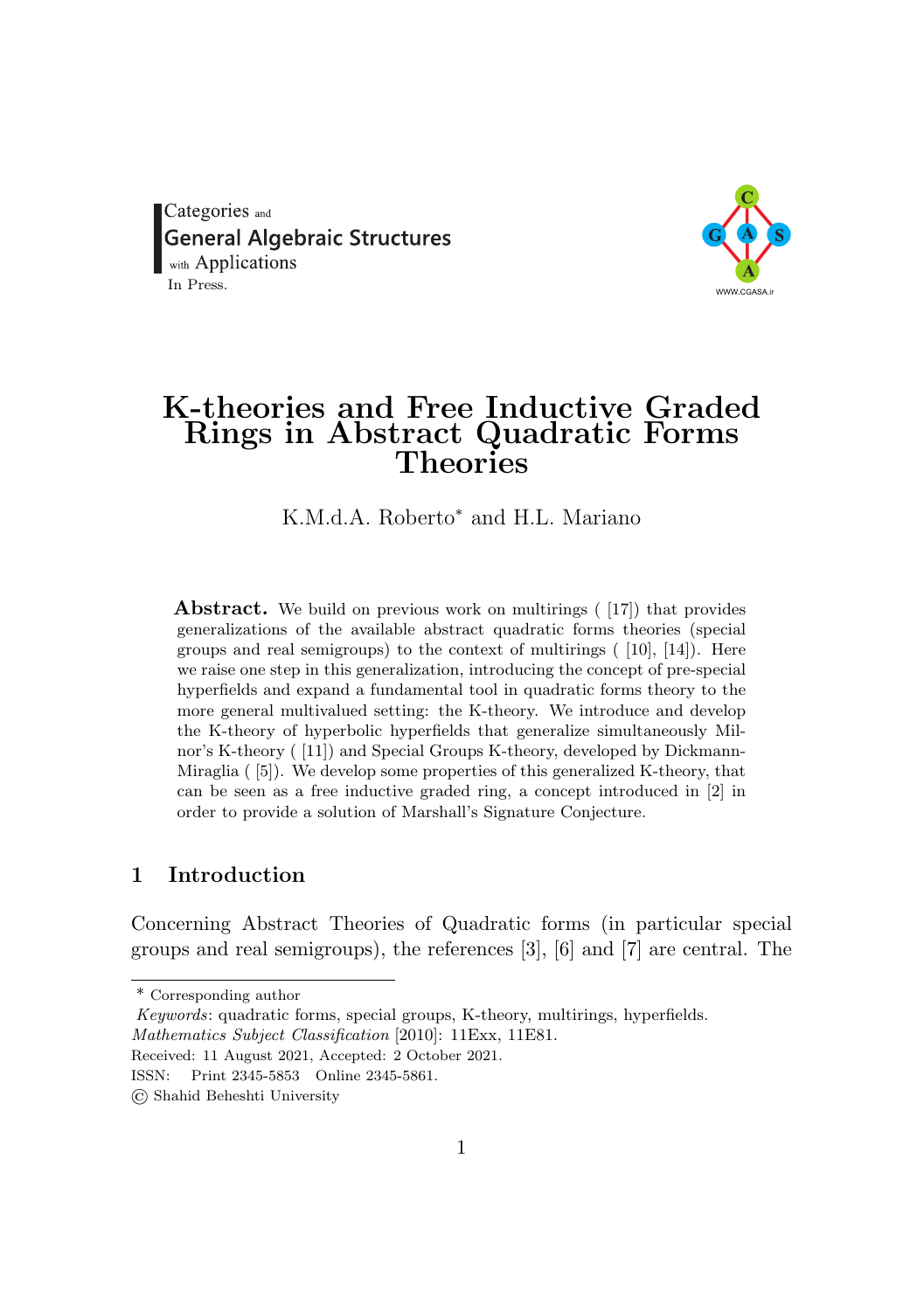theory of special groups deals simultaneously reduced and non-reduced theories but focuses on rings with an "expressive amount" of invertible coefficients to quadratic forms and the theory of real semigroups consider general coefficients of a ring, but only addresses the reduced case. Both are firstorder theory, thus they allow the use of model theoretic methods.

M. Marshall in [\[10\]](#page-45-1) introduced an approach to (reduced) theory of quadratic forms through the concept of multiring (roughly, a ring with a multi valued sum)<sup>[1](#page-0-0)</sup>: this seems more intuitive for an algebraist since it encompasses (generalizes, in fact) some techniques of ordinary Commutative Algebra. Moreover, the multirings encode copies of special groups and real semigroups (see [\[14\]](#page-45-2)) and still allows the use of model-theoretic tools, since multirings (hyperrings) endowed with convenient notion of morphisms constitutes a category that is isomorphic to a category of appropriate first-order structures.

In the recent work [\[17\]](#page-45-0): (i) we have considered interesting pairs  $(A, T)$ where A is a multiring and  $T \subseteq A$  is a certain multiplicative subset in such a way to obtain models of abstract theories of quadratic forms (special groups and real semigroups) via natural quotients - Marshall's quotient construction and (ii) we have used this new setting to motivate a "non reduced" expansion of the theory of real semigroups to deal the formally real case, isolating axioms over pairs involving multirings and a multiplicative subset with some properties.

The uses of K-theoretic (and Boolean) methods in abstract theories of quadratic forms has been proved a very successful method, see for instance, these two papers of Dickmann and Miraglia: [\[2\]](#page-44-1) where they give an affirmative answer to Marshall's Conjecture, and [\[4\]](#page-44-5), where they give an affirmative answer to Lam's Conjecture (previously both conjecture have kept open for almost three decades). These two central papers makes us take a deeper look at the theory of special groups (and hence, hyperbolic/prespecial hyperfields) by itself. This is not mere exercise in abstraction: from Marshall's and Lam's Conjecture many questions arise in the abstract and concrete context of quadratic forms.

<sup>&</sup>lt;sup>1</sup>The main terminology in the literature is "hyperring". Moreover, M. Marshall makes a distinction between "multiring" and "hyperrings" which is important in the context of quadratic forms. But throughout this entire work, we deal essentially with multifields/hyperfields and then, the main terminology here will be "hyperfield".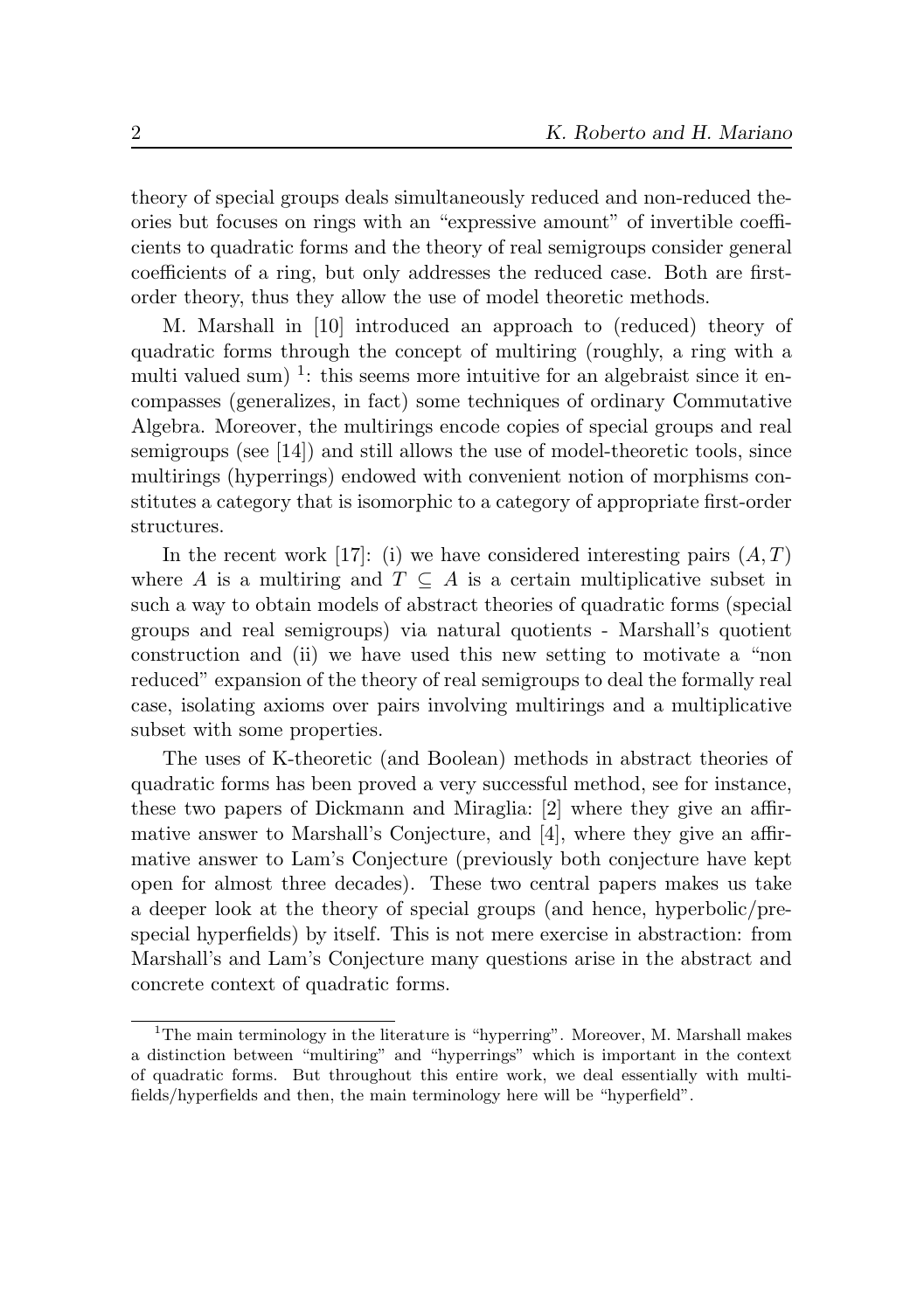In the present paper we provide some new steps towards the development of tools of algebraic theory of quadratic forms in this multiring setting: we have defined and explored K-theory and graded rings in the context of hyperfields that, in particular, provides a generalization and unification of Milnor's K-theory ( [\[11\]](#page-45-3)) and special groups K-theory ( [\[5\]](#page-44-0)). We develop some properties of this generalized K-theory, that can be seen as a free inductive graded ring.

Outline: In Section 2 we: recall the basic notions of K-theory in quadratic forms theories (Milnor's K-theory, Special Groups K-theory); provide the basic definitions, constructions and results on multirings and hyperfields; introduce the concept of pre-special hyperfield. In the third section we introduce the notion of K-theory of hyperfields and establish its main properties and some technical results. In Section 4 we recognize the K-theory of special hyperfields as a free construction in the category of inductive graded rings ( [\[3\]](#page-44-2)) and prove that this concept, encompasses both Milnor's K-theory and Special Groups K-theory. We finish the work indicating some themes of research motivated by the present paper.

Throughout this entire paper, we adopt the following convention: let A be an arbitrary structure (field, graded ring and so on) and let  $T \subseteq A$ be a subset such that the quotient  $A/T$  is defined. We usually denote the elements of  $A/T$  by  $\overline{a} \in A/T$ . This notation is overwhelming here (as you will see rapidly). So, we will omit the overline symbol, and an equation " $\overline{a} = \overline{b}$ " that took place in  $A/T$  will be denoted simply by " $a = b$  in  $A/T$ ". In other words, we will add "in  $A/T$ " or "in  $A$ " to make distinctions between some set and its quotients.

# 2 Preliminaries

This section contains, basically, the fundamental definitions and results included for the convenience of the reader such as multirings, hyperfields, special groups, Minor's K-theory of fields and Dickmann-Miraglia K-theory of (pre) special groups. For more details, consult  $[11]$ ,  $[3]$ ,  $[5]$ ,  $[10]$ ,  $[14]$ or [\[17\]](#page-45-0).

<span id="page-2-0"></span>**2.1** Milnor's K-theory Here we get some definitions and results about Milnor's K-theory, as developed in [\[11\]](#page-45-3).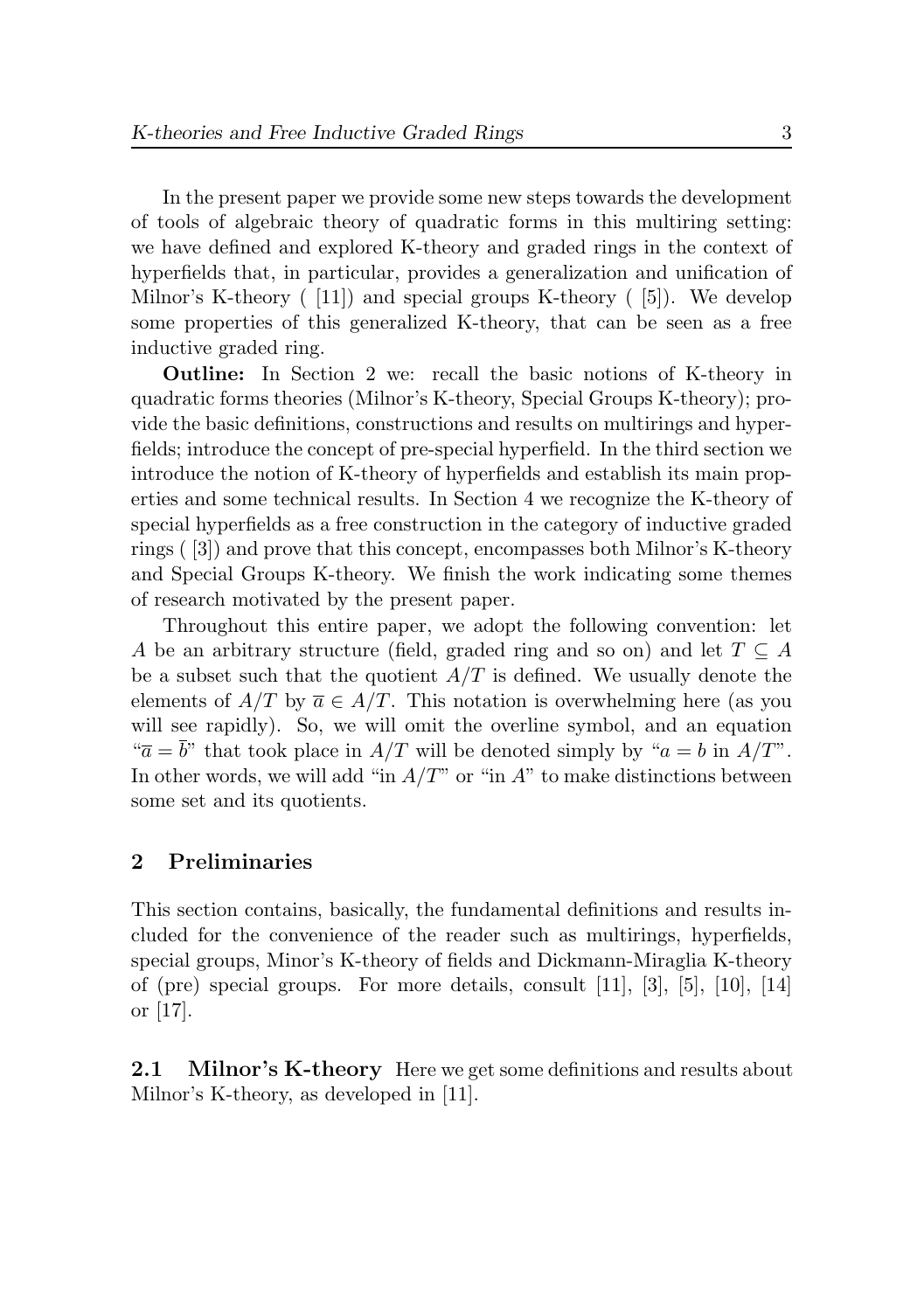**Definition 2.1** (The Milnor's K-theory of a Field  $[11]$ ). For a field F (of characteristic not 2),  $K_*F$  is the graded ring

$$
K_*F = (K_0F, K_1F, K_2F, \ldots)
$$

defined by the following rules:  $K_0F := \mathbb{Z}$ .  $K_1F$  is the multiplicative group  $\dot{F}$  written additively. With this purpose, we fix the canonical "logarithm" isomorphism

$$
l: \dot{F} \to K_1F,
$$

where  $l(ab) = l(a) + l(b)$ . Then  $K_nF$  is defined to be the quotient of the tensor algebra

$$
K_1F\otimes K_1F\otimes...\otimes K_1F\ (n \text{ times})
$$

by the (homogeneous) ideal generated by all  $l(a) \otimes l(1-a)$ , with  $a \neq 0, 1$ . We also have the reduced K-theory graded ring  $k_*F = (k_0F, k_1F, ..., k_nF, ...)$ , which is defined by the rule  $k_nF := K_nF/2K_nF$  for all  $n \geq 0$ .

Theorem 2.2 (Theorem 4.1 of [\[11\]](#page-45-3)). There is only one morphism

$$
s_n : k_n F \to I^n F / I^{n+1} F
$$

which carries each product  $l(a_1)...l(a_n)$  in  $K_nF/2K_nF$  to the product  $(\langle a_1 \rangle - \langle 1 \rangle) ... (\langle a_n \rangle - \langle 1 \rangle) \text{ modulo } I^{n+1}F.$ 

These morphisms determines an epimorphism  $s_* : k_*F \to W_q(F)$ , where

$$
W_g(F) = (WF/IF, IF/I^2F, ..., I^nF/I^{n+1}F, ...).
$$

For a field F, let  $F_s$  be the a separable closure of F and  $G_F = \text{Gal}(F_s)$ . Then, the exact sequence

$$
1 \longrightarrow {\pm 1} \longrightarrow \dot{F}_s \stackrel{2}{\longrightarrow} \dot{F}_s \longrightarrow 1
$$

is taken to the following exact sequence

$$
H^0(G_F, \dot{F}_s) \xrightarrow{2} H^0(G_F, \dot{F}_s) \xrightarrow{\delta} H^1(G_F, \{\pm 1\}) \longrightarrow H^1(G_F, \dot{F}_s)
$$

of cohomology groups. Identifying the two first groups with  $\dot{F}$ , and  $\{\pm 1\}$ with  $\mathbb{Z}/2\mathbb{Z}$  and applying Hilbert's 90, we have

$$
\dot{F} \xrightarrow{2} \dot{F} \xrightarrow{\delta} H^1(G_F, \mathbb{Z}/2\mathbb{Z}) \longrightarrow 0.
$$

The quotient  $\dot{F}/\dot{F}^2$  is identified with  $k_1F$ .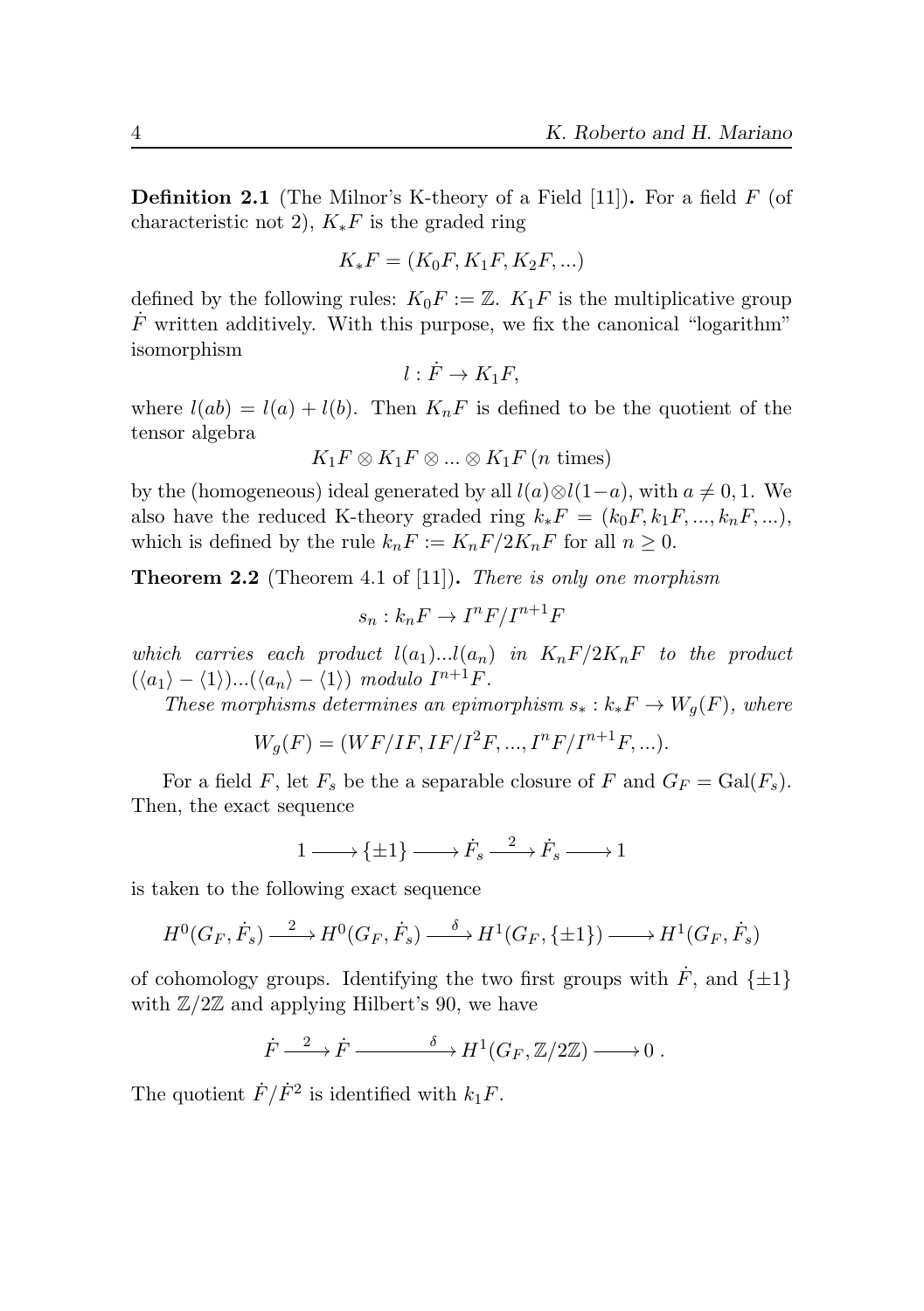**Theorem 2.3** (Lemma 6.1 of [\[11\]](#page-45-3)). The isomorfism  $l(a) \mapsto \delta(a)$  from  $K_1F/2K_1F$  to  $H^1(G_F,\mathbb{Z}/2\mathbb{Z})$  admits a unique extension to a graded ring morphism

$$
h_f: k_*F \to H^*(G_F, \mathbb{Z}/2\mathbb{Z}).
$$

The Milnor Conjecture consists of the assertion that s and h are graded rings isomorfisms, which makes the fuctors  $K_*F/2K_*F$ ,  $W_g(F)$ ,  $H^*(G,\mathbb{Z}/2\mathbb{Z})$ isomorphic.

2.2 Dickmann-Miraglia K-theory for Special Groups There are some generalizations of Milnor's K-theory. In the quadratic forms context, maybe the most significant one is the Dickmann-Miraglia K-theory of Special Groups. It is a main tool in the proof of Marshall's and Lam's Conjecture. In this section, we get some definitions and results from [\[3\]](#page-44-2) and [\[5\]](#page-44-0).

Firstly, we make a brief summary on special groups. Let A be a set and  $\equiv$  a binary relation on  $A \times A$ . We extend  $\equiv$  to a binary relation  $\equiv_n$  on  $A^n$ , by induction on  $n \geq 1$ , as follows:

i)  $\equiv$ <sub>1</sub> is the diagonal relation  $\Delta$ <sub>A</sub> ⊆ A × A.

ii) 
$$
\equiv_2 = \equiv
$$
.

iii) If  $n \geq 3, \langle a_1, ..., a_n \rangle \equiv_n \langle b_1, ..., b_n \rangle$  if and only there are  $x, y, z_3, ..., z_n \in A$ such that

$$
\langle a_1, x \rangle \equiv \langle b_1, y \rangle, \langle a_2, ..., a_n \rangle \equiv_{n-1} \langle x, z_3, ..., z_n \rangle,
$$
  
and  $\langle b_2, ..., b_n \rangle \equiv_{n-1} \langle y, z_3, ..., z_n \rangle.$ 

Whenever clear from the context, we frequently abuse notation and indicate the afore-described extension  $\equiv$  by the same symbol.

Definition 2.4 (Special Group, 1.2 of [\[3\]](#page-44-2)). A special group is a tuple  $(G, -1, \equiv)$ , where G is a group of exponent 2, i.e,  $g^2 = 1$  for all  $g \in G$ ; -1 is a distinguished element of G, and  $\equiv\subseteq G\times G\times G\times G$  is a relation (the special relation), satisfying the following axioms for all  $a, b, c, d, x \in G$ :

**SG**  $0 \equiv$  is an equivalence relation on  $G^2$ ;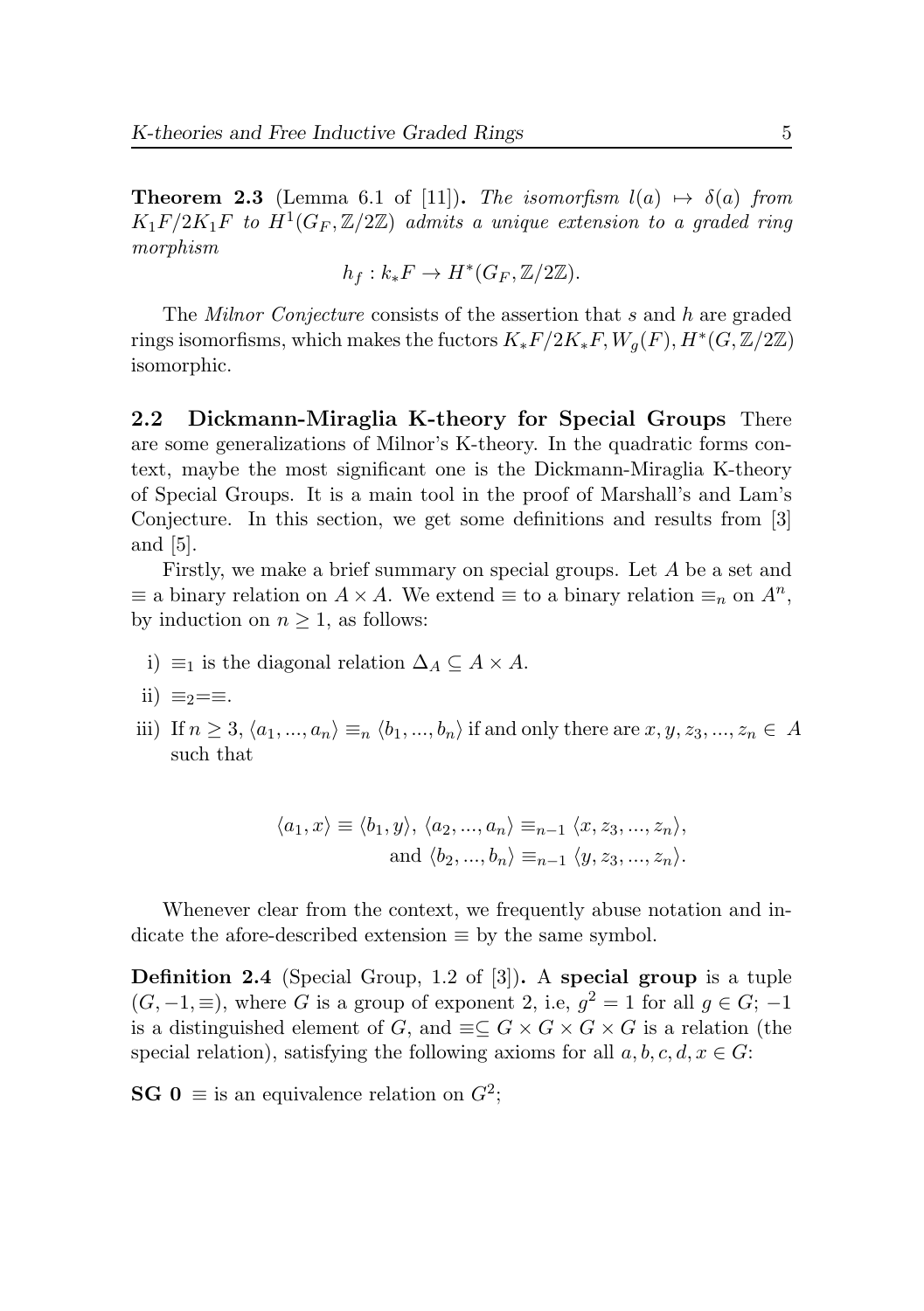- SG 1  $\langle a, b \rangle \equiv \langle b, a \rangle$ ;
- SG 2  $\langle a, -a \rangle \equiv \langle 1, -1 \rangle;$
- SG 3  $\langle a, b \rangle \equiv \langle c, d \rangle \Rightarrow ab = cd;$
- SG 4  $\langle a, b \rangle \equiv \langle c, d \rangle \Rightarrow \langle a, -c \rangle \equiv \langle -b, d \rangle;$
- SG 5  $\langle a, b \rangle \equiv \langle c, d \rangle \Rightarrow \langle qa, gb \rangle \equiv \langle qc, gd \rangle$ , for all  $q \in G$ .
- **SG 6 (3-transitivity)** the extension of  $\equiv$  for a binary relation on  $G^3$  is a transitive relation.

A group of exponent 2, with a distinguished element −1, satisfying the axioms SG0-SG3 and SG5 is called a proto special group; a pre special group is a proto special group that also satisfy SG4. Thus a special group is a pre-special group that satisfies SG6 (or, equivalently, for each  $n \geq 1$ ,  $\equiv_n$  is an equivalence relation on  $G^n$ ).

A *n*-form (or form of dimension  $n > 1$ ) is an *n*-tuple of elements of a pre-SG G. An element  $b \in G$  is represented on G by the form  $\varphi = \langle a_1, ..., a_n \rangle$ , in symbols  $b \in D_G(\varphi)$ , if there exists  $b_2, ..., b_n \in G$  such that  $\langle b, b_2, ..., b_n \rangle \equiv \varphi$ .

A pre-special group (or special group)  $(G, -1, \equiv)$  is:

• formally real if  $-1 \notin \bigcup_{n \in \mathbb{N}} D_G(n\langle 1 \rangle)^2$  $-1 \notin \bigcup_{n \in \mathbb{N}} D_G(n\langle 1 \rangle)^2$ ;

• reduced if it is formally real and, for each  $a \in G$ ,  $a \in D_G(\langle 1, 1 \rangle)$  iff  $a=1$ .

**Definition 2.5** (1.1 of [\[3\]](#page-44-2)). A map  $(G, \equiv_G, -1) \xrightarrow{f} (H, \equiv_H, -1)$  between pre-special groups is a morphism of pre-special groups or PSG**morphism** if  $f : G \to H$  is a homomorphism of groups,  $f(-1) = -1$  and for all  $a, b, c, d \in G$ 

$$
\langle a, b \rangle \equiv_G \langle c, d \rangle \Rightarrow \langle f(a), f(b) \rangle \equiv_H \langle f(c), f(d) \rangle
$$

A morphism of special groups or SG-morphism is a pSG-morphism between the corresponding pre-special groups. f will be an isomorphism if is bijective and  $f, f^{-1}$  are PSG-morphisms.

<sup>&</sup>lt;sup>2</sup>Here the notation  $n\langle 1 \rangle$  means the form  $\langle a_1, ..., a_n \rangle$  where  $a_j = 1$  for all  $j = 1, ..., n$ . In other words,  $n\langle 1\rangle$  is the form  $\langle 1,...,1\rangle$  with  $n$  entries equal to 1.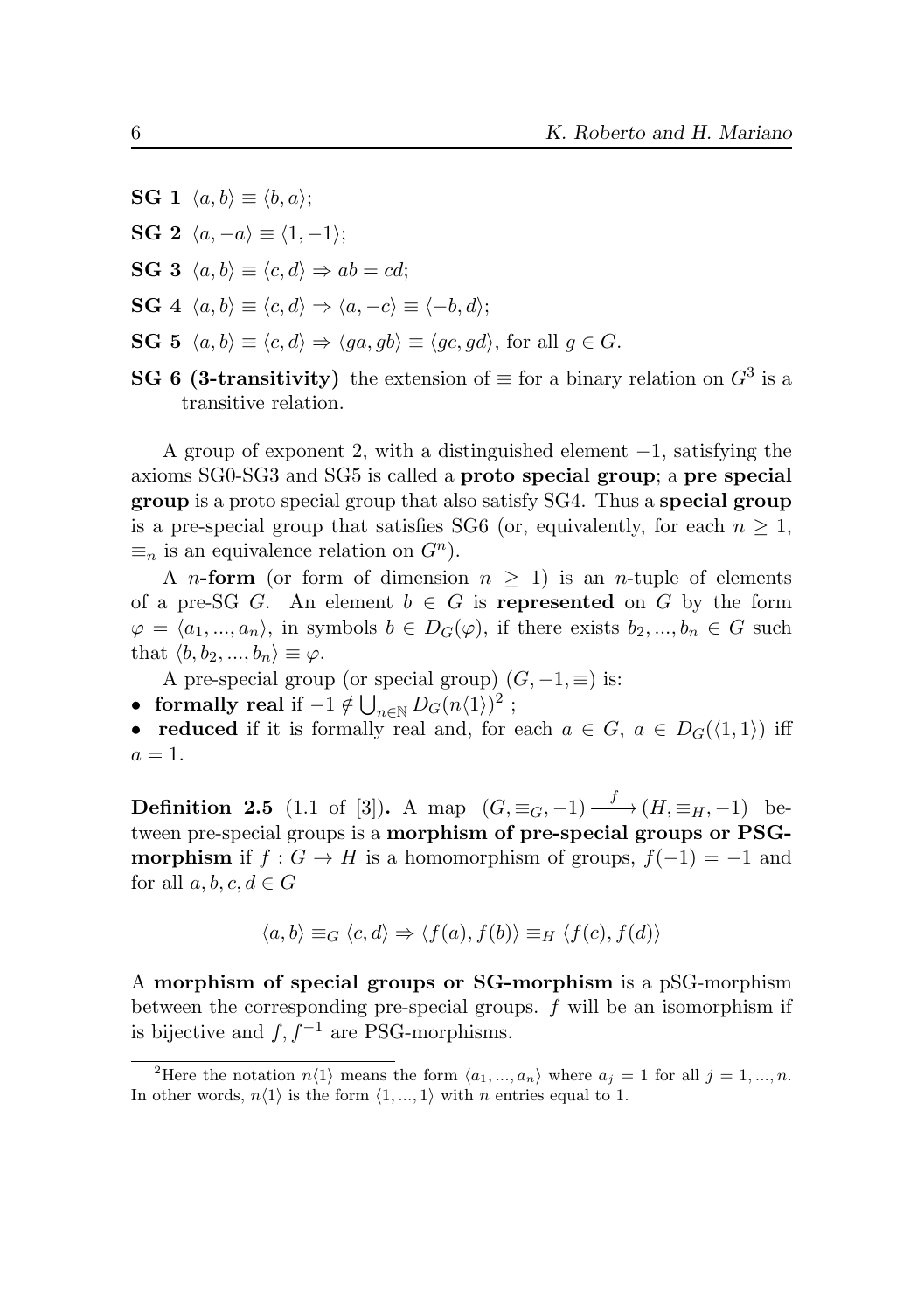It can be verified that a special group  $G$  is formally real iff it admits some SG-morphism  $f : G \to 2$ . The category of special groups (respectively reduced special groups) and their morphisms will be denoted by SG (respectively  $\mathcal{RSG}$ ).

<span id="page-6-0"></span>Definition 2.6 (The Dickmann-Miraglia K-theory [\[5\]](#page-44-0)). For each special group  $G$  (written multiplicatively) we associate a graded ring

$$
k_* G = (k_0 G, k_1 G, ..., k_n G, ...)
$$

as follows:  $k_0G := \mathbb{F}_2$  and  $k_1G := G$  written additively. With this purpose, we fix the canonical "logarithm" isomorphism  $\lambda : G \to k_1 G$  by  $\lambda(ab) = \lambda(a) + \lambda(b)$ . Observe that  $\lambda(1)$  is the zero of  $k_1G$  and  $k_1G$  has exponent 2, i.e,  $\lambda(a) = -\lambda(a)$  for all  $a \in G$ . In the sequel, we define  $k_*G$ by the quotient of the  $\mathbb{F}_2$ -graded algebra

$$
(\mathbb{F}_2, k_1G, k_1G \otimes_{\mathbb{F}_2} k_1G, k_1G \otimes_{\mathbb{F}_2} k_1G \otimes_{\mathbb{F}_2} k_1G, \ldots)
$$

by the (graded) ideal generated by  $\{\lambda(a) \otimes \lambda(ab), a \in D_G(1,b)\}\$ . In other words, for each  $n \geq 2$ ,

$$
k_n G := T^n(k_1 G)/Q^n(G),
$$

where

$$
T^n(k_1G):=k_1G\otimes_{\mathbb{F}_2}k_1G\otimes_{\mathbb{F}_2}...\otimes_{\mathbb{F}_2}k_1G
$$

and  $Q^{n}(G)$  is the subgroup generated by all expressions of type  $\lambda(a_1) \otimes \lambda(a_2) \otimes ... \otimes \lambda(a_n)$  such that for some i with  $1 \leq i \leq n$ , there exist  $b \in G$  such that  $a_i \in D_G(1,b)$  and  $a_i = a_{i+1}b$ , which in symbols, means

$$
Q^{n}(G) := \{ \{ \lambda(a_1) \otimes \lambda(a_2) \otimes \ldots \otimes \lambda(a_n) : \text{ exists } 1 \le i < n \text{ and } b \in G \text{ such that } a_i = a_{i+1}b \text{ and } a_i \in D_G(1, b) \} \}.
$$

Since  $\lambda(a) + \lambda(a) = 0$  for all  $a \in k_1 G$ , it follow that  $\eta + \eta = 0$  for all  $\eta \in k_n G$ , so this is a group of exponent 2.

Moreover, we will denote " $\lambda(a_1) \otimes \lambda(a_2) \otimes ... \otimes \lambda(a_n)$ " simply by " $\lambda(a_1)\lambda(a_2)...\lambda(a_n)$ ". Clearly,  $k_*(G)$  is a graded ring, and in particular,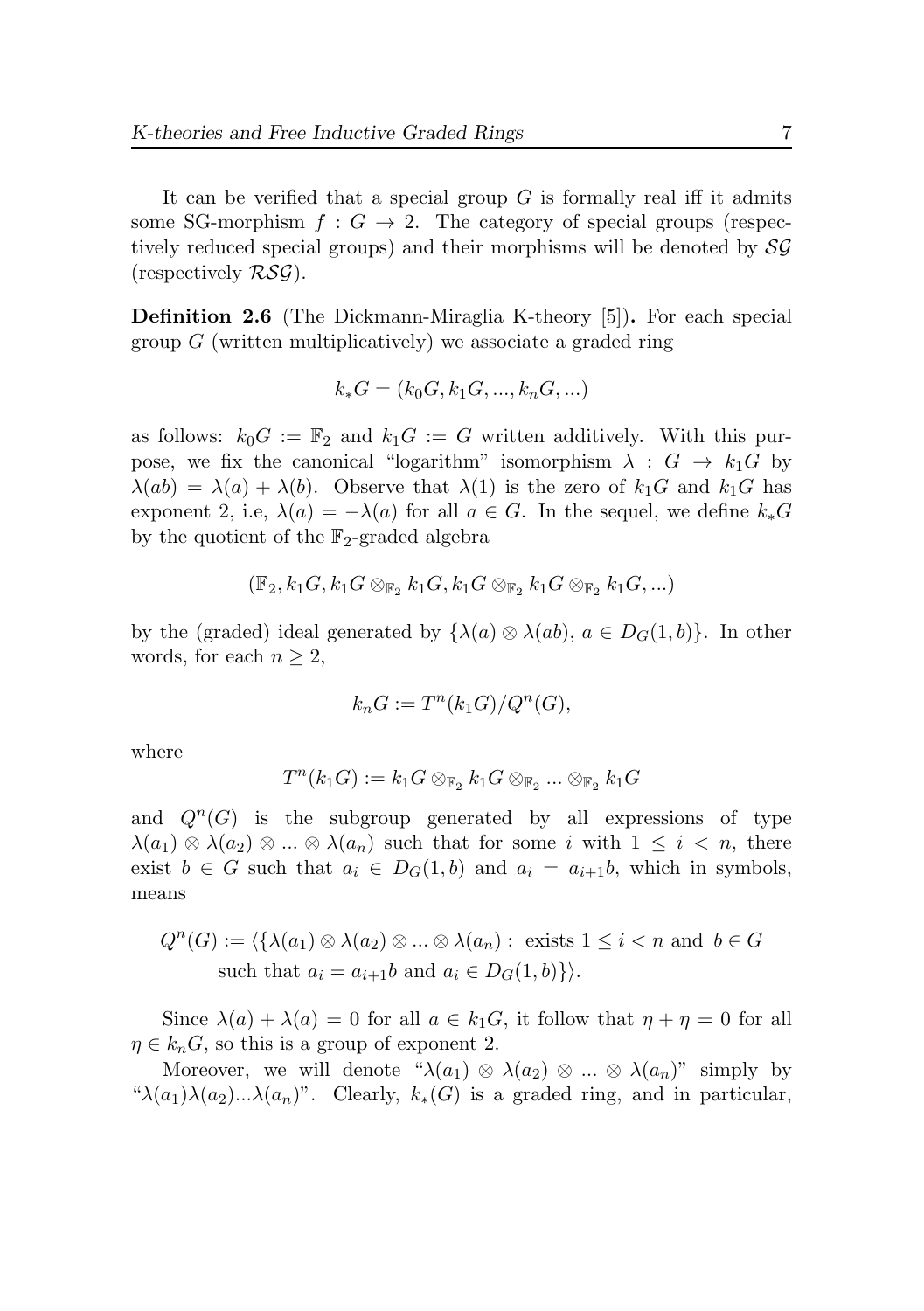a ring, so that we are able to multiply elements  $\eta \in k_n G$ ,  $\tau \in k_m G$ . Whenever we want to do this, we will denote  $\eta \cdot \tau$ , in order to avoid confusion with the simplifications described above.

Finally, since we only take tensorial products with parameters in  $\mathbb{F}_2$ , we abbreviate " $A \otimes_{\mathbb{F}_2} B$ " simply by " $A \otimes B$ ". In this way,  $T^n(k_1 G)$  we will be denoted simply by

$$
T^n(k_1G) = k_1G \otimes k_1G \otimes \ldots \otimes k_1G.
$$

Next, we have a result that approximates Dickmann-Miraglia's K-theory with the Milnor's reduced K-theory:

**Proposition 2.7** (2.1 [\[5\]](#page-44-0)). Let G be a special group,  $x, y, a_1, ..., a_n \in G$  and  $\sigma$  be a permutation on n elements.

- (a) In  $k_2G$ ,  $\lambda(a)^2 = \lambda(a)\lambda(-1)$ . Hence in  $k_mG$ ,  $\lambda(a)^m = \lambda(a)\lambda(-1)^{m-1}$ ,  $m \geq 2$ ;
- (b) In  $k_2G$ ,  $\lambda(a)\lambda(-a) = \lambda(a)^2 = 0$ ;
- (c) In  $k_nG$ ,  $\lambda(a_1)\lambda(a_2)... \lambda(a_n) = \lambda(a_{\sigma 1})\lambda(a_{\sigma 2})...\lambda(a_{\sigma n});$
- (d) For  $n \geq 1$  and  $\xi \in k_n G$ ,  $\xi^2 = \lambda (-1)^n \xi$ ;
- (e) If G is a reduced special group, then  $x \in D_G(1, y)$  and the equality  $\lambda(y)\lambda(a_1)... \lambda(a_n) = 0$  implies

$$
\lambda(x)\lambda(a_1)\lambda(a_2)... \lambda(a_n) = 0.
$$

# Definition 2.8 (2.4 [\[5\]](#page-44-0)).

a) A reduced special group is [MC] if for all  $n \leq 1$  and all forms  $\varphi$  over G,

For all 
$$
\sigma \in X_G
$$
, if  $\sigma(\varphi) \equiv 0 \mod 2^n$  then  $\varphi \in I^n G$ .

b) A reduced special group is [SMC] if for all  $n \geq 1$ , the multiplication by  $\lambda(-1)$  is an injection of  $k_nG$  in  $k_{n+1}G$ .

Fact 2.9: We summarize some properties of the Dickmann-Miraglia Ktheory below: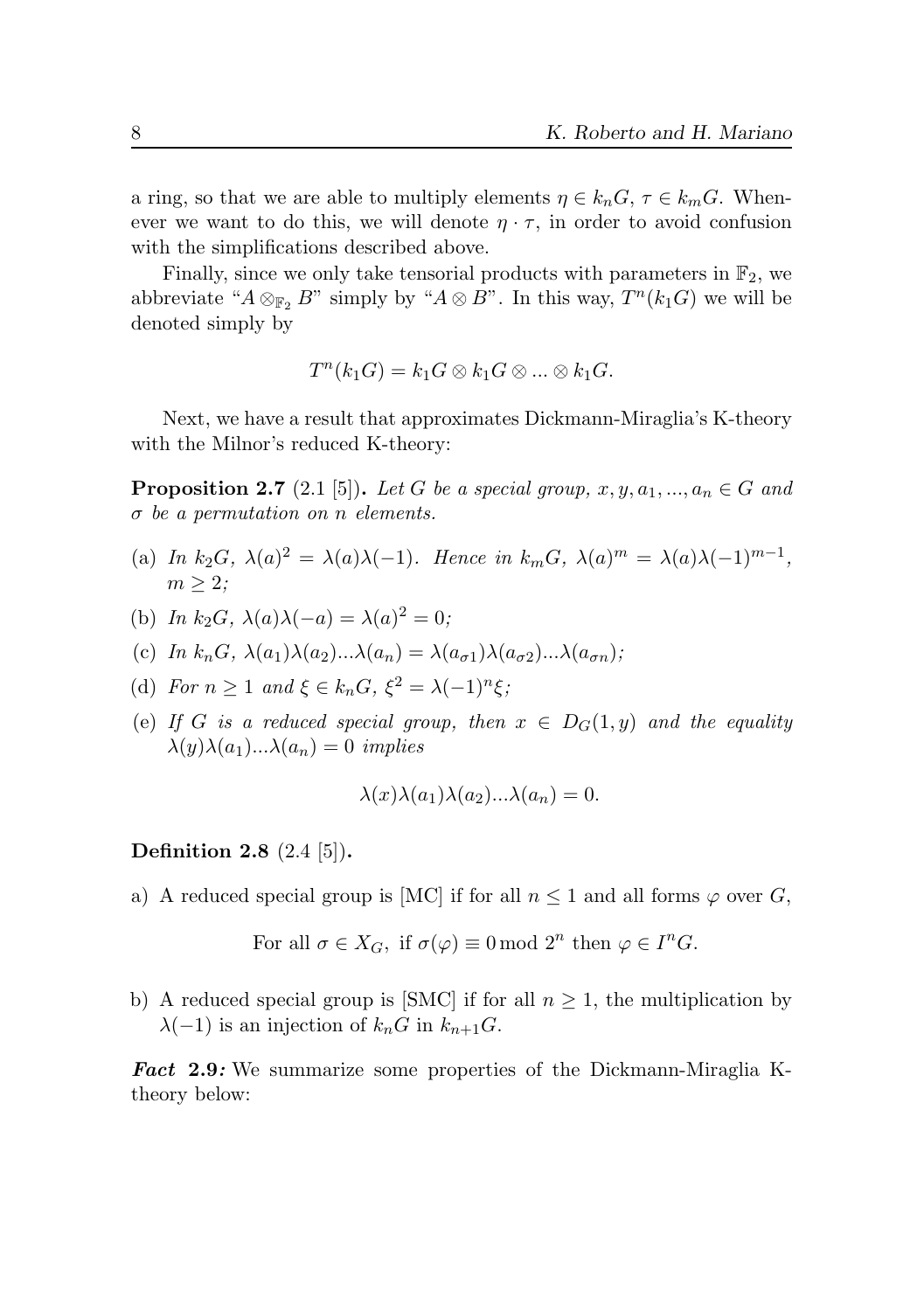i) An inductive system of special groups

$$
\mathcal{G} = (G_i; \{f_{ij} : i \le j \in I\}),
$$

provides an inductive system of graded ring, which nodes are  $k_*G_i$  and morphisms are

$$
(f_{ij})_* : k_*G_i \to k_*G_j
$$
, for  $i \leq j$  in *I*.

ii) (4.5 of [\[5\]](#page-44-0)) Let  $\mathcal{G} = (G_i; \{f_{ij} : i, j \in I, i \leq j\})$  an inductive system of special groups over a directed poset I and  $(G; \{f_i : i \in I\}) = \varinjlim \mathcal{G}.$ Then

$$
k_*G \cong \varinjlim_{i \in I} k_*G_i.
$$

- iii) (4.6, 5.1, 5,7 and 6.8 of [\[5\]](#page-44-0)) The inductive limit, finite products, SG-sum and extension of SMC groups is a SMC group.
- iv) (5.1 of [\[5\]](#page-44-0)) Let  $G_1, ..., G_m$  be special groups and  $\prod_{i=1}^m G_i$ . Then there exists a graded isomorphism

$$
\gamma: k_*P \to \bigoplus_{i=1}^m k_*G_i.
$$

2.3 Multifields/Hyperfields Roughly speaking, a multiring is a "ring" with a multivalued addition, a notion introduced in the 1950s by Krasner's works. The notion of multiring was joined to the quadratic forms tools by the hands of M. Marshall in the last decade  $(10)$ . We gather the basic information about multirings/hyperfields and expand some details that we use in the context of K-theories. For more detailed calculations involving multirings/hyperfields and quadratic forms we indicate to the reader the reference [\[14\]](#page-45-2) (or even [\[8\]](#page-45-4) and [\[17\]](#page-45-0)). Of course, multi-structures is an entire subject of research (which escapes from the "quadratic context"), and in this sense, we indicate the references [\[12\]](#page-45-5), [\[18\]](#page-45-6), [\[1\]](#page-44-6).

**Definition 2.10.** A multigroup is a quadruple  $(G, \ast, r, 1)$ , where G is a non-empty set,  $\ast: G \times G \to \mathcal{P}(G) \setminus \{\emptyset\}$  and  $r: G \to G$  are functions, and 1 is an element of  $G$  satisfying: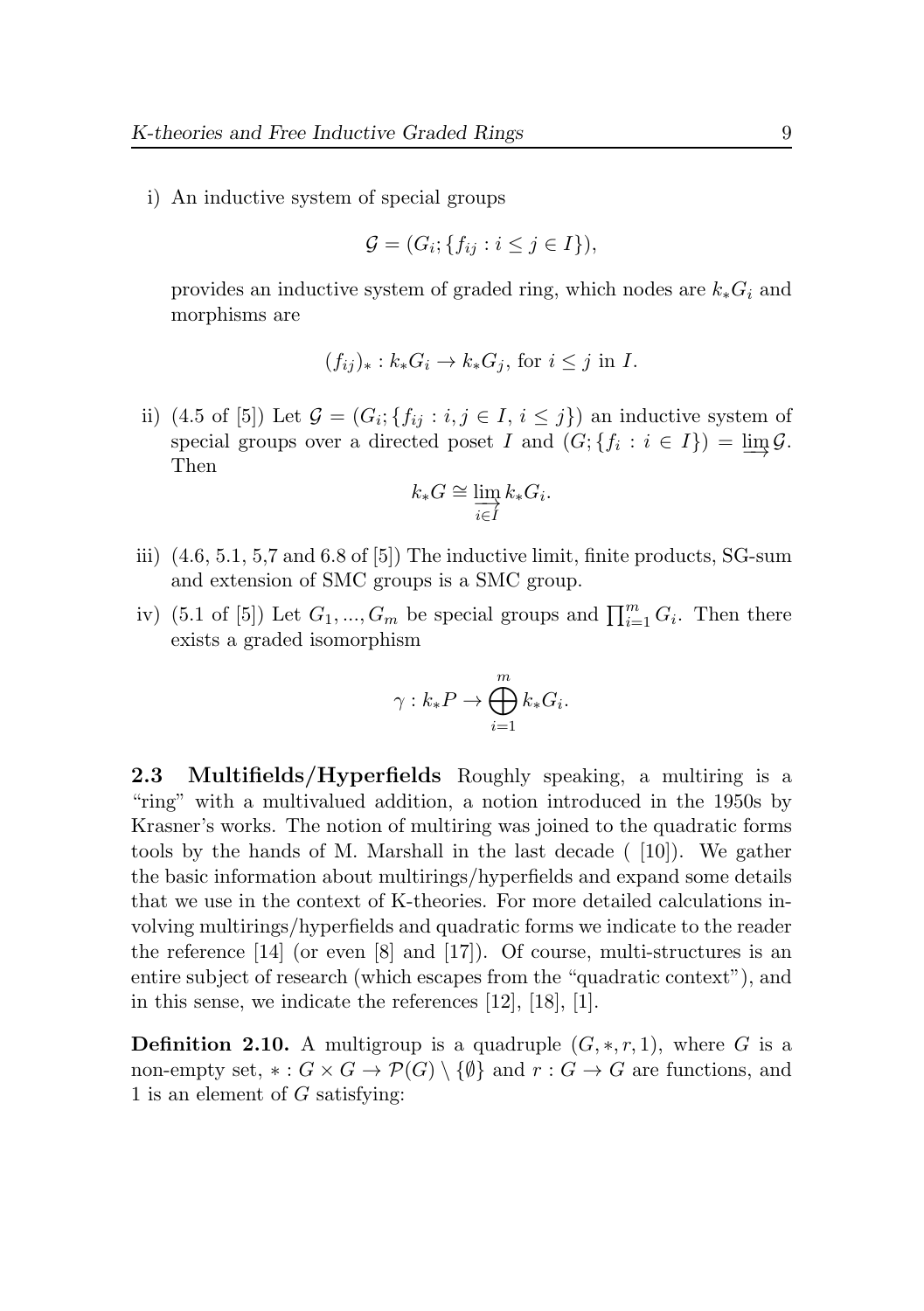- i) If  $z \in x * y$  then  $x \in z * r(y)$  and  $y \in r(x) * z$ .
- ii)  $y \in 1 * x$  if and only if  $x = y$ .

iii) With the convention  $x \cdot (y \cdot z) = \bigcup$ w∈y∗z  $x * w$  and  $(x * y) * z = \bigcup$ t∈x∗y  $t \times z$ ,

$$
x * (y * z) = (x * y) * z \text{ for all } x, y, z \in G.
$$

A multigroup is said to be commutative if

iv)  $x * y = y * x$  for all  $x, y \in G$ .

Observe that by (i) and (ii),  $1 * x = x * 1 = \{x\}$  for all  $x \in G$ . When  $a * b = \{x\}$  be a unitary set, we just write  $a * b = x$ .

<span id="page-9-0"></span>**Definition 2.11** (Adapted from Definition 2.1 in [\[10\]](#page-45-1)). A multiring is a sextuple  $(R, +, \cdot, -, 0, 1)$  where R is a non-empty set,  $+: R \times R \to \mathcal{P}(R) \setminus \{\emptyset\},\$  $\cdot: R \times R \to R$  and  $-: R \to R$  are functions, 0 and 1 are elements of R satisfying:

- i)  $(R, +, -, 0)$  is a commutative multigroup;
- ii)  $(R, \cdot, 1)$  is a commutative monoid;
- iii)  $a.0 = 0$  for all  $a \in R$ ;

iv) If  $c \in a + b$ , then  $c.d \in a.d + b.d$ . Or equivalently,  $(a + b).d \subseteq a.d + b.d$ .

Note that if  $a \in R$ , then  $0 = 0.a \in (1 + (-1))$ .  $a \subseteq 1.a + (-1).a$ , thus  $(-1).a = -a.$ 

R is said to be an hyperring if for  $a, b, c \in R$ ,  $a(b+c) = ab + ac$ .

A multring (respectively, a hyperring)  $R$  is said to be a multidomain (hyperdomain) if it has no zero divisors. A multring  $R$  will be a multifield if every non-zero element of  $R$  has multiplicative inverse; note that hyperfields and multifields coincide. We will use "hyperfield" since this is the prevailing terminology.

**Definition 2.12.** Let A and B multirings. A map  $f : A \rightarrow B$  is a morphism if for all  $a, b, c \in A$ :

- i)  $c \in a + b \Rightarrow f(c) \in f(a) + f(b)$ ;
- ii)  $f(-a) = -f(a);$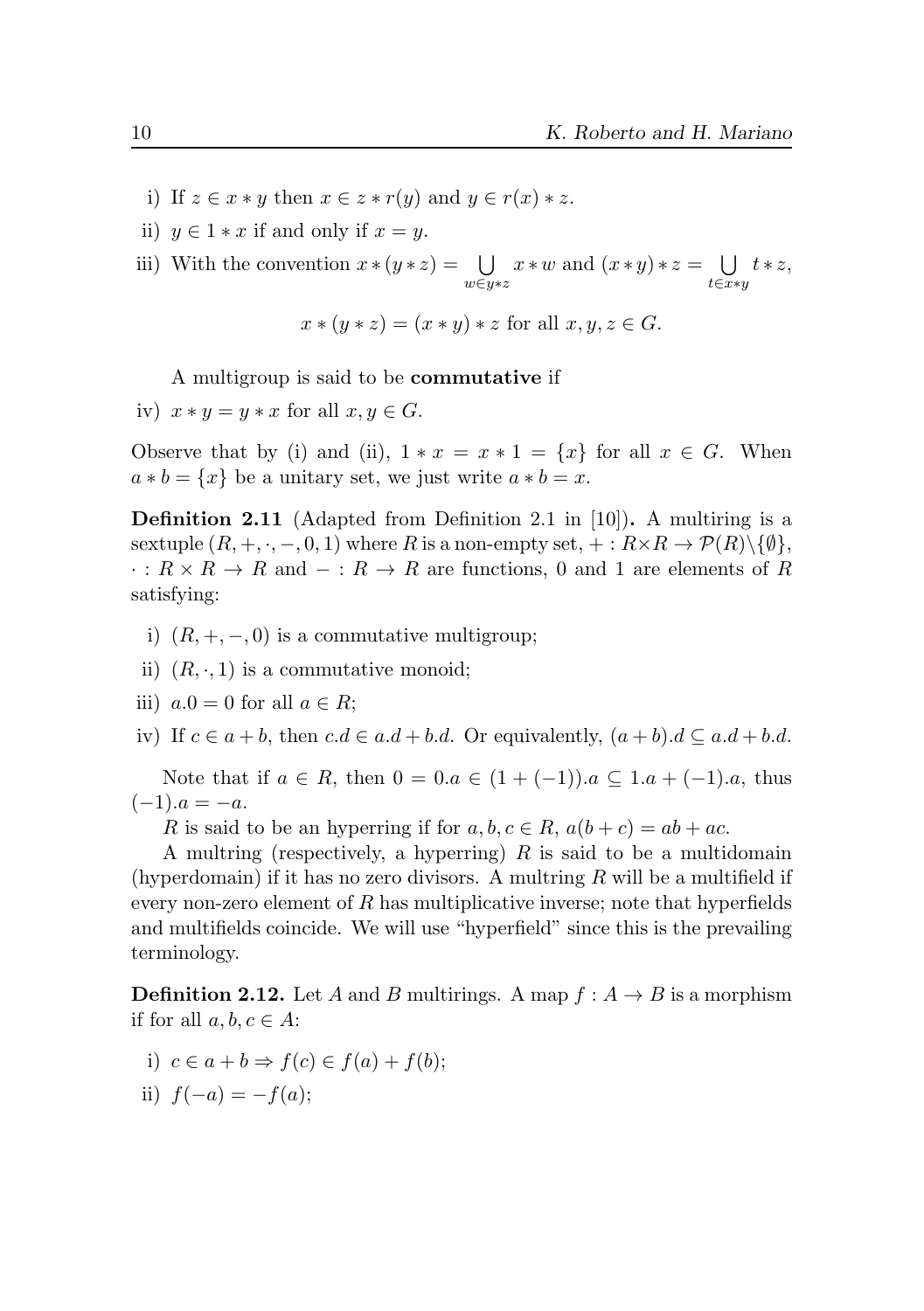- iii)  $f(0) = 0$ ;
- iv)  $f(ab) = f(a) f(b)$ ;

v)  $f(1) = 1$ .

If A and B are multirings, a morphism  $f: A \rightarrow B$  is a strong morphism if for all  $a, b, c \in A$ , if  $f(c) \in f(a) + f(b)$ , then there are  $a', b', c' \in A$ with  $f(a') = f(a), f(b') = f(b), f(c') = f(c)$  such that  $c' \in a' + b'$ . In the quadratic context, there is a more detailed analysis in Example 2.10 of [\[14\]](#page-45-2).

## Example 2.13.

- (a) Suppose that  $(G, +, 0)$  is an abelian group. Defining  $a + b = \{a + b\}$ and  $r(g) = -g$ , we have that  $(G, +, r, 0)$  is an abelian multigroup. In this way, every ring, domain and field is a multiring, multidomain and hyperfield, respectively.
- (b)  $Q_2 = \{-1, 0, 1\}$  is hyperfield with the usual product (in  $\mathbb{Z}$ ) and the multivalued sum defined by relations

$$
\begin{cases}\n0 + x = x + 0 = x, \text{ for every } x \in Q_2 \\
1 + 1 = 1, (-1) + (-1) = -1 \\
1 + (-1) = (-1) + 1 = \{-1, 0, 1\}\n\end{cases}
$$

(c) Let  $K = \{0, 1\}$  with the usual product and the sum defined by relations  $x + 0 = 0 + x = x, x \in K$  and  $1 + 1 = \{0, 1\}$ . This is a hyperfield called Krasner's hyperfield [\[9\]](#page-45-7).

Now, another example that generalizes  $Q_2 = \{-1, 0, 1\}$ . Since this is a new one, we will provide the entire verification that it is a multiring:

**Example 2.14** (Kaleidoscope, Example 2.7 in [\[14\]](#page-45-2)). Let  $n \in \mathbb{N}$  and define

$$
X_n = \{-n, ..., 0, ..., n\} \subseteq \mathbb{Z}.
$$

We define the *n*-kaleidoscope multiring by  $(X_n, +, \cdot, -, 0, 1)$ , where  $- : X_n \to X_n$  is restriction of the opposite map in  $\mathbb{Z}, + : X_n \times X_n \to$  $\mathcal{P}(X_n) \setminus \{\emptyset\}$  is given by the rules:

$$
a + b = \begin{cases} \{a\}, & \text{if } b \neq -a \text{ and } |b| \leq |a| \\ \{b\}, & \text{if } b \neq -a \text{ and } |a| \leq |b| \\ \{-a, ..., 0, ..., a\} & \text{if } b = -a \end{cases},
$$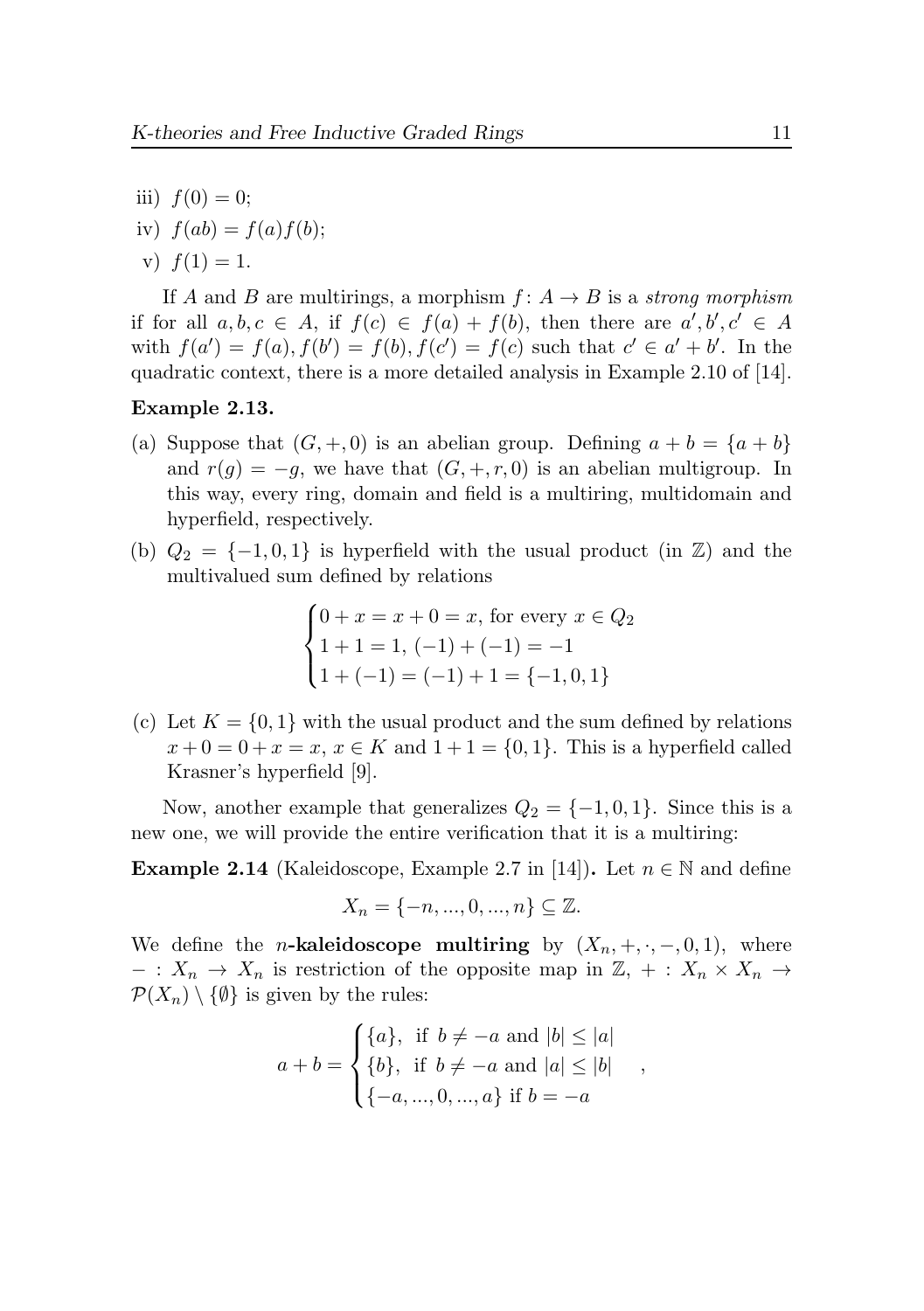.

and  $\cdot : X_n \times X_n \to X_n$  is given by the rules:

$$
a \cdot b = \begin{cases} \text{sgn}(ab) \max\{|a|, |b|\} \text{ if } a, b \neq 0\\ 0 \text{ if } a = 0 \text{ or } b = 0 \end{cases}
$$

With the above rules we have that  $(X_n, +, \cdot, -, 0, 1)$  is a multiring.

Now, another example that generalizes  $K = \{0, 1\}.$ 

<span id="page-11-0"></span>**Example 2.15** (H-hyperfield, Example 2.8 in [\[14\]](#page-45-2)). Let  $p \ge 1$  be a prime integer and  $H_p := \{0, 1, ..., p-1\} \subseteq \mathbb{N}$ . Now, define the binary multioperation and operation in  $H_p$  as follows:

$$
a + b = \begin{cases} H_p \text{ if } a = b, a, b \neq 0 \\ \{a, b\} \text{ if } a \neq b, a, b \neq 0 \\ \{a\} \text{ if } b = 0 \\ \{b\} \text{ if } a = 0 \end{cases}
$$

$$
a \cdot b = k \text{ where } 0 \le k < p \text{ and } k \equiv ab \text{ mod } p.
$$

 $(H_p, +, \cdot, -, 0, 1)$  is a hyperfield such that for all  $a \in H_p$ ,  $-a = a$ . In fact, these  $H_p$  are a kind of generalization of K, in the sense that  $H_2 = K$ .

There are many natural constructions on the category of multrings as: products, directed inductive limits, quotients by an ideal, localizations by multiplicative subsets and quotients by ideals. Now, we present some constructions that will be used further. For the first one, we need to restrict our category:

Definition 2.16 (Definition 3.1 of [\[17\]](#page-45-0)). An hyperbolic multiring is a multiring R such that  $1-1=R$ . The category of hyperbolic multirings and hyperbolic hyperfields will be denoted by  $HMR$  and  $HMF$  respectively.

Let  $F_1$  and  $F_2$  be two hyperbolic hyperfields. We define a new hyperbolic hyperfield  $(F_1 \times_h F_2, +, -, \cdot, (0, 0), (1, 1))$  by the following: the adjacent set of this structure is

$$
F_1 \times_h F_2 := (\dot{F}_1 \times \dot{F}_2) \cup \{(0,0)\}.
$$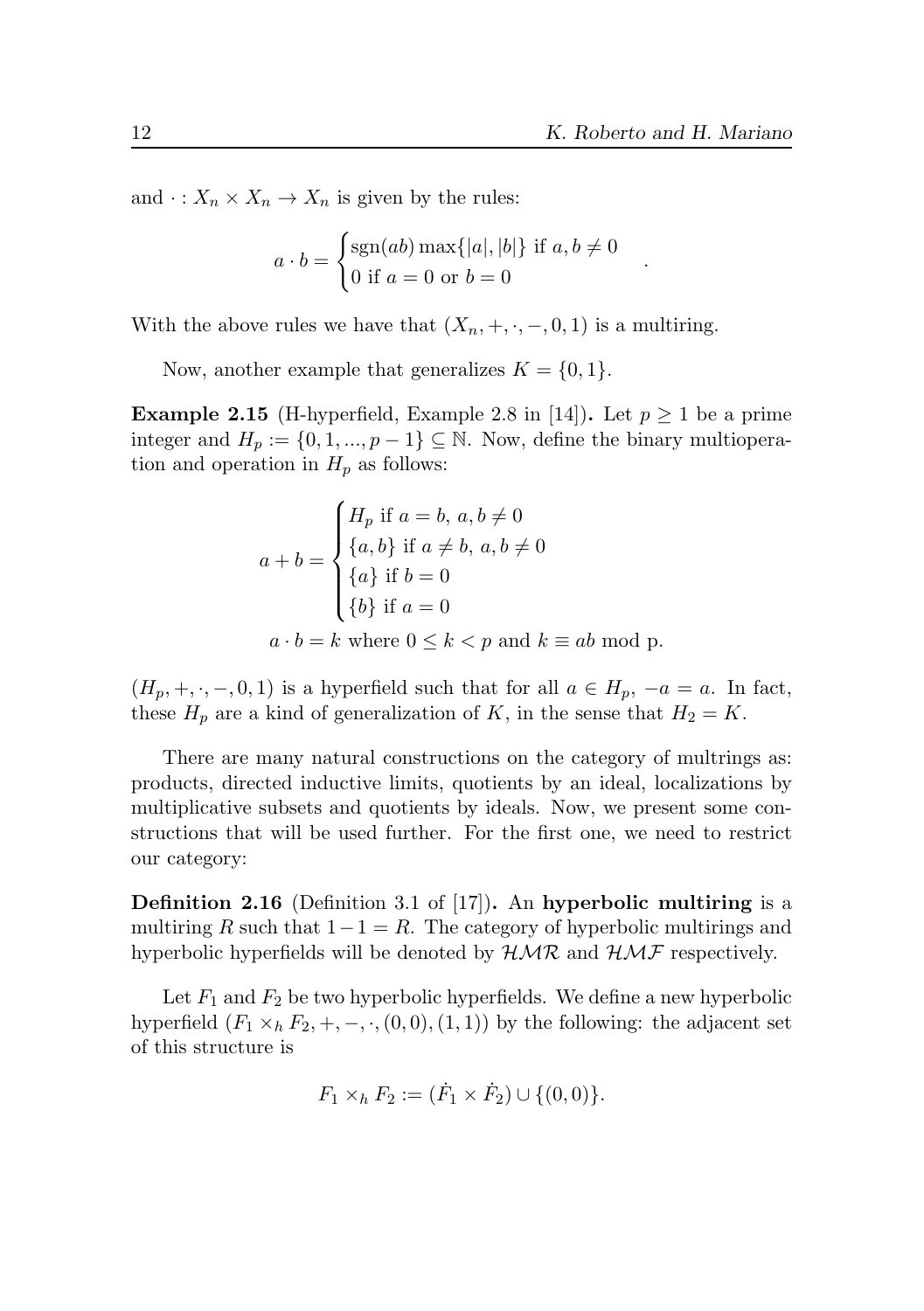For  $(a, b), (c, d) \in F_1 \times_h F_2$  we define

<span id="page-12-0"></span>
$$
-(a,b) = (-a,-b),(a,b) \cdot (c,d) = (a \cdot c,b \cdot d),(a,b) + (c,d) = \{(e,f) \in F_1 \times F_2 : e \in a+c \text{ and } f \in b+d\} \cap (F_1 \times_h F_2).
$$
\n(2.1)

In other words,  $(a, b) + (c, d)$  is defined in order to avoid elements of  $F_1 \times F_2$ of type  $(x, 0), (0, y), x, y \neq 0.$ 

<span id="page-12-1"></span>**Theorem 2.17** (Product of Hyperbolic Hyperfields). Let  $F_1, F_2$  be hyperbolic hyperfields and  $F_1 \times_h F_2$  as above. Then  $F_1 \times_h F_2$  is a hyperbolic hyperfield and satisfy the Universal Property of product for  $F_1$  and  $F_2$ .

Proof. We will verify the conditions of definition [2.11](#page-9-0) (in a very similar manner as in Theorem 3.3 of [\[14\]](#page-45-2)). Note that by the definition of multivalued sum in  $F_1 \times_h F_2$  we have for all  $a, c \in F_1$  and all  $b, d \in F_2$  that  $(a, b) + (c, d) \neq \emptyset$  and  $(a, c) - (a, c) = F_1 \times_h F_2$  if  $a, c \neq 0$ .

i) In order to prove that  $(F_1\times_h F_2, +, -, (0, 0))$  is a multigroup we follow the steps below.

(a) We will prove that if  $(e, f) \in (a, b) + (c, d)$ , then  $(a, b) \in (c, d) + (-e, -f)$ and  $(c, d) \in (-a, -b) + (e, f)$ .

If  $(a, b) = (0, 0)$  (or  $(c, d) = (0, 0)$ ) or  $(a, b) = (-c, -d)$ , then  $(e, f) \in (a, b) + (c, d)$  means  $(e, f) = (c, d)$  or  $e \in a - a, f \in b - b$ . In both cases we get  $(a, b) \in (c, d) + (-e, -f)$  and  $(c, d) \in (-a, -b) + (e, f)$ . Now suppose  $a, b, c, d \neq 0$  with  $a \neq -c, b \neq -d$ . Let  $(e, f) \in (a, b) + (c, d)$ . Then  $(e, f) \in F_1 \times_h F_2$  with  $e \in a + c$  and  $f \in c + d$ . Moreover  $a \in c - e$ and  $b \in d - f$  with  $(a, b) \in F_1 \times_h F_2$ , implying  $(a, b) \in (c, d) + (-e, -f)$ . We prove  $(c, d) \in (-a, -b) + (e, f)$  by the very same argument.

- (b) Commutativity and  $((a, b) \in (c, d) + (0, 0)) \Leftrightarrow ((a = b) \wedge (c = d))$  are direct consequence of the definition of multivaluated sum.
- (c) Now we prove the associativity, that is,

 $[(a, b) + (c, d)] + (e, f) = (a, b) + [(c, d) + (e, f)].$ 

In fact (see the remarks after Lemma 2.4 of [\[14\]](#page-45-2)), it is enough to show

$$
[(a,b)+(c,d)]+(e,f) \subseteq (a,b)+[(c,d)+(e,f)].
$$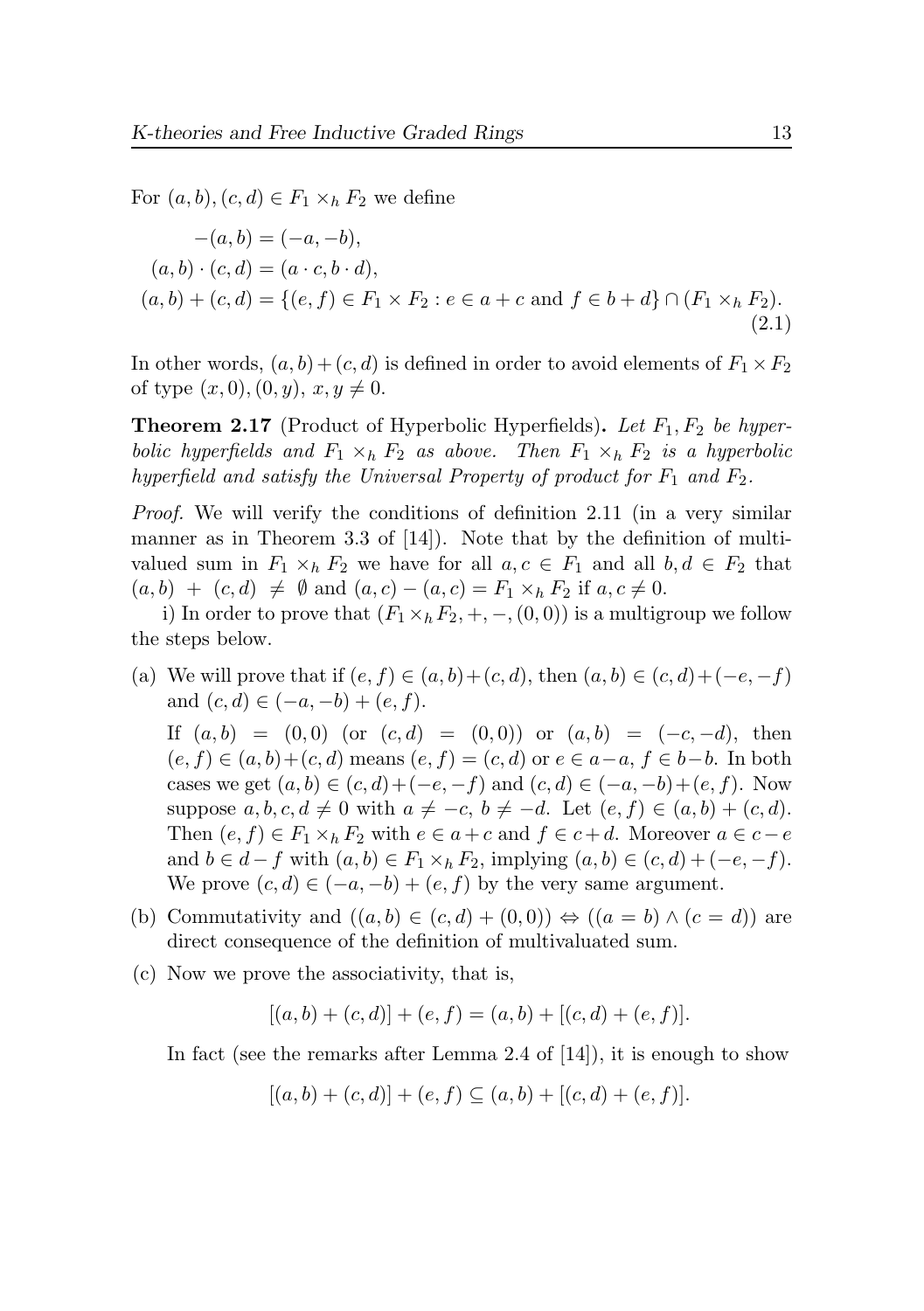If  $(a, b) = 0$  or  $(c, d) = 0$  or  $(e, f) = 0$  we are done. Now let  $a, b, c, d, e, f \neq 0$ 0 and  $(v, w) \in [(a, b) + (c, d)] + (e, f)$ . If  $(c, d) = -(e, f)$ , we have  $(a, b) + [(c, d) + (e, f)] = (a, b) + F_1 \times_b F_2 = F_1 \times_b F_2 \supseteq [(a, b) + (c, d)] + (e, f).$ If  $-(e, f) \in (a, b) + (c, d)$  then  $-(a, b) \in (c, d) + (e, f)$  and we have  $[(a, b) + (c, d)] + (e, f) = F_1 \times_h F_2 = (a, b) + [(c, d) + (e, f)]$ 

Now suppose  $a, b, c, d, e, f \neq 0$ ,  $(c, d) \neq -(e, f), -(e, f) \notin (a, b) + (c, d)$ . Let  $(x, y) \in [(a, b) + (c, d)] + (e, f)$ . Then there exists  $(v, w) \in F_1 \times_h F_2$ such that  $(v, w) \in (a, b) + (c, d)$  and  $(x, y) \in (v, w) + (e, f)$ . This imply  $(v \in a + c) \wedge (x \in v + e)$  and  $(w \in b + y) \wedge (y \in d + f)$ , so there exists  $p \in F_1, q \in F_2$  such that  $(v \in a + p) \wedge (p \in c + e)$  and  $(w \in b + q) \wedge (q \in c)$  $d + f$ ). If  $p, q = 0$  or  $p, q \neq 0$  we have  $(p, q) \in F_1 \times_h F_2$ , which imply  $(v, w) \in [(a, b) + (c, d)] + (e, f)$ . If  $p = 0$  and  $q \neq 0$  (the case  $q = 0$  and  $p \neq 0$  is analogous), then  $v = a$  and  $c = -e$ . Since  $a, c \neq 0$  and  $F_1$  is hyperbolic, we have  $a - a = c - c = F_1$ . Then  $(v \in a - a) \wedge (-a \in c - c)$ and  $(w \in b + q) \wedge (q \in d + f)$ , with  $(-a, q) \in F_1 \times_h F_2$  and again, we get  $(v, w) \in [(a, b) + (c, d)] + (e, f).$ 

ii) Since  $(F_1 \times_h F_2, \cdot, (1, 1))$  is an abelian group, we conclude that it is a commutative monoid. Beyond this, every nonzero element of  $F_1 \times_h F_2$  has an inverse.

iii)  $(a, b) \cdot (0, 0) = (0, 0)$  for all  $(a, b) \in F_1 \times_h F_2$  is direct from definition.

iv) For the distributive property, let  $(a, b), (c, d), (e, f) \in F_1 \times_h F_2$  and consider  $(x, y) \in (e, f)$ [ $(a, b) + (c, d)$ ]. We need to prove that

$$
(x, y) \in (e, f) \cdot (a, b) + (e, f) \cdot (c, d). \tag{*}
$$

It is the case if  $(a, b) = (0, 0)$ , or  $(c, d) = (0, 0)$  or  $(e, f) = (0, 0)$ . Moreover (\*) also holds if  $a, b, c, d, e, f \neq 0$  and  $(c, d) = -(a, b)$ .

Now suppose  $a, b, c, d, e, f \neq 0$  and  $(c, d) \neq -(a, b)$ . Then we have  $(x, y) = (ev, fw)$  for some  $(v, w) \in (a, b) + (c, d)$ . Since  $(e, f) \in F_1 \times_h F_2$ ,  $e = 0$  iff  $f = 0$ , which imply  $(ev, fw) \in F_1 \times_h F_2$ , with  $ev \in ea + ec$  and  $fw \in fb + fd.$  Therefore  $(x, y) = (ev, fw) \in (e, f) \cdot (a, b) + (e, f) \cdot (c, d)$ , as desired.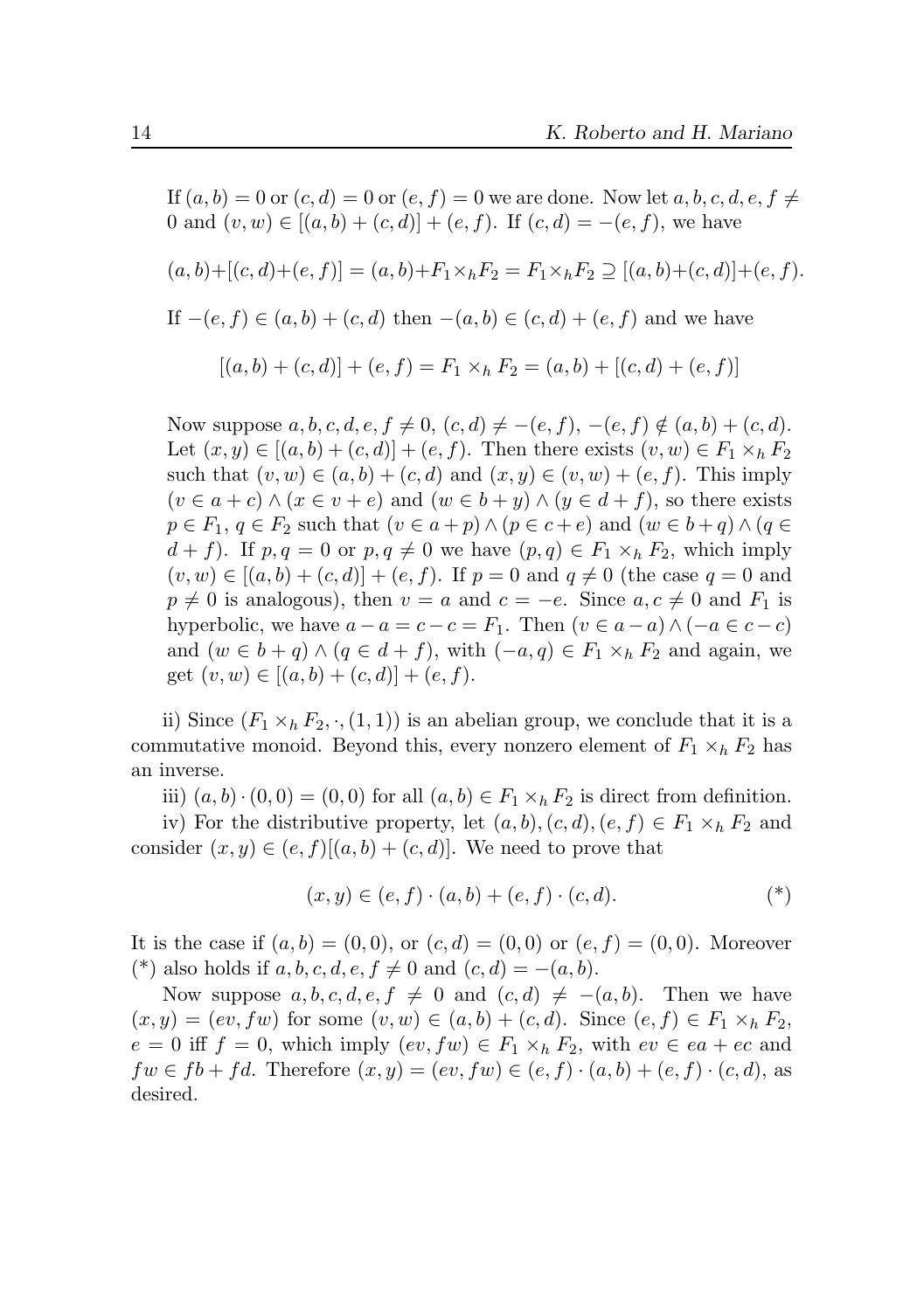Then  $(F_1 \times_h F_2, +, -, \cdot, (0,0), (1,1))$  is a hyperbolic hyperfield. Moreover we have projections  $\pi_1 : F_1 \times_h F_2 \to F_1$ ,  $\pi_2 : F_1 \times_h F_2 \to F_2$  given respectively by the rules  $\pi_1(x, y) = x$ ,  $\pi_2(x, y) = y$ .

Finally, suppose that F is another hyperfield with morphisms  $p_1 : F \to F_1$ and  $p_2 : F \to F_2$ . Consider  $(p_1, p_2) : F \to F_1 \times_h F_2$  given by the rule  $(p_1, p_2)(x) = (p_1(x), p_2(x))$ . It is immediate that  $(p_1, p_2)$  is the unique morphism making the following diagram commute



so  $F_1 \times_h F_2$  is the product in the category of hyperbolic hyperfields, completing the proof.  $\Box$ 

In order to avoid confusion and mistakes, we denote the binary product in  $\mathcal{HMF}$  by  $F_1 \times_h F_2$ . For hyperfields  $\{F_i\}_{i\in I}$ , we denote the product of this family by

$$
\prod_{i\in I}^h F_i,
$$

with underlying set defined by

$$
\prod_{i\in I}^h F_i := \left(\prod_{i\in I} \dot F_i\right) \cup \{(0_i)_{i\in I}\}\
$$

and operations defined by rules similar to the ones defined in [2.1.](#page-12-0) If  $I = \{1, \ldots n\}$ , we denote

$$
\prod_{i\in I}^h F_i = \prod_{\substack{i=1\\[h]}}^n F_i.
$$

**Example 2.18.** Note that if  $F_1$  (or  $F_2$ ) is not hyperbolic, then  $F_1 \times_h F_2$  is not a hyperfield. Let  $F_1$  be a field (considered as a hyperfield), for example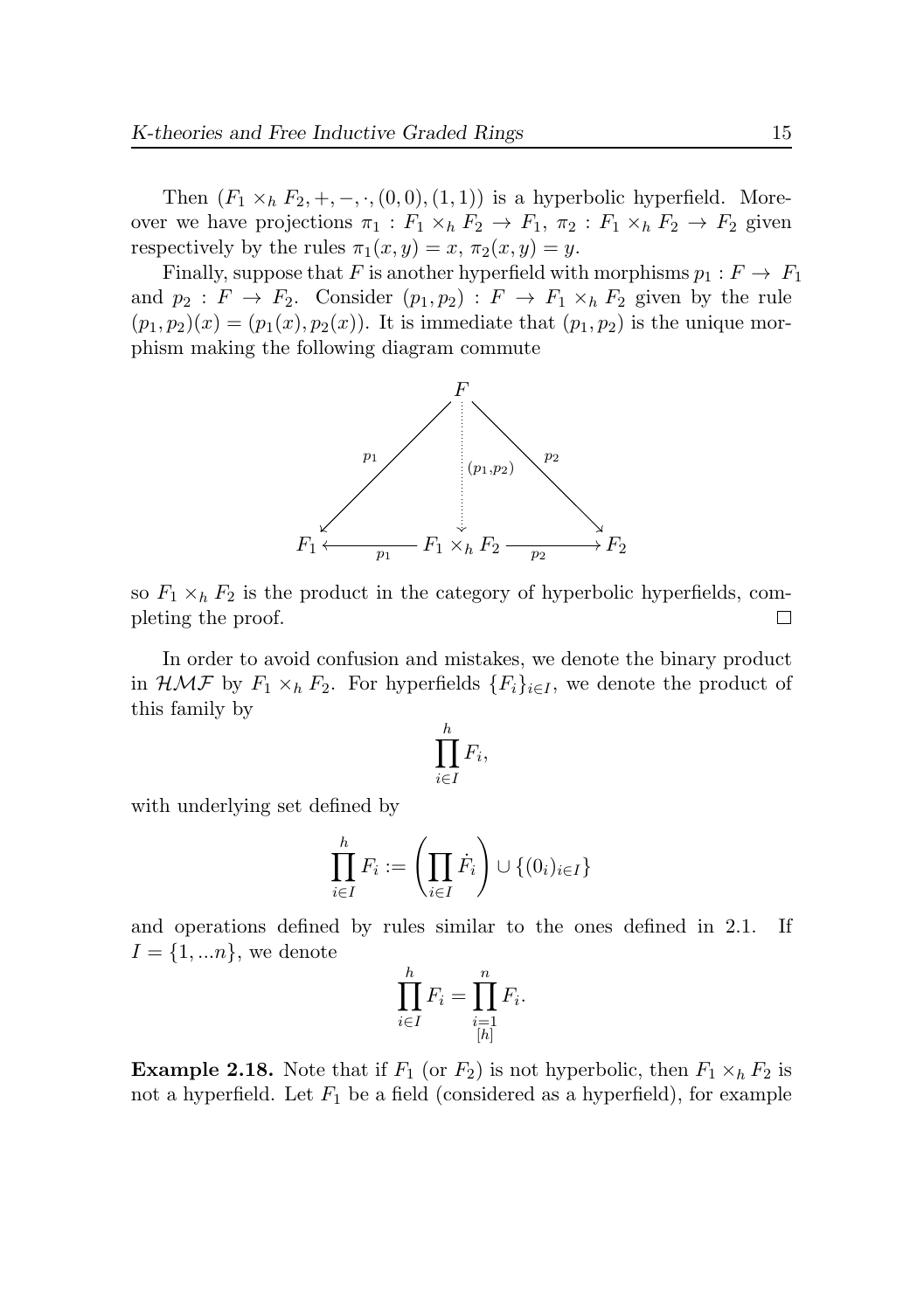$F_1 = \mathbb{R}$  and  $F_2$  be another hyperfield. Then if  $a, b \in F_2$ , we have  $1 - 1 = \{0\},\$ so  $(1, a) + (-1, b) = \{0\} \times (a - b)$ , and

$$
[\{0\} \times (a-b)] \cap (F_1 \times_h F_2) = \emptyset.
$$

**Proposition 2.19** (Example 2.6 in [\[10\]](#page-45-1)). Fix a multiring A and a multiplicative subset S of A such that  $1 \in S$ . Define an equivalence relation  $\sim$  on A by a ∼ b if and only if as = bt for some s,  $t \in S$ . Denote by  $\overline{a}$  the equivalence class of a and set  $A/mS = {\overline{a} : a \in A}.$  Then, we define in agreement with Marshall's notation,  $\overline{a} + \overline{b} = {\overline{c} : cv \in as + bt, for some s, t, v \in S},$  $-\overline{a} = \overline{-a}$ , and  $\overline{a}b = \overline{ab}$ .

Then  $A/mS$  are multirings. Moreover, if A is a hyperring, the same holds for  $A/mS$ . The canonical projection  $\pi : A \to A/mS$  is a morphism.

**Proposition 2.20** (2.19 in [\[14\]](#page-45-2)). Let A, B be a multiring and  $S \subseteq A$  a multiplicative subset of A. Then for every morphism  $f : A \rightarrow B$  such that  $f[S] = \{1\}$ , there exist a unique morphism  $\tilde{f}: A/mS \rightarrow B$  such that the following diagram commute:



where  $\pi: A \to A/mS$  is the canonical projection  $\pi(a) = \overline{a}$ .

**Proposition 2.21** (3.13 of [\[14\]](#page-45-2)). Let  $(G, \equiv, -1)$  be a special group and define  $M(G) = G \cup \{0\}$  where  $0 := \{G\}^3$  $0 := \{G\}^3$ . Then  $(M(G), +, -, \cdot, 0, 1)$  is a hyperfield, where

\n- $$
a \cdot b = \begin{cases} 0 & \text{if } a = 0 \text{ or } b = 0 \\ a \cdot b & \text{otherwise} \end{cases}
$$
\n- $$
- (a) = (-1) \cdot a
$$
\n- $$
a + b = \begin{cases} \n\{b\} & \text{if } a = 0 \\ \n\{a\} & \text{if } b = 0 \\ \nM(G) & \text{if } a = -b, \text{ and } a \neq 0 \\ \nD_G(a, b) & \text{otherwise} \n\end{cases}
$$
\n

<sup>&</sup>lt;sup>3</sup>Here, the choice of the zero element was ad hoc. Indeed, we can define  $0 := \{x\}$  for any  $x \notin G$ .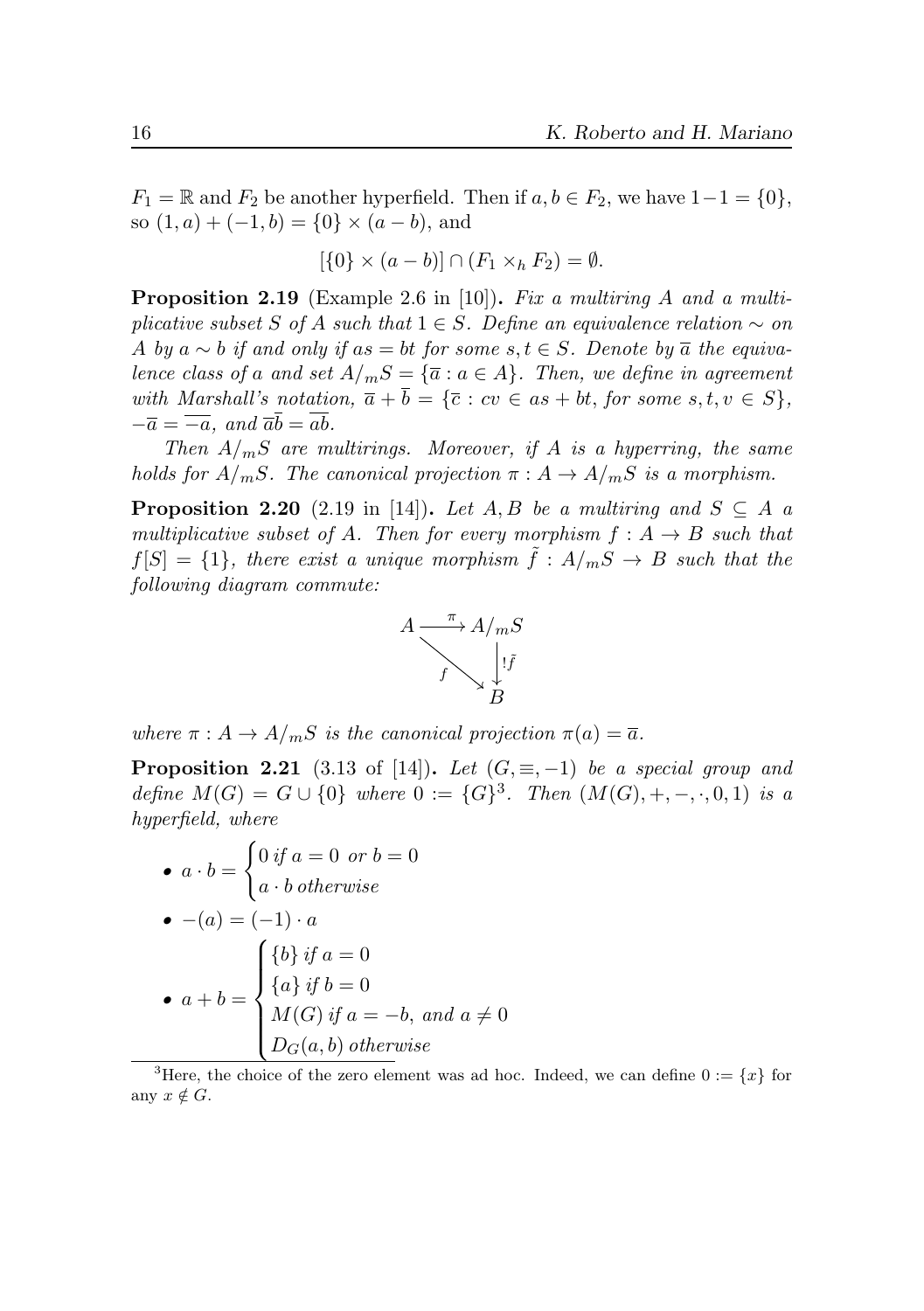**Corollary 2.22** (3.14 of [\[14\]](#page-45-2)). The correspondence  $G \mapsto M(G)$  extends to a faithful functor  $M : \mathcal{SG} \to MField$ .

**Definition 2.23** (3.15-3.19 of [\[14\]](#page-45-2)). A hyperfield F is a special multifield if there exist a special group G such that  $F = M(G)$ . The category of special multifields will be denoted by  $\mathcal{SMF}$ .

Definition 2.24 (Definition 3.2 of [\[17\]](#page-45-0)). A Dickmann-Miraglia multi-ring (or DM-multiring for short) <sup>[4](#page-0-0)</sup> is a pair  $(R, T)$  such that R is a multiring,  $T \subseteq R$  is a multiplicative subset of  $R \setminus \{0\}$ , and  $(R, T)$  satisfies the following properties:

**DM0**  $R/mT$  is hyperbolic.

**DM1** If  $\bar{a} \neq 0$  in  $R/mT$ , then  $\bar{a}^2 = \bar{1}$  in  $R/mT$ . In other words, for all  $a \in R \setminus \{0\}$ , there are  $r, s \in T$  such that  $ar = s$ .

**DM2** For all  $a \in R$ ,  $(\overline{1} - \overline{a})(\overline{1} - \overline{a}) \subset (\overline{1} - \overline{a})$  in  $R/mT$ .

**DM3** For all  $a, b, x, y, z \in R \setminus \{0\}$ , if

$$
\begin{cases} \overline{a} \in \overline{x} + \overline{b} \\ \overline{b} \in \overline{y} + \overline{z} \end{cases} \text{ in } R/mT,
$$

then exist  $\overline{v} \in \overline{x} + \overline{z}$  such that  $\overline{a} \in \overline{y} + \overline{v}$  and  $\overline{vb} \in \overline{xy} + \overline{az}$  in  $R/mT$ .

If R is a ring, we just say that  $(R, T)$  is a DM-ring, or R is a DM-ring. A Dickmann-Miraglia hyperfield (or DM-hyperfield) F is a hyperfield such that  $(F, \{1\})$  is a DM-multiring (satisfies DM0-DM3). In other words, F is a DM-hyperfield if F is hyperbolic and for all  $a, b, v, x, y, z \in F^*$ ,

i) 
$$
a^2 = 1
$$
.

ii) 
$$
(1 - a)(1 - a) \subseteq (1 - a)
$$
.

iii) If  $\begin{cases} a \in x + b \\ 1 \end{cases}$  $b \in y + z$ then there exists  $v \in x + z$  such that  $a \in y + v$  and  $vb \in xy + az.$ 

<sup>4</sup>The name "Dickmann-Miraglia" is given in honor to professors Maximo Dickmann and Francisco Miraglia, the creators of the special group theory.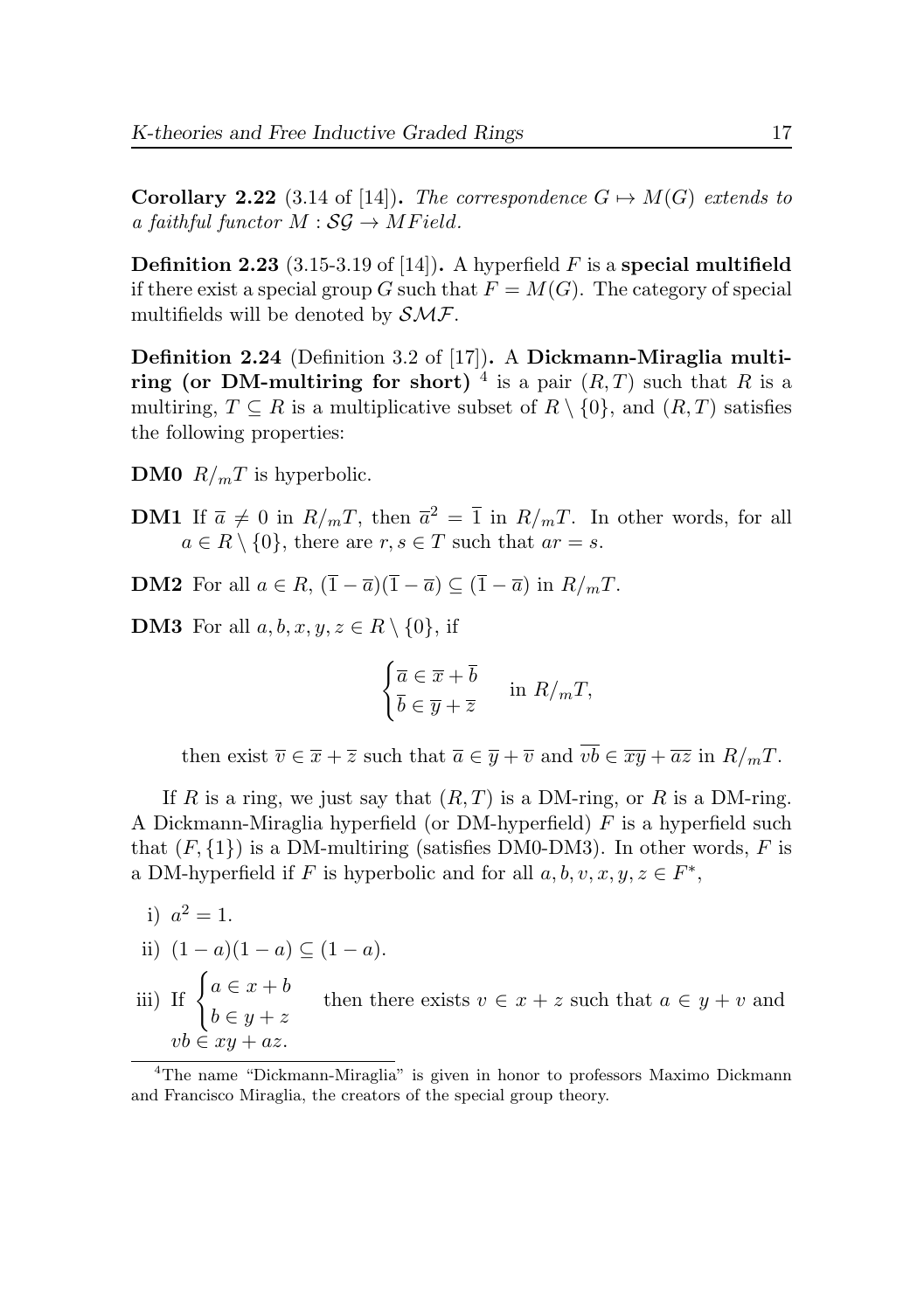**Theorem 2.25** (Theorem 3.4 of [\[17\]](#page-45-0)). Let  $(R, T)$  be a DM-multiring and denote

$$
Sm(R,T) = (R/mT).
$$

Then  $Sm(R)$  is a special hyperfield (thus  $Sm(R, T)^{\times}$  is a special group).

**Theorem 2.26** (Theorem 3.9 of [\[17\]](#page-45-0)). Let F be a hyperfield satisfying DM0-DM2. Then F satisfies DM3 if and only if satisfies SMF4. In other words, F is a DM-hyperfield if and only if it is a special hyperfield.

In this sense, we define the following category:

Definition 2.27. A pre-special hyperfield is a hyperfield satisfying DM0, DM1 and DM2. In other words, a pre-special hyperfield is a hyperbolic hyperfield F such that for all  $a \in \dot{F}$ ,  $a^2 = 1$  and  $(1 - a)(1 - a) \subseteq 1 - a$ .

The category of pre-special hyperfields will be denoted by  $PSMF$ .

<span id="page-17-0"></span>**Example 2.28** (An hyperfield satisfying DM3 but not DM2). Let  $H_3$  as in Example [2.15.](#page-11-0) We have that  $H_3$  is hyperbolic and has exponent 2 but does not satisfies DM2:

$$
1+2 = \{1,2\}
$$
 and  $(1+2)(1+2) = 1+2+2+1 = (1+1)+(2+2) = H_3$ .

Moreover, by a case analysis we have that  $H_3$  satisfies DM3, and we prove it by a case analysis: we have 27 possible choices for the triple  $(x, y, z)$  with  $x, y, z \in H_3$ .

(i) Let  $(x, y, z)$  such that  $z = 0$ . Then  $b \in y + z$  means  $b = y$  and  $v \in x + z$ means  $v = x$ . Let  $a \in x + b$  with  $b \in y + z$ . Then  $a \in b + x = y + v$ and

$$
vb = xy \in xy + az.
$$

So we cover the cases

$$
(x, y, z) \in \{(0, 0, 0), (0, 1, 0), (0, 2, 0), (1, 0, 0), (1, 1, 0), (1, 2, 0), (2, 0, 0),
$$

$$
(2,1,0), (2,2,0)\}.
$$

(ii) Let  $(x, y, z)$  such that  $x = 0$ . Then  $v \in x + z$  means  $v = z$ . Let  $a \in x + b = 0 + b = \{b\}$  with  $b \in y + z$ . Then  $a \in b + z = y + z$ ,  $az = bz$ and

$$
vb = bz \in xy + bz = xy + az.
$$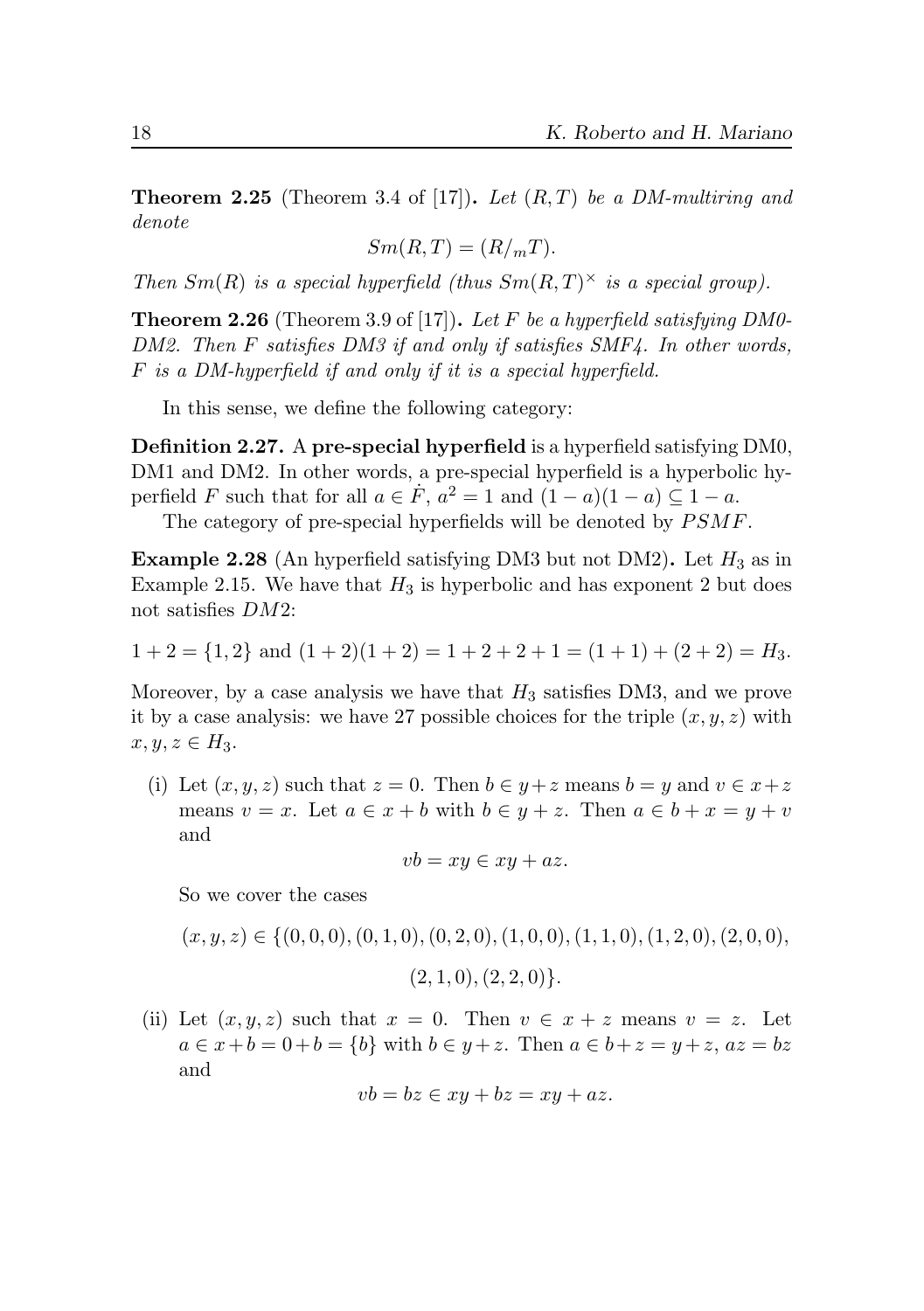So we cover the cases

$$
(x, y, z) \in \{(0, 0, 1), (0, 0, 2), (0, 1, 1), (0, 1, 2), (0, 2, 1), (0, 2, 2)\}.
$$

(iii) Let  $(x, y, z)$  such that  $y = 0$  and  $x, z \neq 0$ . Then  $\{1, 2\} \subseteq x + z, b \in y + z$ means  $b = z$  and  $a \in y + v$  means  $a = v$ . Let  $a \in x + b = x + z$ . Then  $vb = az$  and

$$
vb = az \in 0 + az = xy + az.
$$

So we cover the cases

$$
(x, y, z) \in \{(1, 0, 1), (1, 0, 2), (2, 0, 1), (2, 0, 2)\}.
$$

(iv) Let  $(x, y, z)$  such that  $x, y, z \neq 0$  and  $x + z = H_3$ . Let  $a \in x + b$  with  $b \in y + z$ . If  $a = 0$  then  $b = x$ . Taking  $v = y \in H_3 = x + z$  we get  $a \in y + y = y + v$  and

$$
vb = xy \in xy + 0 = xy + az.
$$

If  $b = 0$  then  $z = y$   $a = x$  (so  $az = xy$ ). Taking  $v = y \in H_3 = x + z$ we get  $a \in y + y = y + v$  and

$$
vb = 0 \in xy + xy = xy + az.
$$

If  $a, b \neq 0$ , then there exist  $v \in H_3 = x + z$  such that  $vb = xy$ . Then  $a \in \{1,2\} \subseteq y+v$  (because  $x, y, z, v \neq 0$ ) and

$$
vb = xy \in xy + az.
$$

So we cover the cases

$$
(x, y, z) \in \{(1, 1, 1), (1, 2, 1), (2, 1, 2), (2, 2, 2)\}.
$$

(v) Let  $(x, y, z)$  such that  $x, y, z \neq 0$  and  $y + z = H_3$ . Let  $a \in x + b$  with  $b \in y + z$ . If  $a = 0$  then  $b = x$ . Taking  $v = y \in \{1,2\} \subseteq x + z$  we get  $a \in y + y = y + v$  and

$$
vb = xy \in xy + 0 = xy + az.
$$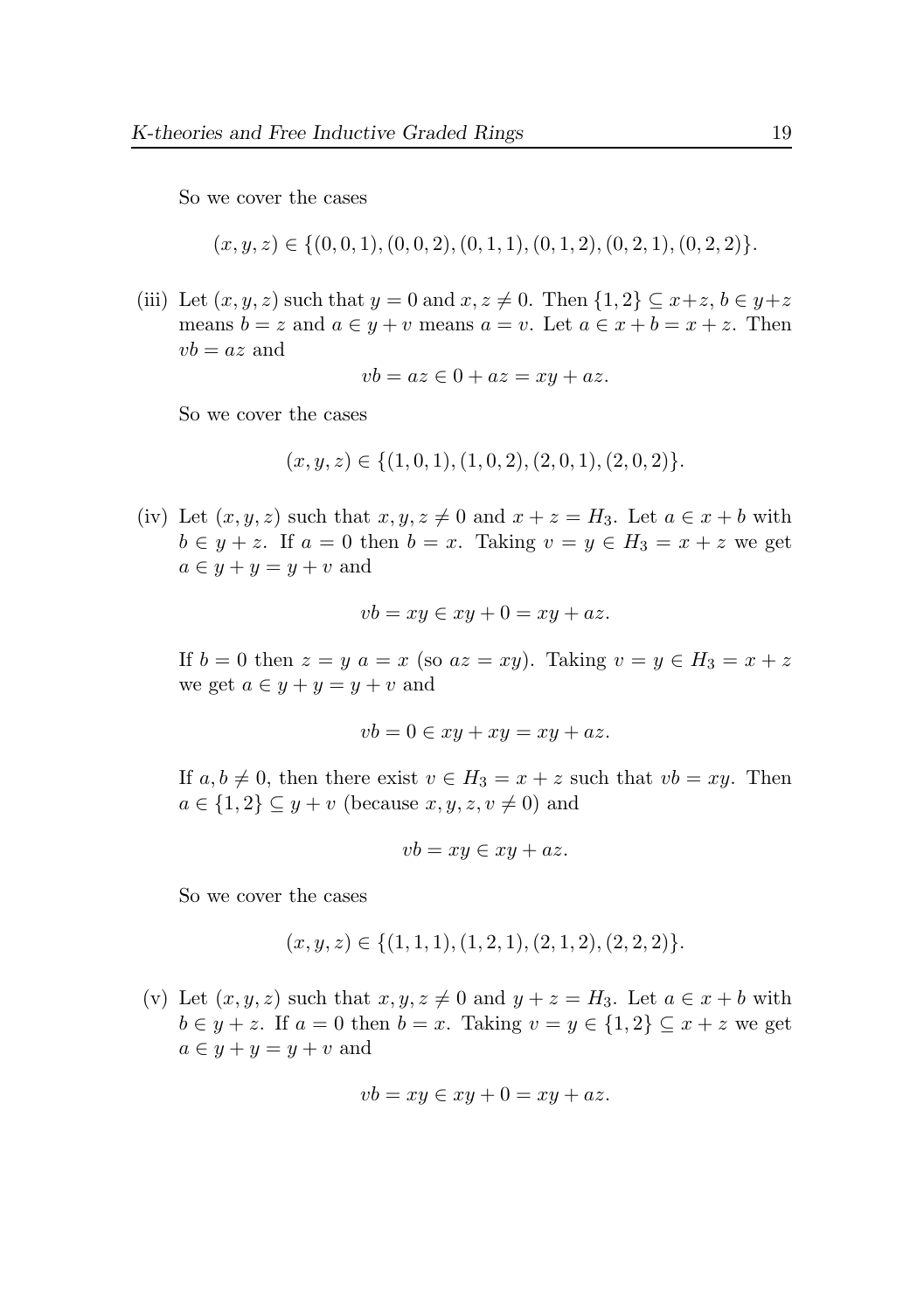If  $b = 0$  then  $z = y$   $a = x$  (so  $az = xy$ ). Taking  $v = y \in \{1,2\} \subseteq x + z$ we get  $a \in y + y = y + v$  and

$$
vb = 0 \in xy + xy = xy + az.
$$

If  $a, b \neq 0$ , then there exist  $v \in \{1,2\} \subseteq x+z$  such that  $vb = xy$ . Then  $a \in \{1,2\} \subseteq y + v$  (because  $x, y, z, v \neq 0$ ) and

$$
vb = xy \in xy + az.
$$

So we cover the cases

$$
(x, y, z) \in \{(1, 1, 2), (1, 2, 2), (2, 1, 1), (2, 2, 1)\}.
$$

Example [2.28](#page-17-0) is a big surprise in the sense that, in the context of special groups, this example exhibits a group that it is not pre-special but satisfies SG6.

# 3 The K-theory for Multifields/Hyperfields

In this section we introduce the notion of K-theory of a hyperfield essentially repeating the construction in [2.1](#page-2-0) replacing the word "field" by "hyperfield" and explore some of this basic properties. In particular, Theorem [3.8](#page-27-0) is an extension of a result [\[19\]](#page-45-8), that gives us some evidence, that apart from the obvious resemblance, more technical aspects of this new theory can be developed (but with other proofs) in multistructure setting in parallel with classical K-theory.

**Definition 3.1** (The K-theory of a Hyperfield). For a hyperfield  $F, K_*F$ is the graded ring

$$
K_*F = (K_0F, K_1F, K_2F, \ldots)
$$

defined by the following rules:  $K_0F := \mathbb{Z}$ .  $K_1F$  is the multiplicative group  $\dot{F}$  written additively. With this purpose, we fix the canonical "logarithm" isomorphism

$$
\rho: \dot{F} \to K_1 F,
$$

where  $\rho(ab) = \rho(a) + \rho(b)$ . Then  $K_nF$  is defined to be the quotient of the tensor algebra

$$
K_1F \otimes K_1F \otimes ... \otimes K_1F \ (n \text{ times})
$$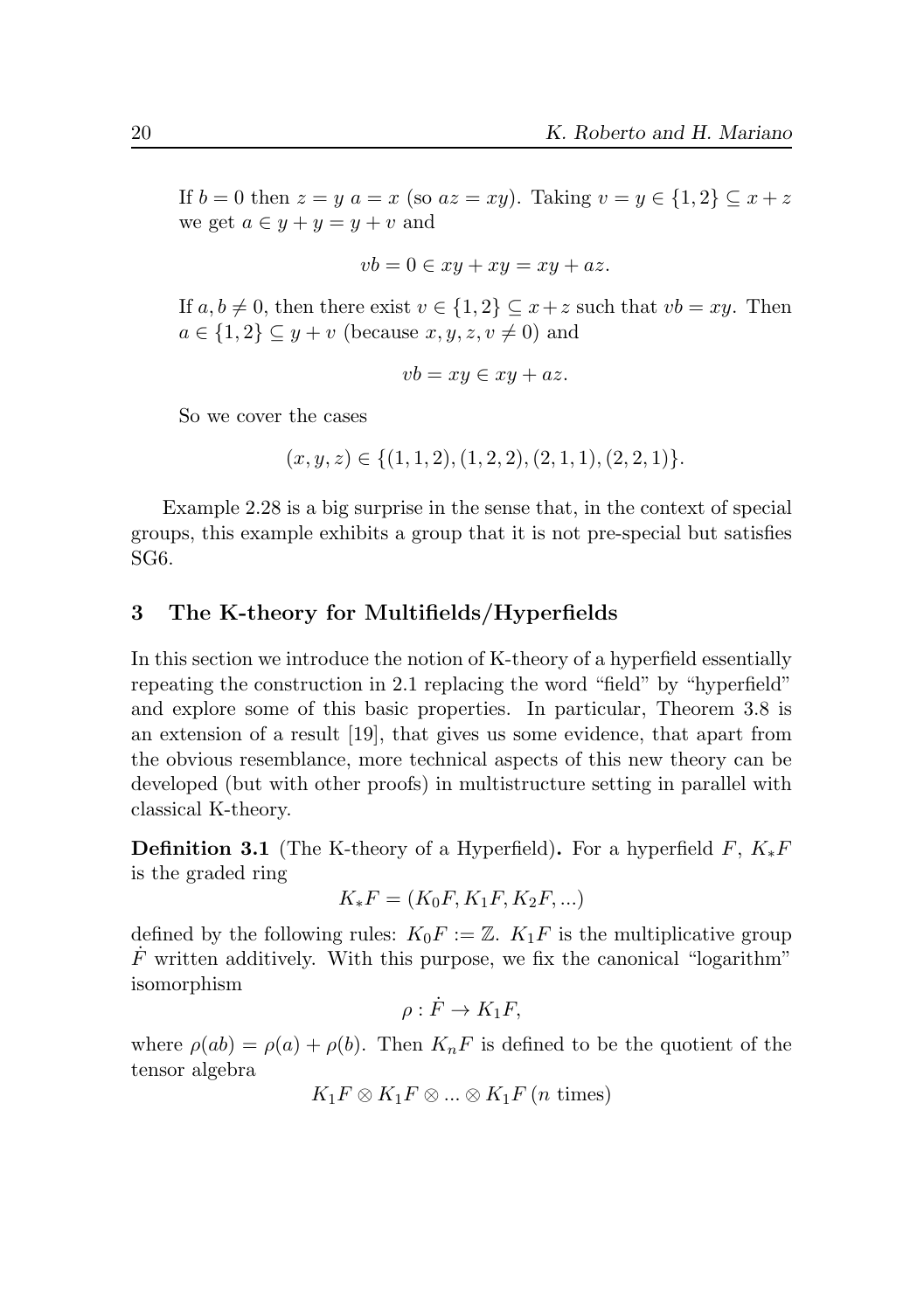by the (homogeneous) ideal generated by all  $\rho(a) \otimes \rho(b)$ , with  $a \neq 0, 1$  and  $b \in 1 - a$ .

In other words, for each  $n \geq 2$ ,

$$
K_nF := T^n(K_1F)/Q^n(K_1(F)),
$$

where

$$
T^n(K_1F) := K_1F \otimes_{\mathbb{Z}} K_1F \otimes_{\mathbb{Z}} ... \otimes_{\mathbb{Z}} K_1F
$$

and  $Q^{n}(K_1(F))$  is the subgroup generated by all expressions of type  $\rho(a_1)\otimes \rho(a_2)\otimes...\otimes \rho(a_n)$  such that  $a_i\in 1-a_j$  for some  $i, j$  with  $1\leq i, j\leq n$ .

To avoid carrying the overline symbol, we will adopt all the conventions used in Dickmann-Miraglia's K-theory (as explained in above definition [2.6\)](#page-6-0). Just as it happens with the previous K-theories, a generic element  $\eta \in K_nF$ has the pattern

$$
\eta = \rho(a_1) \otimes \rho(a_2) \otimes \ldots \otimes \rho(a_n)
$$

for some  $a_1, ..., a_n \in \dot{F}$ , with  $a_i \in 1 - a_j$  for some  $1 \leq i < j \leq n$ . Note that if F is a field, then " $b \in 1 - a$ " just means  $b = 1 - a$ , and the hyperfield and Milnor's K-theory for  $F$  coincide.

The very first task, is to extend the basic properties valid in Milnor's and Dickmann-Miraglia's K-theory to ours. Here we already need to restrict our attention to hyperbolic hyperfields:

**Lemma 3.2** (Basic Properties I). Let F be an hyperbolic hyperfield. Then

- (a)  $\rho(1) = 0$ .
- (b) For all  $a \in \dot{F}$ ,  $\rho(a)\rho(-a) = 0$  in  $K_2F$ .
- (c) For all  $a, b \in \dot{F}$ ,  $\rho(a)\rho(b) = -\rho(a)\rho(b)$  in  $K_2F$ .
- (d) For every  $a_1, ..., a_n \in \dot{F}$  and every permutation  $\sigma \in S_n$ ,

$$
\rho(a_1)...\rho(a_i)...\rho(a_n) = sgn(\sigma)\rho(a_1)...\rho(a_n) \text{ in } K_nF.
$$

- (e) For every  $\xi \in K_mF$  and  $\eta \in K_nF$ ,  $\eta \xi = (-1)^{mn}\xi \eta$  in  $K_{m+n}F$ .
- (f) For all  $a \in \dot{F}$ ,  $\rho(a)^2 = \rho(a)\rho(-1)$ .

Proof.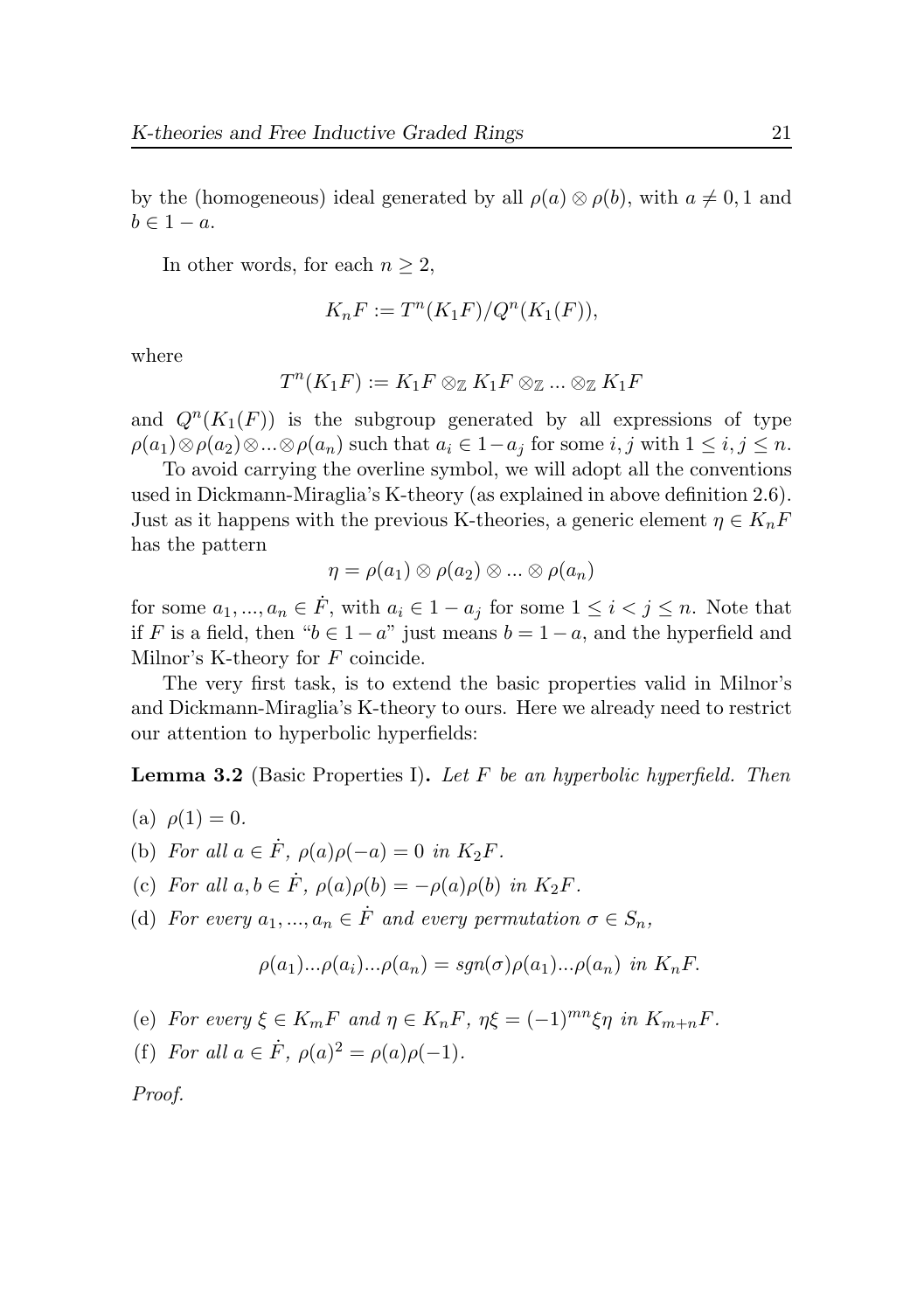$\Box$ 

- (a) Is an immediate consequence of the fact that  $\rho$  is an isomorphism.
- (b) Since F hiperbolic,  $1 1 = F$ . Then  $-a^{-1} \in 1 1$  for all  $a \in \dot{F}$ , and hence,  $-1 \in -1 + a^{-1}$ . Multiplying this by  $-a$ , we get  $a \in 1 - a$ . By definition, this imply  $\rho(a)\rho(-a) = 0$ .
- (c) By item (b),  $\rho(ab)\rho(-ab) = 0$  in  $K_2F$ . But

$$
\rho(ab)\rho(-ab) = \rho(a)\rho((-a)b) + \rho(b)\rho((-b)a)
$$
  
=  $\rho(a)\rho(-a) + \rho(a)\rho(b) + \rho(b)\rho(-b) + \rho(b)\rho(a)$   
=  $\rho(a)\rho(b) + \rho(b)\rho(a)$ .

From  $\rho(a)\rho(b) + \rho(b)\rho(a) = \rho(ab)\rho(-ab) = 0$ , we get the desired result  $\rho(a)\rho(b) = -\rho(a)\rho(b)$  in  $K_2F$ .

- (d) This is a consequence of item (c) and an inductive argument.
- (e) This is a consequence of item (d) and an inductive argument, using the fact that an element in  $K_nF$  has pattern

$$
\eta = \rho(a_1) \otimes \rho(a_2) \otimes \ldots \otimes \rho(a_n)
$$

for some  $a_1, ..., a_n \in \dot{F}$ , with  $a_i \in 1 - a_j$  for some  $1 \leq i < j \leq n$ .

(f) Follow from the fact that F is hyperbolic i.e, for all  $a \in \dot{F}$ ,  $a \in 1-1$ .

An element  $a \in \dot{F}$  induces a morphism of graded rings of degree 1,  $\omega^a = {\{\omega_n^a\}_{n \geq 1}} : K_*F \to K_*F$ , where  $\omega_n^a : K_nF \to K_{n+1}F$  is the multiplication by  $\lambda(-a)$ . When  $a = -1$ , we write

$$
\omega = {\{\omega_n\}}_{n\geq 1} = {\{\omega_n^{-1}\}}_{n\geq 1} = \omega^{-1}.
$$

<span id="page-21-0"></span>**Proposition 3.3** (Adapted from 3.3 of [\[5\]](#page-44-0)). Let F, K be hyperbolic hyperfields and  $\varphi : F \to L$  be a morphism. Then  $\varphi$  induces a morphism of graded rings

$$
\varphi_* = \{\varphi_n : n \ge 0\} : K_*F \to K_*L,
$$

where  $\varphi_0 = Id_{\mathbb{Z}}$  and for all  $n \geq 1$ ,  $\varphi_n$  is given by the following rule on generators

$$
\varphi_n(\rho(a_1)\dots\rho(a_n)) = \rho(\varphi(a_1))\dots\rho(\varphi(a_n)).
$$

Moreover if  $\varphi$  is surjective then  $\varphi_*$  is also surjective, and if  $\psi: L \to M$  is another morphism then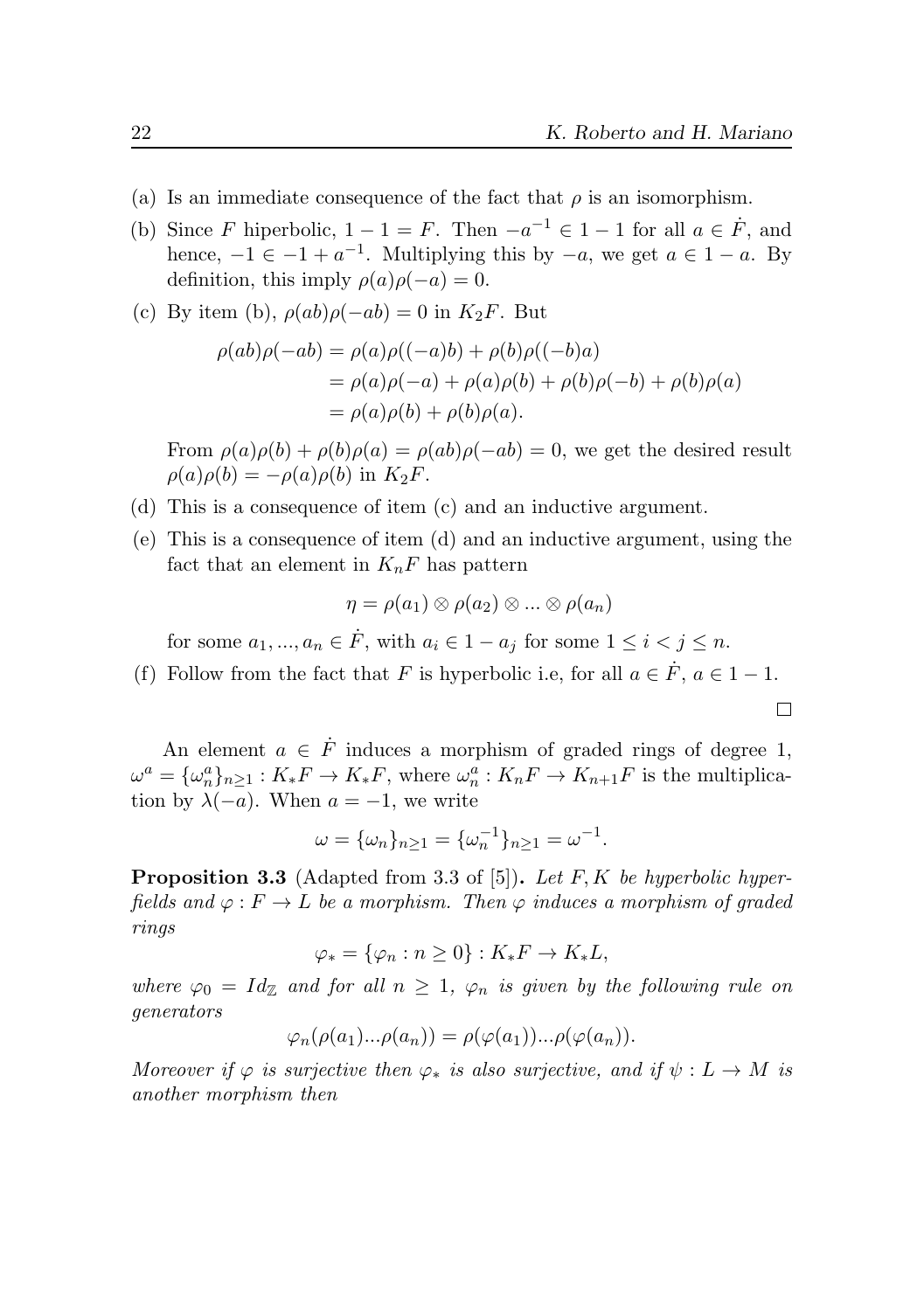- (a)  $(\psi \circ \varphi)_* = \psi_* \circ \varphi_*$  and  $Id_* = Id.$
- (b) For all  $a \in \dot{F}$  the following diagram commute:



(c) If  $\varphi(1) = 1$  then for all  $n \geq 1$  the following diagram commute:



*Proof.* Firstly, note that  $\varphi$  extends to a function  $\varphi_1 : K_1F \to K_1L$  given by the rule

$$
\varphi_1(\rho(a)) = \rho(\varphi(a)).
$$

Certainly  $\varphi_1$  is a morphism because

$$
\varphi_1(0) = \varphi_1(\rho(1)) = \rho(\varphi(1)) = \rho(1) = 0,
$$

and for all  $\rho(a), \rho(b) \in K_1F$ ,

$$
\varphi_1(\rho(a)+\rho(b))=\varphi_1(\rho(ab))=\rho(\varphi(ab))=\rho(\varphi(a)\varphi(b))=\rho(\varphi(a))+\rho(\varphi(b)).
$$

Proceeding inductively, for all  $n \geq 1$  we extend  $\varphi$  to a function  $\varphi_n: \prod_{i=1}^n K_1 F \to K_n L$  given by the rule

$$
\varphi(\rho(a_1),...,\rho(a_n)) := \varphi_1(\rho(a_1))...\varphi_1(\rho(a_n)) = \rho(\varphi(a_1))...\rho(\varphi(a_n)).
$$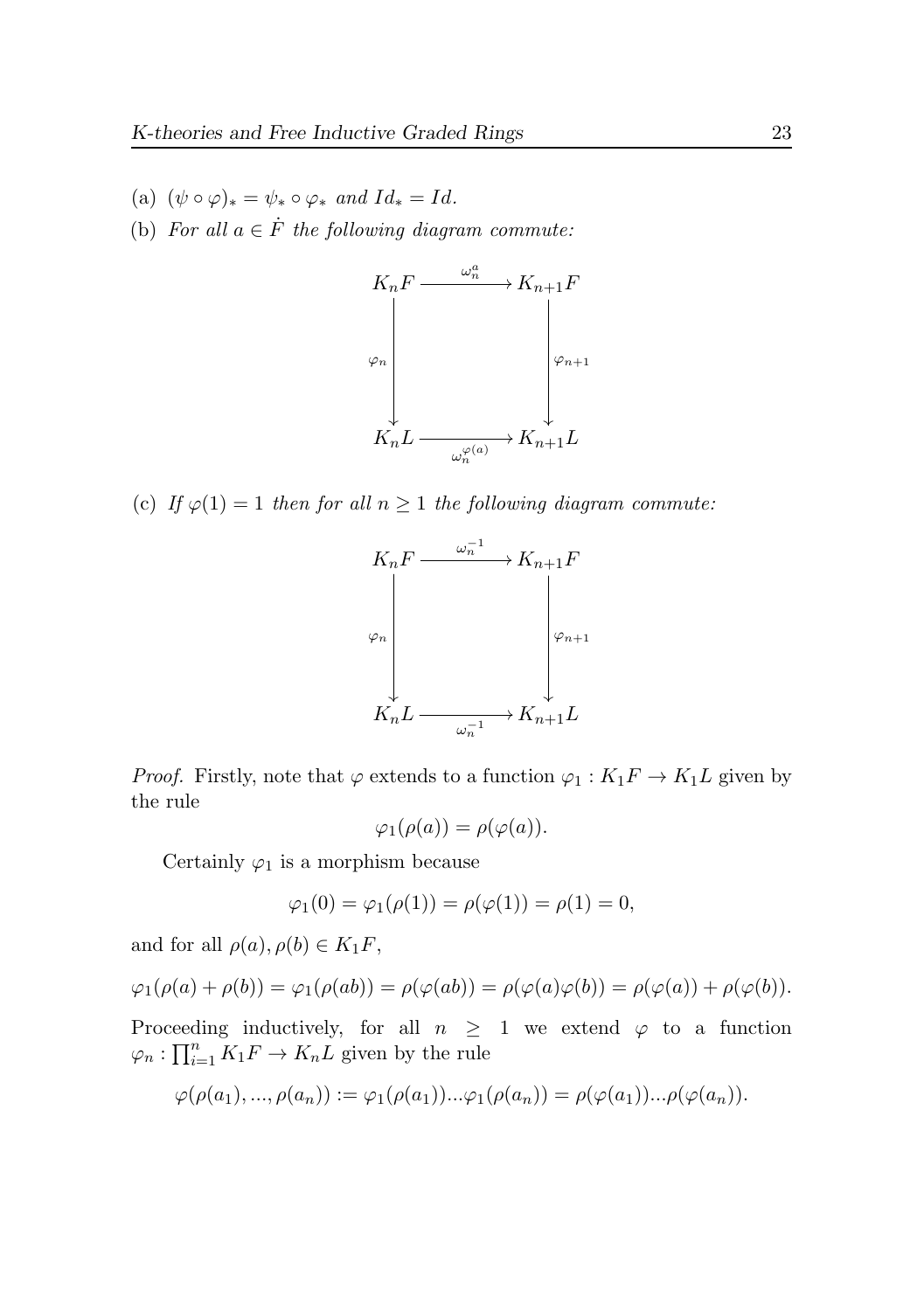$\Box$ 

Then if  $i = 1, ..., n$  and  $b_i \in k_1 F$  we have

$$
\varphi_n(\rho(a_1), ..., \rho(a_i) + \rho(b_i), ..., \rho(a_n)) = \varphi_n(\rho(a_1), ..., \rho(a_ib_i), ..., \rho(a_n)) =
$$
  
\n
$$
\rho(\varphi(a_1))... \rho(\varphi(a_ib_i)... \rho(\varphi(a_n)) = \rho(\varphi(a_1))... \rho(\varphi(a_i)\varphi(b_i)... \rho(\varphi(a_n)) =
$$
  
\n
$$
\rho(\varphi(a_1)...[\rho(\varphi(a_i) + \varphi(b_i))]... \rho(\varphi(a_n)) =
$$
  
\n
$$
\rho(\varphi(a_1))... \rho(\varphi(a_i))... \rho(\varphi(a_n)) + \rho(\varphi(a_1))... \rho(\varphi(b_i))... \rho(\varphi(a_n)) =
$$
  
\n
$$
\varphi_n(\rho(a_1), ..., \rho(a_i), ..., \rho(a_n)) + \varphi_n(\rho(a_1), ..., \rho(b_i), ..., \rho(a_n)),
$$

then for each  $n, \varphi_n : \prod_{i=1}^n K_1 F \to K_n L$  is multilinear and by the universal property of tensor product there is an unique morphism

$$
\tilde{\varphi}_n : \bigotimes_{j=1}^n K_1 F \to K_n L
$$

extending  $\varphi_n$ . By construction (and using the fact that  $\varphi$  is a morphism),  $\text{Ker}(\tilde{\varphi}_n) = Q^n(K_1 F)$ , which provides an unique morphism

$$
\overline{\varphi}_n: T^n(K_1F)/Q^n(K_1(F) \to K_nL)
$$

such that  $\tilde{\varphi}_n = \overline{\varphi}_n \circ \pi_n$ , where  $\pi_n$  is the canonical projection  $T^n(K_1 F)$  in  $Q^{n}(k_1 F)$ . Then taking  $\varphi_0 = Id_{\mathbb{Z}}$ , we get a morhism  $\varphi_* : K_*F \to K_*L$ , given by  $\varphi_* = {\overline{\varphi_n}} : n \ge 0$ .

For items (a) and (b), it is enough to note that these properties holds for  $\tilde{\varphi}_n$ ,  $n \geq 0$ , and after the application of projection, we get the validity for  $\overline{\varphi}_n = \pi_n \circ \tilde{\varphi}_n$ .

Item (c) follows by the same argument of itens (a) and (b), noting that  $\varphi(1) = 1$  imply  $\varphi(-1) = -1$ . By abuse of notation, we denote

$$
\varphi_* = \{\overline{\varphi}_n : n \ge 0\} = \{\varphi_n : n \ge 0\}.
$$

We also have the reduced K-theory graded ring  $k_*F = (k_0F, k_1F, ..., k_nF, ...)$  in the hyperfield context, which is defined by the rule  $k_nF := K_nF/2K_nF$  for all  $n \geq 0$ . Of course for all  $n \geq 0$  we have an epimorphism  $q: K_nF \to k_nF$  simply denoted by  $q(a) := [a], a \in K_nF$ . It is immediate that  $k_nF$  is additively generated by

$$
\{[\rho(a_1)]...[\rho(a_n)] : a_1,...,a_n \in \dot{F}\}.
$$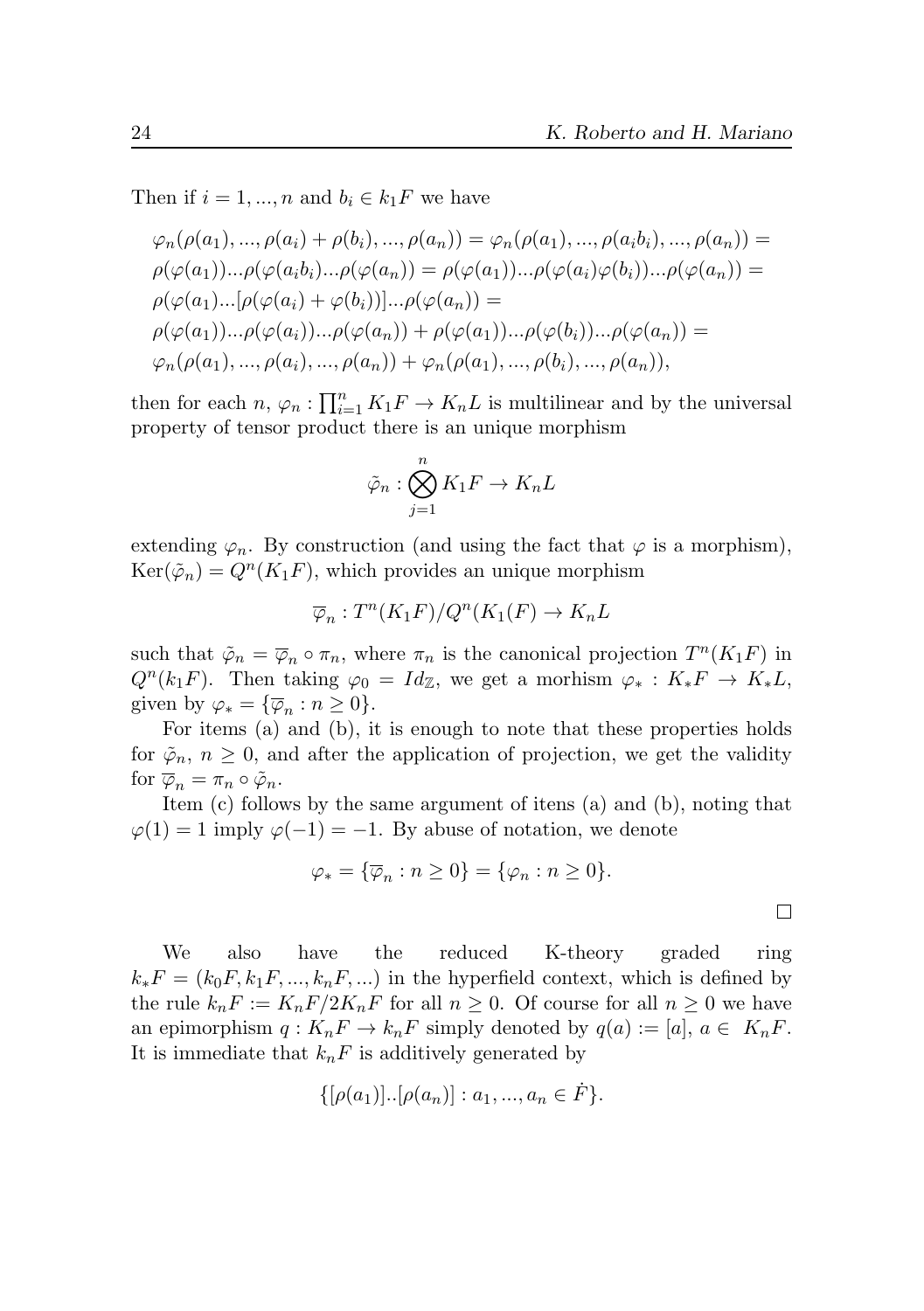We simply denote such a generator by  $\tilde{\rho}(a_1)...\tilde{\rho}(a_n)$  or even  $\rho(a_1)...\rho(a_n)$ whenever the context allows it.

We also have some basic properties of the reduced K-theory, which proof is just a translation of 2.1 of [\[5\]](#page-44-0):

**Lemma 3.4** (Adapted from 2.1 [\[5\]](#page-44-0)). Let F be a hyperbolic hyperfield,  $x, y, a_1, ..., a_n \in \dot{F}$  and  $\sigma$  be a permutation on n elements.

- (a) In  $k_2 F$ ,  $\rho(a)^2 = \rho(a)\rho(-1)$ . Hence in  $k_m F$ ,  $\rho(a)^m = \rho(a)\rho(-1)^{m-1}$ ,  $m \geq 2$ :
- (b) In  $k_2F$ ,  $\rho(a)\rho(-a) = \rho(a)^2 = 0$ ;
- (c) In  $k_nF$ ,  $\rho(a_1)\rho(a_2)... \rho(a_n) = \rho(a_{\sigma 1})\rho(a_{\sigma 2})...\rho(a_{\sigma n});$
- (d) For  $n \geq 1$  and  $\xi \in k_n F$ ,  $\xi^2 = \rho(-1)^n \xi$ ;
- (e) If F is a real reduced hyperfield, then  $x \in 1+y$  and  $\rho(y)\rho(a_1)... \rho(a_n) = 0$ implies

$$
\rho(x)\rho(a_1)\rho(a_2)... \rho(a_n) = 0.
$$

Moreover the results in Proposition [3.3](#page-21-0) continue to hold if we took  $\varphi_* = {\varphi_n : n \geq 0} : k_*F \to k_*L.$ 

**Proposition 3.5.** Let F be a hyperfield and  $T \subseteq F$  be a multiplicative subset such that  $F \subseteq T$ . Then

$$
K(F/mT^*) \cong k(F/mT^*).
$$

*Proof.* Since  $F^2 \subseteq T$ , for all  $a \in F/mT^*$  we have

$$
0 = \rho(a^2) = \rho(a) + \rho(a).
$$

Then  $2K(F/mT^*)=0$  and we get  $K(F/mT^*)\cong k(F/mT^*)$ .

<span id="page-24-0"></span>**Theorem 3.6.** Let F be a hyperbolic hyperfield and  $T \subseteq F$  be a multiplicative subset such that  $F \subseteq T$ . Then there is a surjective morphism

$$
k(F) \to k(F/mT^*).
$$

Moreover,

$$
k(F) \cong K(F/m\dot{F}^2) \cong k(F/m\dot{F}^2).
$$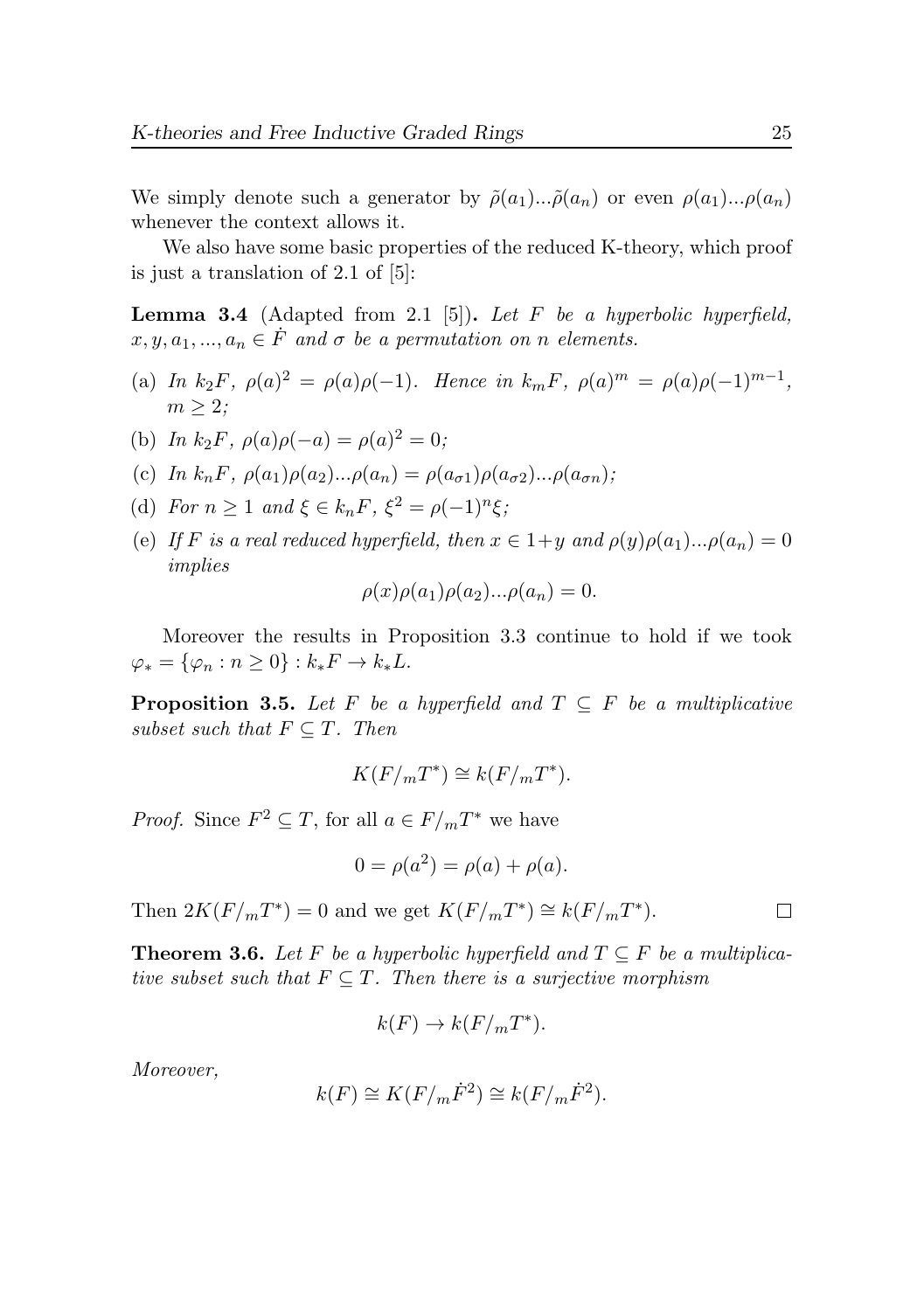Berfore we prove it, we need a Lemma:

<span id="page-25-0"></span>**Lemma 3.7.** Let F be a hyperfield and  $n \geq 1$ . Then

$$
K_n(F) = \left\{ \sum_{j=1}^p \rho(a_{j1})...\rho(a_{jn}) : \text{for all } j \text{ there is an index } k \text{ such that} \right\}
$$

$$
a_{jk} = b_i^2, \, b_i \in \dot{F} \},
$$

$$
2K_n(F) = \left\{ \sum_{j=1}^p \rho(a_{j1})...\rho(a_{jn}) : \text{for all } j \text{ there is an index } k \text{ such that} \right\}
$$

$$
a_{jk} = b_i^2, \, b_i \in \dot{F} \}
$$

*Proof.* Let  $\eta \in 2K_nF$ . Then

$$
\eta = \left(\sum_{j=1}^p \rho(a_{j1})...\rho(a_{jn})\right) + \left(\sum_{j=1}^p \rho(a_{j1})...\rho(a_{jn})\right), d_{ij} \in \dot{F}.
$$

By induction, we only need to consider the case  $p = 1$ , so

$$
\rho(a_1)...\rho(a_n) + \rho(a_1)...\rho(a_n) = \rho(a_1^2)\rho(a_2)...\rho(a_n).
$$

and we get  $\subseteq$ . The reverse inclusion follow by the same calculation.  $\Box$ 

*Proof of Theorem [3.6.](#page-24-0)* Let  $\pi : F \to F/mT^*$  denote the canonical projection. By Proposition [3.3](#page-21-0) there is a morphism  $\pi_*: K(F) \to K(F/mT^*)$ . Since  $\pi$ is surjective,  $\pi_*$  is surjective.

Now, let  $\pi : F \to F/m\dot{F}^2$  and  $q : K(F) \to k(F)$  the canonical projections. Denote elements in  $F/m\dot{F}^2$  by  $[a] \in F/m\dot{F}^2$ ,  $a \in F$  and elements in  $k_n(F)$  by  $\tilde{\rho}(a_1)...\tilde{\rho}(a_n)$ . For all  $n \geq 1$  we have an induced morphism  $\tilde{q}_n: K_n(F/m\dot{F}^2) \to k_n(F)$  given by the rule

$$
\tilde{q}_n(\rho([a_1])...\rho([a_n])) := \tilde{\rho}(a_1)...\tilde{\rho}(a_n).
$$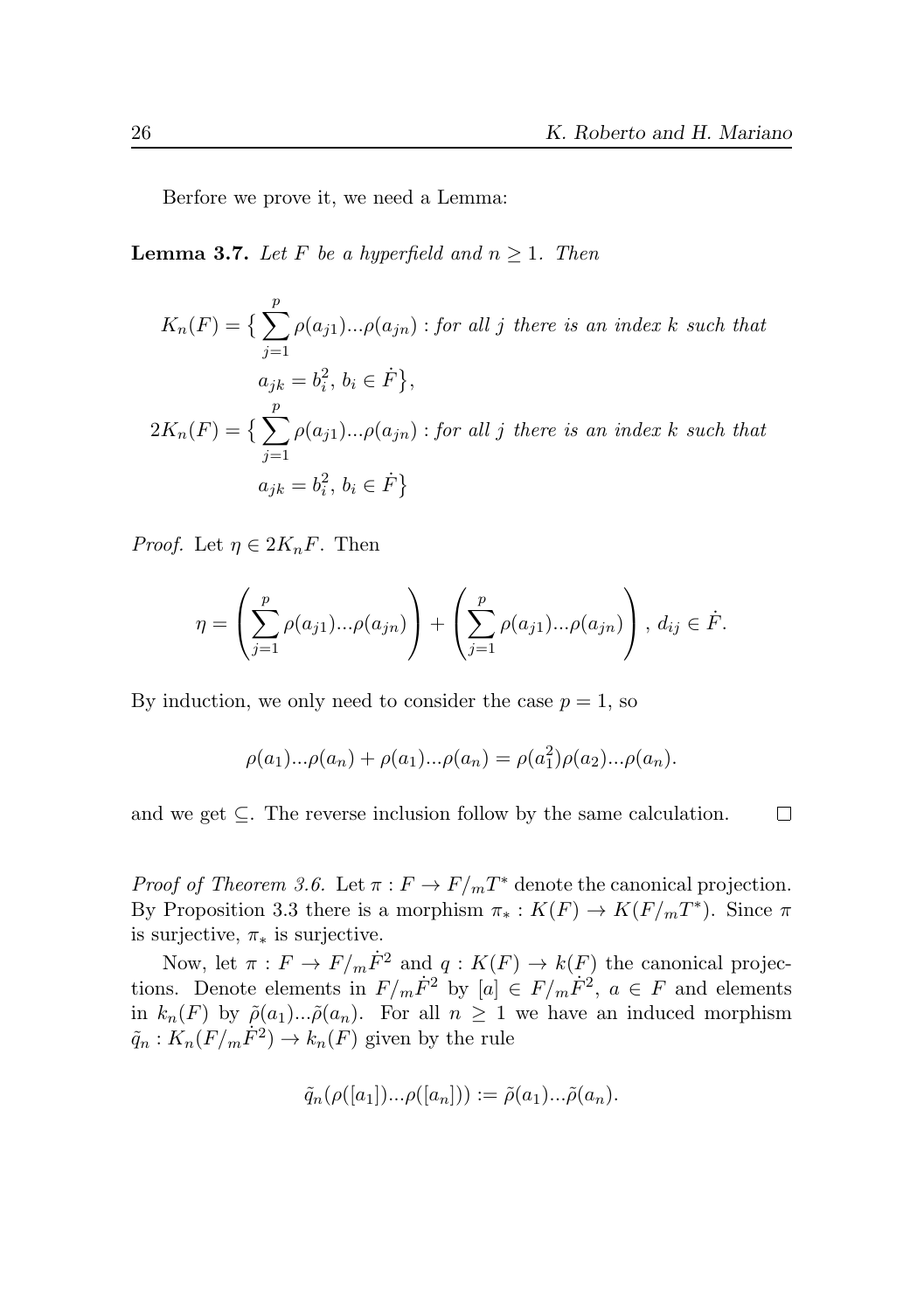This morphism  $\tilde{\pi}_n$  makes the following diagram commute



and then,  $\tilde{q}_n$  is surjective. Finally, if  $\tilde{q}_n(\rho([a_1])... \rho([a_n])) = 0$ , then we have  $\tilde{\rho}(a_1)...\tilde{\rho}(a_n) = 0$ , and hence  $\rho(a_1)...\rho(a_n) \in 2K_n(F)$ . By Lemma [3.7](#page-25-0)

$$
\rho(a_1)...\rho(a_n) = \sum_{j=1}^p \rho(d_{j1})...\rho(d_{jn}), d_{ij} \in \dot{F}
$$

and for all *i* there is an index k such that  $a_{ik} = b_i^2$ ,  $b_i \in \dot{F}$ . Therefore

$$
\pi_n(\rho(a_1)...\rho(a_n)) = \pi_n \left( \sum_{j=1}^p \rho(d_{j1})...\rho(d_{jn}) \right)
$$
  
= 
$$
\sum_{j=1}^p \pi_n(\rho(d_{j1})...\rho(d_{jn})) = \sum_{j=1}^p \rho([d_{j1}])...\rho([d_{jn})])
$$
  
= 
$$
\sum_{j=1}^p [d_{j1}])... \rho([1])...\rho([d_{jn})] = 0.
$$

Then  $\text{Ker}(\tilde{q}_n) = [0]$ , proving that  $\tilde{q}_n$  is injective. Then  $\tilde{q}_n$  is an isomorphism, and composing all the isomorphisms obtained here we get

$$
k(F) \cong K(F/m\dot{F}^2) \cong k(F/m\dot{F}^2).
$$

The Theorem [3.8](#page-27-0) below generalizes Proposition 5.10 of [\[19\]](#page-45-8): this constitutes a fundamental technical step to build profinite (Galois) groups associated to a pre-special hyperfield in [\[15\]](#page-45-9).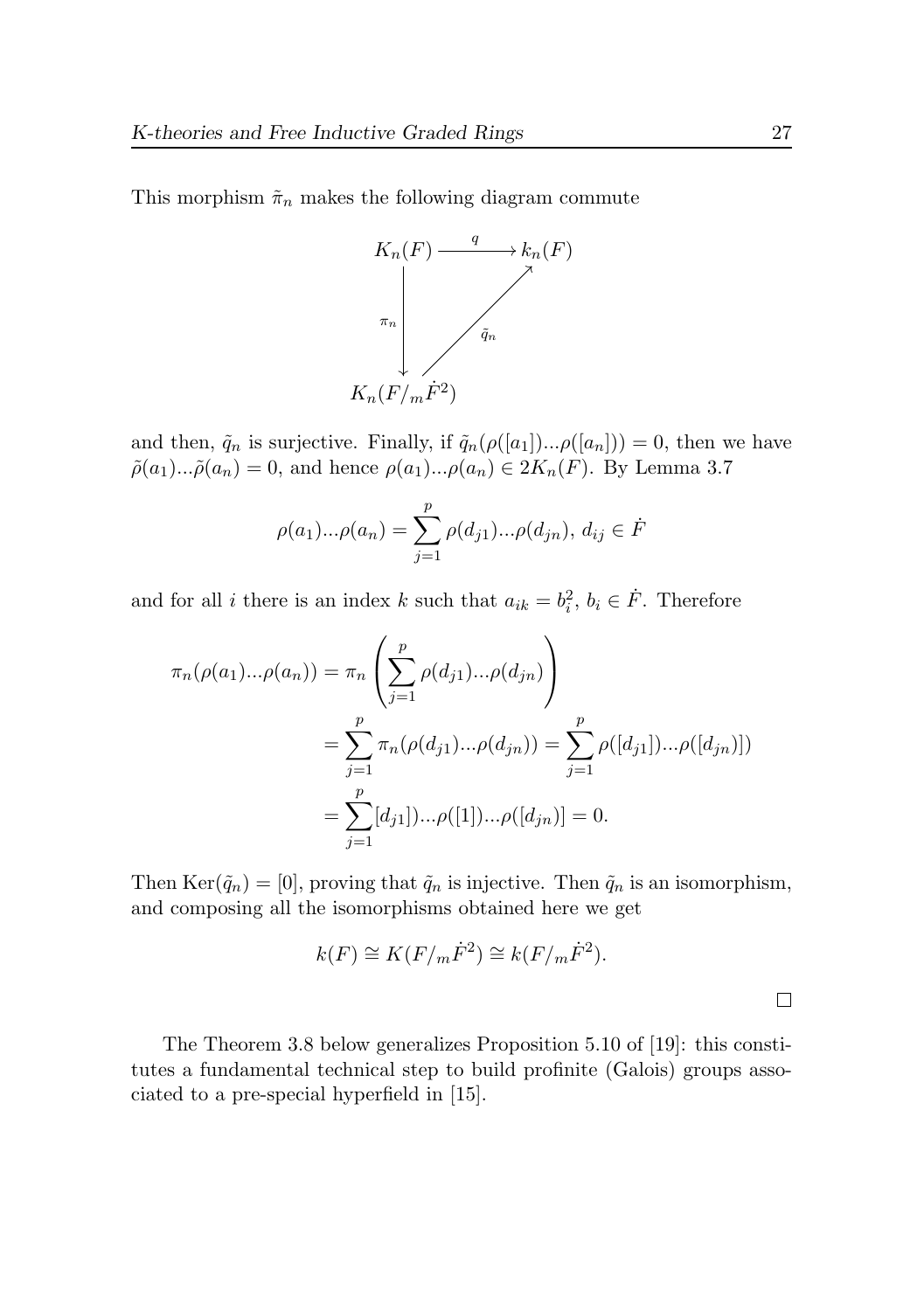Lets establish some notation: for  $n \geq 0$  we denote

$$
P(n) = \mathcal{P}(\{0, ..., n-1\}) \setminus \{\emptyset\}
$$

and for  $0 \leq i \leq n-1$ , denote

$$
P(n, i) = \{ X \in P(n) : i \in X \}.
$$

For a be a pre-special hyperfield F and  $\{a_0, ..., a_{n-1}\} \subseteq F^*$  F<sub>2</sub>-linearly independent, if  $S \in P(n)$  we denote

$$
a_S := a_0^{\varepsilon_0} ... a_{n-1}^{\varepsilon_{n-1}},
$$

where  $\varepsilon_0 \in \{0,1\}$  for all  $i = 0,..,n-1$  and  $\varepsilon_i = 1$  if and only if  $i \in S$ .

Remember that by the very definition of  $k_n(F)$ ,

$$
k_n(F) := [k_1(G) \otimes k_1(G)]/M,
$$

where M is the subgroup of  $k_1(G) \otimes k_1(G)$  generated by

$$
\{\rho(a)\rho(b) : a \in D_G(1,b), a\}.
$$

<span id="page-27-0"></span>**Theorem 3.8.** Let F be a pre-special hyperfield and  $\{a_0, ..., a_{n-1}\} \subseteq F^*$  $\mathbb{F}_2$ -linearly independent. The following conditions are equivalent:

(i) There exists  $\{b_0, ..., b_{n-1}\} \subseteq F^*$  such that

$$
\sum_{k < n} \rho(a_k)\rho(b_k) = 0 \text{ in } k_2(F).
$$

- (ii) There exist subsets  $\{c_0, ..., c_{m-1}\}, \{d_0, ..., d_{n-1}\}$  of  $F^*$  with  $m \ge n$  such that
	- (a)  ${c_0, ..., c_{m-1}}$  is linearly independent and  $c_i = a_i$  for all  $i < n$ ;
	- (b)  $d_i = b_i$  for all  $i < n$  and  $d_i = 1$  for  $i = n, ..., m 1$ .
	- (c) For all  $x \in C := [c_0, ..., c_{m-1}]$ , there is some  $r_x \in 1 + x \setminus \{0\}$  such that for each  $i < m$

$$
d_i = \prod_{x \in C_i} r_x
$$

where

$$
C_i = \left\{ \prod_{k < m} c_k^{\varepsilon_k} : \varepsilon_k \in \{0, 1\} \text{ and } \varepsilon_i = 1 \right\}.
$$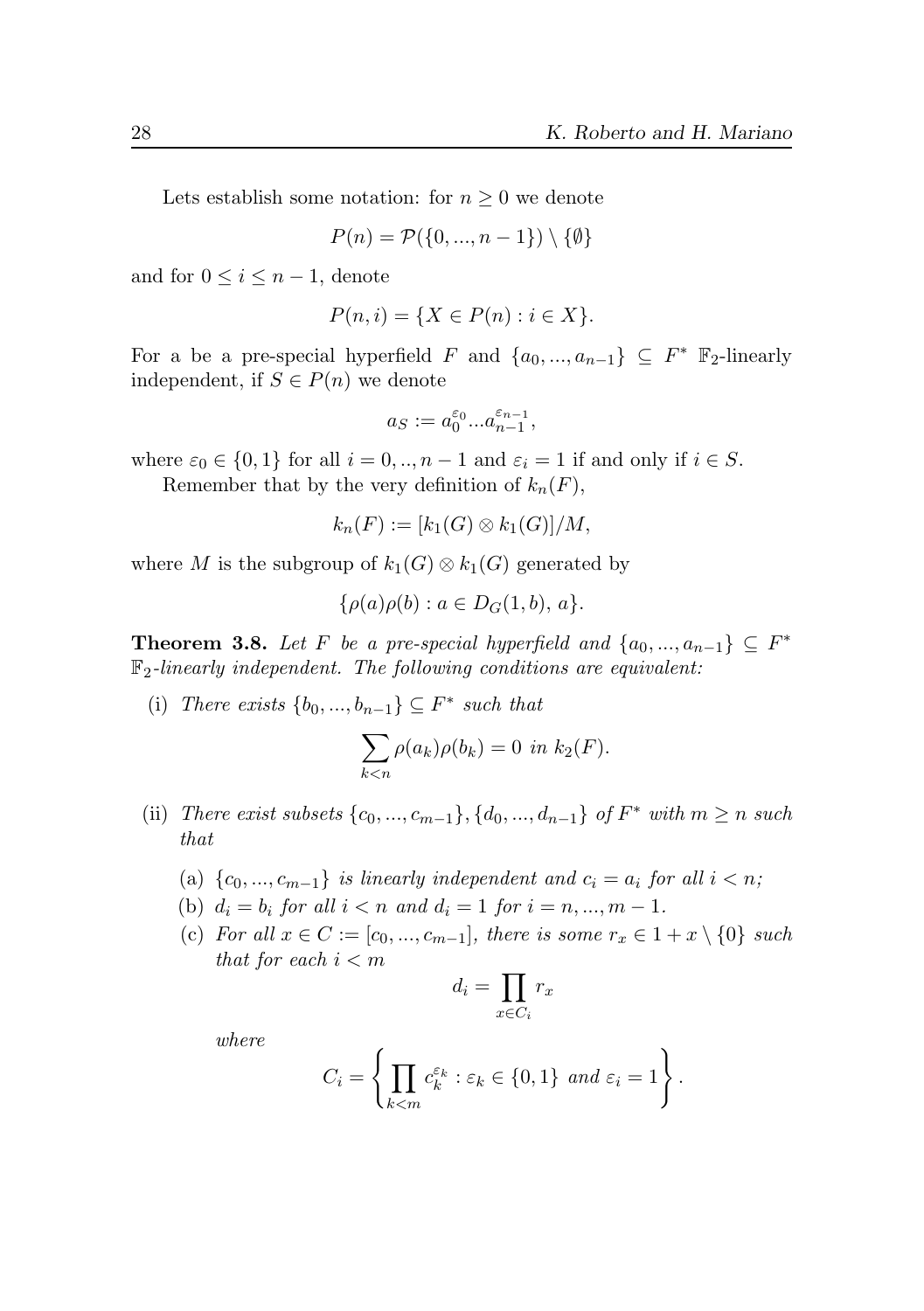In other words,  $C_i$  is "counting" all products  $c_0^{r_0}...c_i^{1}...c_{m-1}^{r_{m-1}}$  $_{m-1}^{r_{m-1}}$ . Since for all  $x \in C := [c_0, ..., c_{m-1}]$  there exist  $S \in P(m)$  such that

$$
x = \prod_{i \in S} c_i := c_S.
$$

Denoting  $r_x$  by  $r_s$  we can rewrite

$$
d_i = \prod_{x \in C_i} r_x = \prod_{S \in P(m)} r_S.
$$

*Proof of Theorem [3.8.](#page-27-0)* (i)  $\Rightarrow$  (ii). Let

$$
\sum_{k < n} \rho(a_k)\rho(b_k) = 0 \text{ in } k_2(F).
$$

Then there exist  $u_0, ..., u_{p-1}, v_0, ..., v_{p-1} \in F^*$  such that  $v_i \in 1 + u_i$  for  $i = 0, ..., p - 1$  and

$$
\sum_{k < n} \rho(a_k)\rho(b_k) = \sum_{k < n} \rho(a_k)\rho(b_k) \text{ in } k_1(F) \otimes k_1(F).
$$

Enlarge the set  $\{a_0, ..., a_{n-1}\}$  to a base for  $[\{a_0, ..., a_{n-1}, u_0, ..., u_{p-1}\}]$ , namely  ${c_0, ..., c_{m-1}}$  with  $c_i = a_i$  for all  $i < n$ . For all  $x \in C := [c_0, ..., c_{m-1}]$  there exist  $S \in P(m)$  such that

$$
x=\prod_{i\in S}c_i:=c_S.
$$

Moreover, since  $\{c_0, ..., c_{m-1}\}\$ is a basis, for each  $i = 0, ..., p-1$  there is only one  $S_i \in P(m)$  such that

$$
u_i = c_{S_i}.
$$

For each  $S \in P(m)$ , set

$$
r_S := \prod_{\substack{those\ j\ with\\S_j = S}} v_j.
$$

If no  $S_j = S$ , set  $r_S = 1$ . Note that if there is an index j with  $S = S_j$ , this index must be unique (because the expression  $u_i = c_{S_i}$  is unique). Then by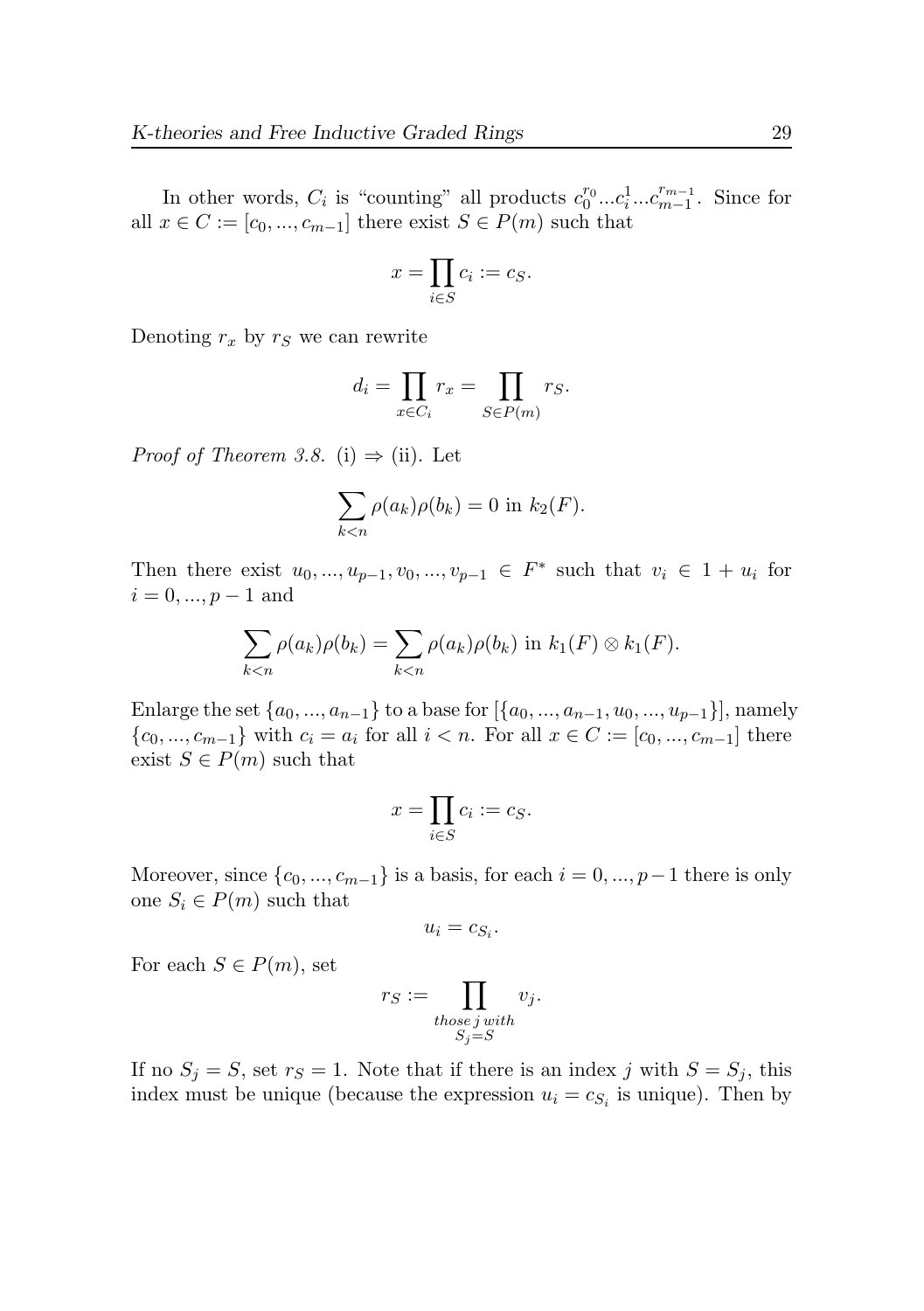construction  $r_S \in 1 + c_S \setminus \{0\}$  and in  $k_2(F)$  we get

$$
\sum_{k < m} \rho(a_k)\rho(b_k) = \sum_{k < n} \rho(c_k)\rho(d_k) = \sum_{k < p} \rho(u_k)\rho(v_k)
$$
\n
$$
= \sum_{S \in P(m)} \rho \left( \prod_{thosej with} c_j \right) \rho(v_j)
$$
\n
$$
= \sum_{S \in P(m)} \sum_{thosej with} \rho(c_j)\rho(v_j)
$$
\n
$$
= \sum_{S \in P(m)} \rho(c_S)\rho \left( \prod_{thosej with} v_S \right)
$$
\n
$$
= \sum_{S \in P(m)} \rho(c_S)\rho(r_S) = \sum_{S \in P(m)} \sum_{k \in S} \rho(c_k)\rho(r_S)
$$
\n
$$
= \sum_{k < m} \rho(c_k)\rho \left( \prod_{S \in P(n)} r_S \right).
$$

Since  $\{c_0, ..., c_{m-1}\}$  is a basis, it follows that

$$
d_i = \prod_{S \in P(n)} r_S
$$

as desired.

(ii)⇒(i). Under the hypotheses of (ii) we get

$$
\sum_{k < n} \rho(a_k)\rho(b_k) = \sum_{k < m} \rho(c_k)\rho(d_k) = \sum_{k < m} \rho(c_k)\rho\left(\prod_{S \in P(n)} r_S\right)
$$
\n
$$
= \sum_{k < m} \sum_{S \in P(m)} \rho(c_k)\rho(r_S) = \sum_{S \in P(m)} \sum_{k < m} \rho(c_i)\rho(r_S)
$$
\n
$$
= \sum_{S \in P(m)} \rho(c_S)\rho(r_S) = 0.
$$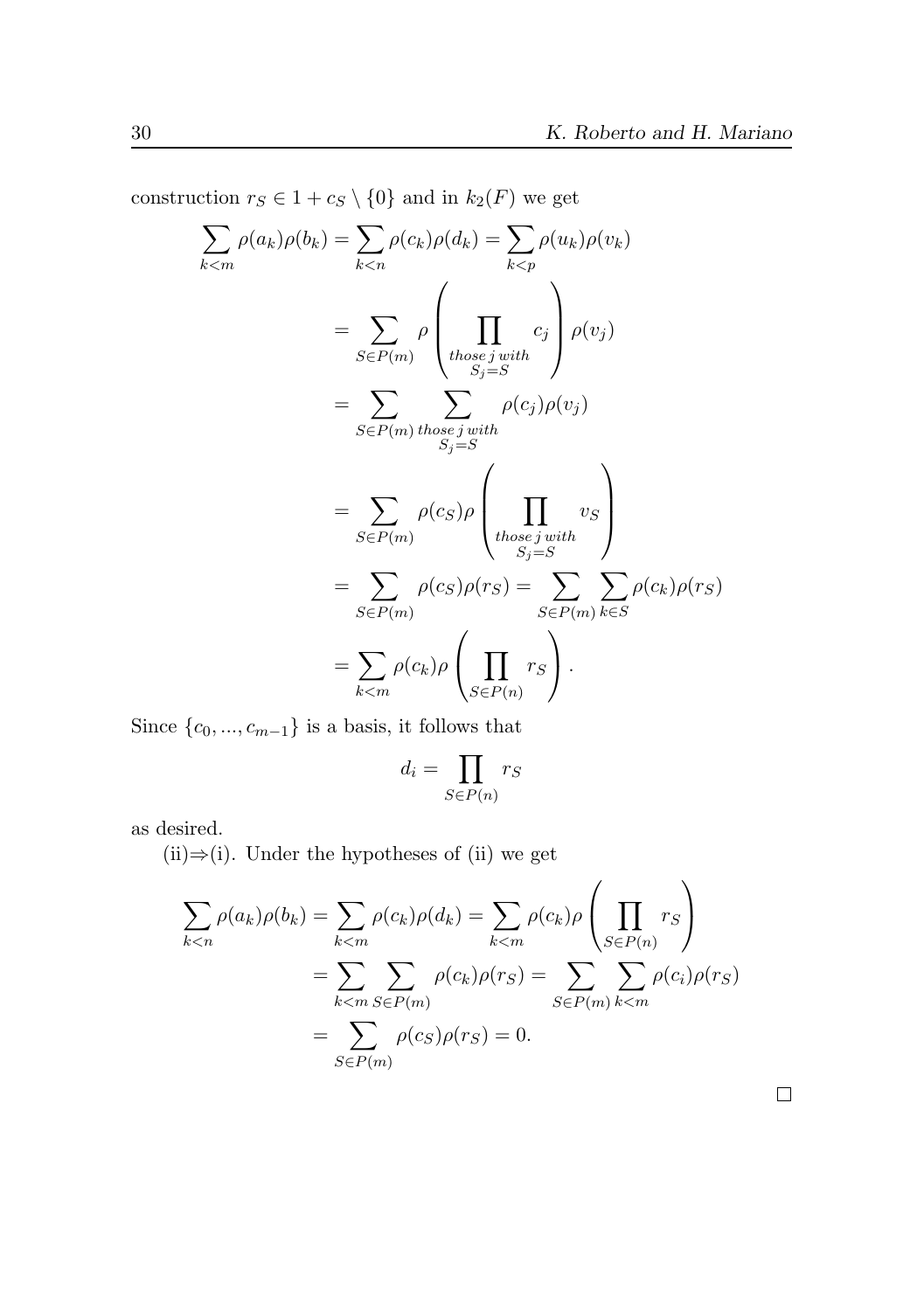# 4 Inductive Graded Rings and Interchanging of K-theories

After the three K-theories defined in the above sections, it is desirable (or, at least, suggestive) to build of an abstract environment that encapsulates all them, and of course, provide an axiomatic approach to guide new extensions of the concept of K-theory in the context of the algebraic and abstract theories of quadratic forms. The inductive graded rings fit well to this  $\rm{purpose}^5.$  $\rm{purpose}^5.$  $\rm{purpose}^5.$ 

<span id="page-30-0"></span>Definition 4.1 (Inductive Graded Rings First Version (Definition 9.7 of [\[3\]](#page-44-2))). An inductive graded ring (or Igr for short) is a structure  $R = ((R_n)_{n \geq 0}, (h_n)_{n \geq 0}, *_{nm})$  where

- i)  $R_0 \cong \mathbb{F}_2$ .
- ii)  $R_n$  is a group of exponent 2 with a distinguished element  $\top_n$ .
- iii)  $h_n: R_n \to R_{n+1}$  is a group homomorphism such that  $h_n(\mathcal{T}_n) = \mathcal{T}_{n+1}$ .
- iv) For all  $n \geq 0$ ,  $h_n = *_{1n}(\top_1, \cdot).$
- v) The ring

$$
R = \bigoplus_{n \ge 0} R_n
$$

is a commutative graded ring.

vi) For  $0 \leq s \leq t$  define

$$
h_s^t = \begin{cases} Id_{R_s} \text{ if } s = t \\ h_{t-1} \circ \dots \circ h_{s+1} \circ h_s \text{ if } s < t. \end{cases}
$$

Then if  $p \ge n$  and  $q \ge m$ , for all  $x \in R_n$  and  $y \in R_m$ ,

$$
h_n^p(x) * h_m^q(y) = h_{n+m}^{p+q}(x * y).
$$

A **morphism** between Igr's R and S is a pair  $f = (f, (f_n)_{n>0})$  where  $f_n: R_n \to S_n$  is a morphism of pointed groups and

$$
f = \bigoplus_{n \ge 0} f_n : R \to S
$$

<sup>5</sup>A categorical and systematic development of inductive graded rings in connection with "quadratic multirings" is carried out in [\[16\]](#page-45-10).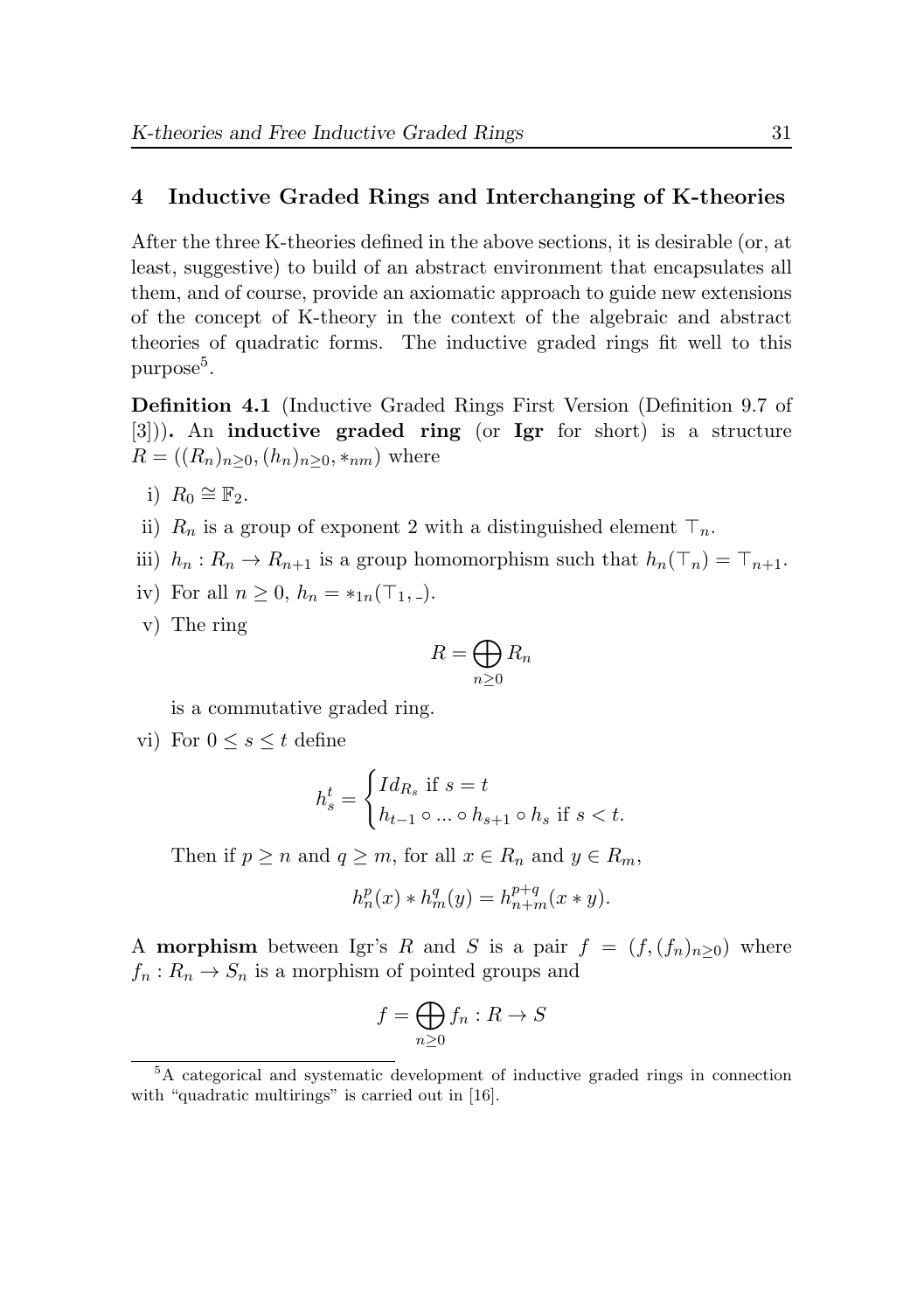is a morphism of commutative rings with unity. The category of inductive graded rings (in first version) and their morphisms will be denoted by Igr.

A first consequence of these definitions is that: if

$$
f: ((R_n)_{n\geq 0}, (h_n)_{n\geq 0}, *_{nm}) \to ((S_n)_{n\geq 0}, (l_n)_{n\geq 0}, *_{nm})
$$

is a morphism of Igr's then  $f_{n+1} \circ h_n = l_n \circ f_n$ .

$$
\begin{array}{ccc}\nR_0 \xrightarrow{h_0} R_1 \xrightarrow{h_1} R_2 \xrightarrow{h_2} \dots \xrightarrow{h_{n-1}} R_n \xrightarrow{h_n} R_{n+1} \xrightarrow{h_{n+1}} \dots \\
f_0 \downarrow & f_1 \downarrow & f_2 \downarrow & f_n \downarrow & f_{n+1} \downarrow \\
S_0 \xrightarrow{l_0} S_1 \xrightarrow{l_1} S_2 \xrightarrow{l_2} \dots \xrightarrow{l_{n-1}} S_n \xrightarrow{l_n} S_{n+1} \xrightarrow{l_{n+1}} \dots\n\end{array}
$$

In fact,  $f_0: R_0 \to S_0$  is an isomorphism, so  $f_1 \circ h_0 = l_0 \circ f_0$ . If  $n \geq 1$ , for all  $a_n \in R_n$  holds

$$
f_{n+1} \circ h_n(a_n) = f_{n+1} \circ (\ast_{1n}(\top_1, a_n)) = f_1(\top_1) \ast_{1n} f_n(a_n)
$$
  
=  $\top_1 \ast_{1n} f_n(a_n) = l_n(f_n(a_n)) = l_n \circ f_n(a_n).$ 

#### <span id="page-31-0"></span>Example 4.2.

- (a) Let F be a field of characteristic not 2. The main actors here are  $WF$ , the Witt ring of  $F$  and  $IF$ , the fundamental ideal of  $WF$ . Is well know that  $I^nF$ , the *n*-th power of  $IF$  is additively generated by *n*-fold Pfister forms over F. Now, let  $R_0 = WF/IF \cong \mathbb{F}_2$  and  $R_n = I^nF/I^{n+1}F$ . Finally, let  $h_n = \mathcal{A}(1,1)$ . With these prescriptions we have an inductive graded ring  $R$  associated to  $F$ .
- (b) The previous example still works if we change the Witt ring of a field  $F$  for the Witt ring of a (formally real) special group  $G$ .

**Definition 4.3.** We denote  $\operatorname{Igr}_{fin}$  the full subcategory of Igr such that

$$
Obj(Igr_{fin}) = \{ R \in Obj(Igr) : |R_n| < \omega \text{ for all } n \geq 1 \}.
$$

Of course,

$$
\left\{ R \in \mathrm{Obj}(\mathrm{Igr}) : \left| \bigoplus_{n \geq 1} R_n \right| < \omega \right\} \neq \mathrm{Obj}(\mathrm{Igr}_{fin}),
$$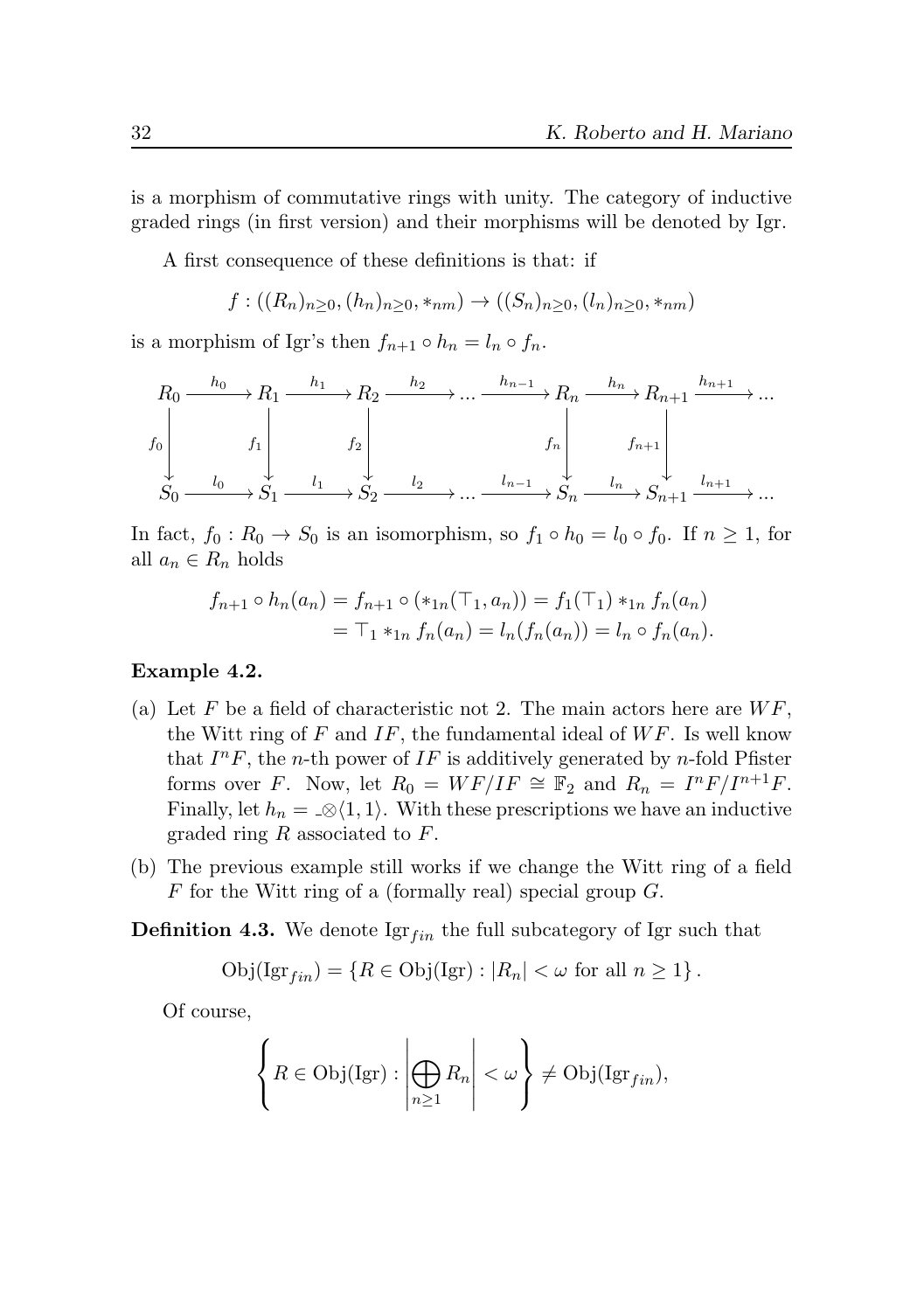for example, in [4.2\(](#page-31-0)a),  $\mathbb{F}_2[x] \in \text{Obj}(\text{Igr}_{fin})$  and  $\mathbb{F}_2[x]$  is not finite.

We finally this section with an use of Igr's to interchanging the three K-theory notions presented before in a functorial fashion. Lets first, look more carefully at theorem [4.4.](#page-32-0) We make the following distinctions between K-theories:

 $K^{mil}$  will denote the Milnor's K-theory,

 $K^{dm}$  will denote the Dickmann-Miraglia's K-theory,

 $K^{mult}$  will denote the K-theory of Hyperfields.

We will deal with some different categories, so in order to ease the exposition lets establish some dictionary:

- 1. An object in Igr will be denoted simply by  $R = (R_n, h_n, *_{nm})$  (being implicit the identation  $n \in \mathbb{N}$  or  $n \geq 0$ ). We even denote simply  $R = (R_n, h, *)$  if the context allows it.
- 2. The distinguished elements  $\top_n \in R_n$  will be denoted simply by  $\top$ , whenever the context allows it, and we do the same for the symbols  $+_{n}$ ,  $0_{n}$ .
- 3. An IGR-morphism between R and S will be simply denoted by  $f: R \to S$ , with the immediate convention that  $f = (f_n)_{n>0}$ , with  $f_n: R_n \to S_n$  being a morphism of pointed  $\mathbb{F}_2$ -modules.
- 4. Let C be a category. We use the notation " $A, B \in \mathcal{C}$ " as a synonym of " $A, B$  be objects of  $\mathcal{C}$ ".
- 5. Let  $\mathcal C$  be a category,  $A, B$  be objects of  $\mathcal C$ . We use the notations " $f \in C(A, B)$  and  $f \in \text{Hom}_{\mathcal{C}}(A, B)$ " as a synonyms of " $f : A \to B$  is a morphism in  $\mathcal{C}$ ".
- 6. We will define various functors below. In order to facilitate the exposition, we define a functor  $F : \mathcal{C} \to \mathcal{D}$  by the sentence "for  $f : A \to B$ , we define  $F(A) := ...$  and  $F(f) := ...$ ; being implicit that A and B are objects and  $f : A \to B$  is a morphism in category C.

Of course, we need the following theorem:

<span id="page-32-0"></span>**Theorem 4.4.** (a) Let F be a field. Then  $k^{mil}_*F$  (the reduced Milnor Ktheory) is an inductive graded ring.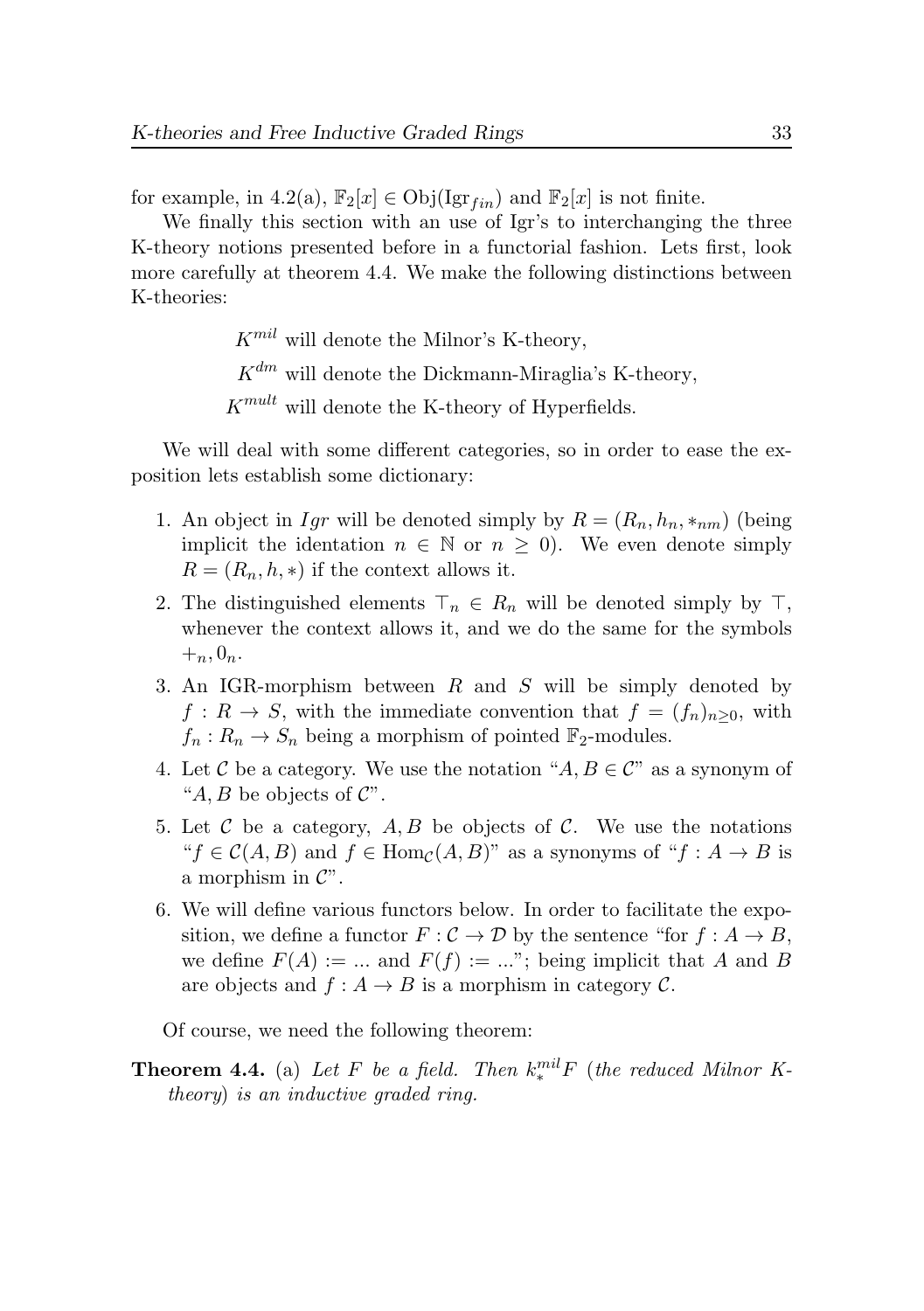- (b) Let G be a special group. Then  $k_*^{dm}$ G (the Dickmann-Miraglia K-theory  $of G$ ) is an inductive graded ring.
- (c) Let F be a hyperfield. Then  $k_*^{mult}F$  (our reduced K-theory) is an inductive graded ring.

*Proof.* Item (a) is the content of Lemma 9.11 in  $[3]$ , and item (b) is the content of Lemma 9.12 in  $[3]$ . We prove item  $(c)$  and itens  $(a)$  and  $(b)$  will proceed by the same argument.

Let  $k_*^{mult}F = (k_0F, k_1F, ..., k_nF, ...)$  be the reduced K-theory of a hyperfield F. Let  $\top_0 = 1$  and for each  $n \geq 1$ , we set  $\top_n = l(-1)^n$  as the distinguished element of  $m - n$ . For each  $n \geq 0$ , let

$$
\theta_n : \prod_{j=1}^n K_1^{mult} F \to \otimes_{j=1}^{n+1} K_{n+1}^{mult} F
$$

given by the rule

$$
\theta_n(\rho(a_1),...,\rho(a_n)) := \rho(-1)\rho(a_1)... \rho(a_n).
$$

We have for each  $i \in \{1, ..., n\}$  and each  $a_1, ..., a_n, b_i \in F^*$  that

$$
\theta_n(\rho(a_1), \ldots, \rho(a_i) + \rho(b_i), \ldots, \rho(a_n)) = \theta_n(\rho(a_1), \ldots, \rho(a_ib_i), \ldots, \rho(a_n)) :=
$$
  
\n
$$
\rho(-1)\rho(a_1) \ldots \rho(a_ib_i) \ldots \rho(a_n) = \rho(-1)\rho(a_1) \ldots [\rho(a_i) + \rho(b_i)] \ldots \rho(a_n) =
$$
  
\n
$$
\rho(-1)\rho(a_1) \ldots \rho(a_i) \ldots \rho(a_n) + \rho(-1)\rho(a_1) \ldots \rho(b_i) \ldots \rho(a_n) =
$$
  
\n
$$
\theta_n(\rho(a_1), \ldots, \rho(a_i), \ldots, \rho(a_n)) + \theta_n(\rho(a_1) \ldots \rho(b_i) \ldots \rho(a_n)),
$$

then  $\theta_n$  is multilinear. By the universal property of tensor product, we have a group homomorphism  $\tilde{\theta}_n : K_n^{mult} F \to K_{n+1}^{mult} F$  given by the rule<sup>[6](#page-0-0)</sup>

$$
\tilde{\theta}_n(\rho(a_1)...\rho(a_n)) = \rho(-1)\rho(a_1)...\rho(a_n).
$$

In order to make distinctions between reduced and non-reduced K-theories, we denote an element in  $k_n^{mult} F := K_n^{mult} F/2K_n^{mult} F$  by  $\tilde{\rho}(a_1)...\tilde{\rho}(a_n)$ . Lets also denote the canonical projection by  $\pi_n: K_n^{mult} F \to k_n^{mult} F$ . We define  $\omega_n : k_n^{mult} F \to k_{n+1}^{mult} F$  by the following rule (on generators): for  $a_1, ..., a_n \in \dot{F},$ 

$$
\omega_n(\tilde{\rho}(a_1)\dots\tilde{\rho}(a_n)) = \tilde{\rho}(-1)\tilde{\rho}(a_1)\dots\tilde{\rho}(a_n).
$$

<sup>&</sup>lt;sup>6</sup>Remember that we are using the simplificated notation for elements in  $K_n^{mult}F$  (and all other K-theories), which is  $\rho(a_1)... \rho(a_n) := \rho(a_1) \otimes ... \otimes \rho(a_n)$ .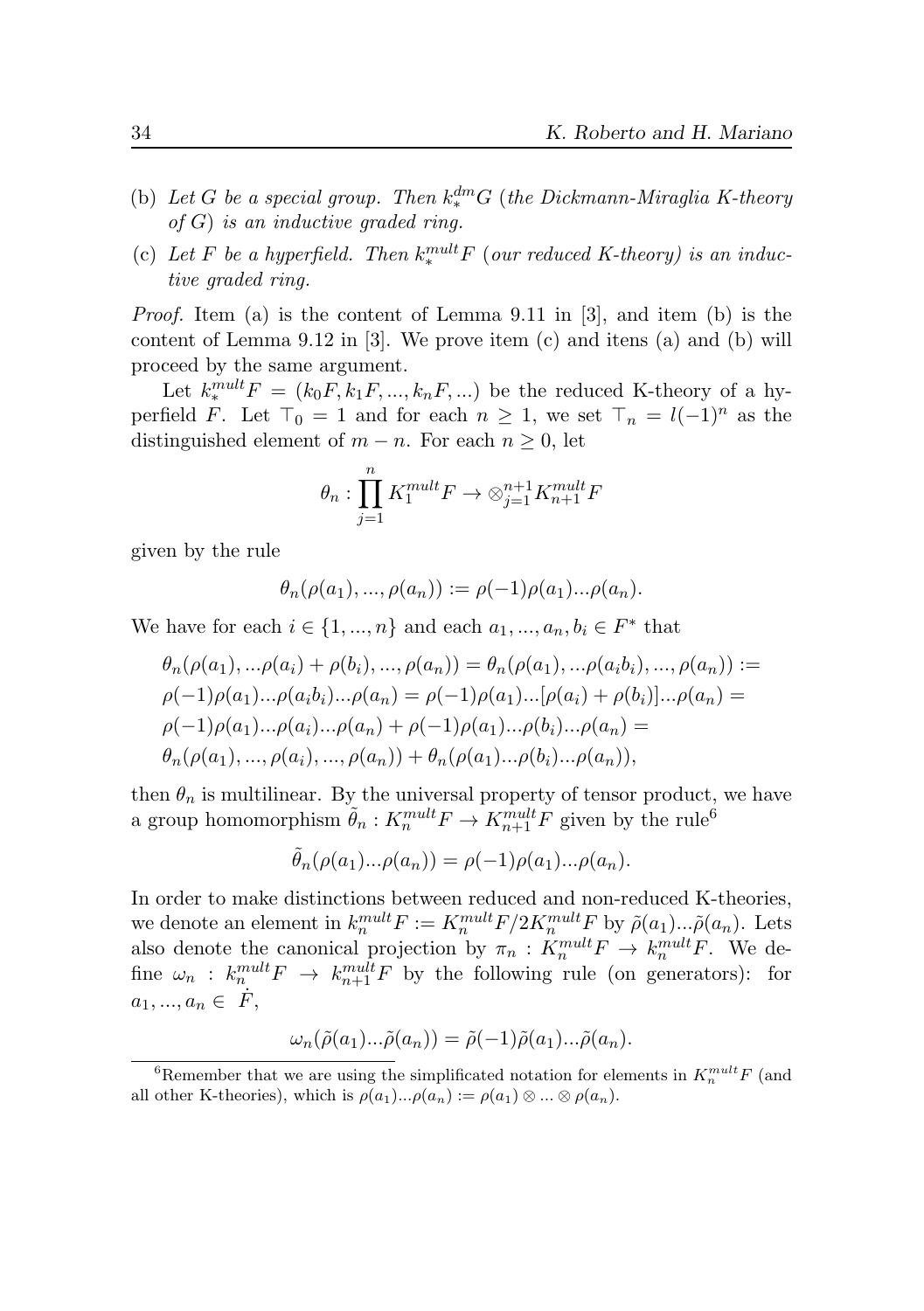In fact, if  $\rho(a_1)...\rho(b_n) - \rho(b_1)...\rho(b_n) \in 2K_n^{mult}F$  then

$$
\rho(-1)\rho(a_1)... \rho(b_n) - \rho(-1)\rho(b_1)... \rho(b_n)
$$
  
=  $\rho(-1)[\rho(a_1)... \rho(b_n) - \rho(b_1)... \rho(b_n)] \in 2K_{n+1}^{mult}F,$ 

which proves that  $\omega_n$  is in fact a group homomorphism making the following diagram commute



With these rules, we already have the properties (i)-(iv) of Definition [4.1](#page-30-0) holding in  $k_* F$ , remaining only property (v). Note that  $\omega_s^t = \tilde{\rho}(-1)^{t-s}$  for  $0 \leq s \leq t$ .

Now let  $m, n, p, q \in \mathbb{N}, p \geq n, q \geq m$  and consider  $x \in k_n^{mult} F$  and  $y \in k_m^{mult} F$ . Note that  $\omega_n^p(x) = \tilde{\rho}(-1)^{p-n} \cdot x$  and  $\omega_m^q(y) = \tilde{\rho}(-1)^{q-m} \cdot y$ . Then

$$
\omega_n^p(x) \cdot \omega_m^q(y) = (\tilde{\rho}(-1)^{p-n} \cdot x)(\tilde{\rho}(-1)^{q-m} \cdot y)
$$
  
= 
$$
\tilde{\rho}(-1)^{p-n+q-m} \cdot (x \cdot y) = \omega_{n-m}^{p+q}(x),
$$

completing the proof.

Using this Theorem (in addition with the argument of Lemma 3.3 in [\[5\]](#page-44-0)) we obtain the following.

<span id="page-34-1"></span>**Corollary 4.5.** Let F be a field. We have a functor and  $k : Field_2 \rightarrow Igr$ induced by K-theory and Milnor's reduced K-theory.

<span id="page-34-2"></span>**Corollary 4.6.** Let  $F$  be a hyperfield. Then, we have a functor  $k^{mult}: MField_2 \rightarrow \; \; \emph{Igr} \; \emph{induced} \; \emph{by} \; \emph{our reduced} \; K\emph{-}theory.$ 

<span id="page-34-0"></span>**Theorem 4.7** (Theorem 2.5 in [\[4\]](#page-44-5)). Let F be a field. Then the functor  $G: Field_2 \rightarrow SG$  provides a functor  $k^{dm}_* : Field_2 \rightarrow Igr$  (the special group K-theory functor) given on the objects by  $k_*^{dm}(F)$  :  $k_*^{dm}(G(F))$  and on the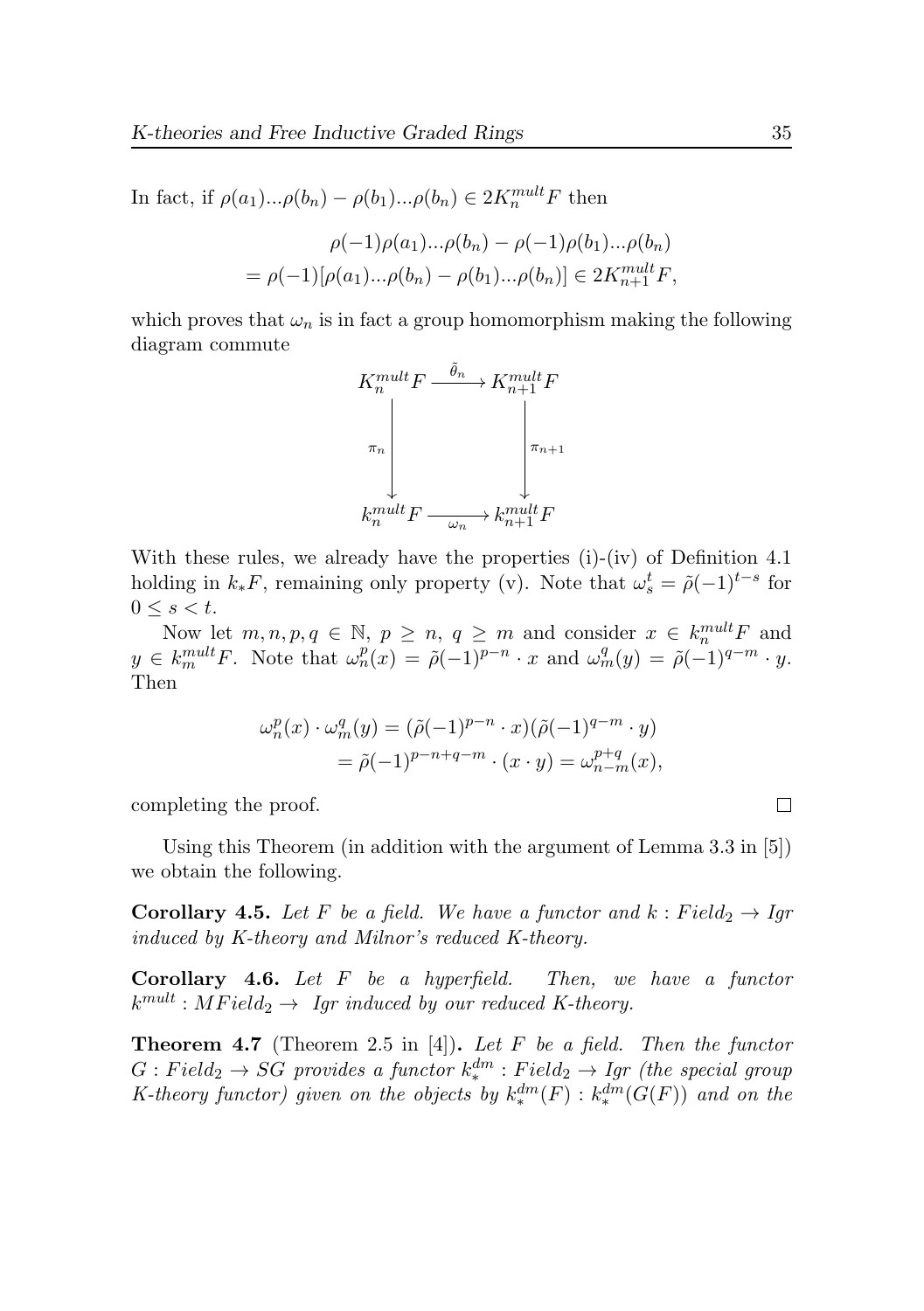morphisms  $f: F \to K$  by  $k_*^{dm}(f) := G(f)_*$  (in the sense of Lemma 3.3 of  $(5)$ . Moreover, this functor commutes with the functors  $G$  and  $k$ , i.e, for all  $F \in Field$ ,  $k_*^{dm}(G(F)) \cong k_*(F)$ .

<span id="page-35-0"></span>**Theorem 4.8.** Let  $G$  be a special group. The equivalence of categories  $M:SG \rightarrow SMF$  induces a functor  $k^{mult}_{*}:SG \rightarrow Igr$  given on the objects by  $k^{mult}_*(G) := k^{mult}_*(M(G))$ , and given on the morphisms  $f: G \to H$  by  $k_*^{mult}(f) := k_*^{mult}(M(f)).$  Moreover, this functor commutes with M and  $k^{dm}$ , *i.e, for all*  $G \in SG$ ,  $k^{mult}_*(M(G)) \cong k^{dm}_*(G)$ .

*Proof.* The only part requiring proof is that for all  $G \in SG$ ,  $k_*^{mult}(M(G))$ is isomorphic to  $k_*^{dm}(G)$ . The very first observation is that: since G is an exponent 2 group, the reduced and non-reduced  $K^{mult}$ -theory of  $M(G)$ coincide.

Following the argument of Theorem 2.5 in [\[4\]](#page-44-5), it is enough to show the following two statements:

- (i) For all  $a, b \in G$ , if  $b \in 1 a$  in  $M(G)$  then  $\lambda(b)\lambda(a) = 0$ ;
- (ii) For all  $a, b \in G$ , if  $b \in D_G(1, a)$  then  $\rho(b)\rho(a) = 0$ .

For (i), if  $b \in 1-a$  in  $M(G)$  then  $b \in D_G(1, -a)$  and then,  $\lambda(b)\lambda(-a) = 0$ . Hence

$$
\lambda(b)^2 = \lambda(b)\lambda(-a) = \lambda(b)\lambda(a) + \lambda(b)\lambda(-1).
$$

Since  $\lambda(b)\lambda(-1) = \lambda(b)^2$ , we get  $\lambda(b)\lambda(a) = 0$ .

For (ii) we just use the same argument: if  $b \in D_G(1, a)$  then  $b \in 1 + a$ in  $M(G)$  and then,  $\rho(b)\rho(-a) = 0$ . Hence

$$
\rho(b)^{2} = \rho(b)\rho(-a) = \rho(b)\rho(a) + \rho(b)\rho(-1).
$$

Since  $\rho(b)\rho(-1) = \rho(b)^2$ , we get  $\rho(b)\rho(a) = 0$ .

Combining Theorems [4.4,](#page-32-0) [4.7,](#page-34-0) [4.8,](#page-35-0) [3.6,](#page-24-0) and Corollaries [4.5](#page-34-1) and [4.6,](#page-34-2) we obtain the following Theorem that unificate in some sense all three K-theories:

<span id="page-35-1"></span>**Theorem 4.9** (Interchanging K-theories Formulas). Let  $F \in Field_2$ . Then

$$
k^{mil}(F) \cong k^{dm}(G(F)) \cong k^{mult}(M(G(F))).
$$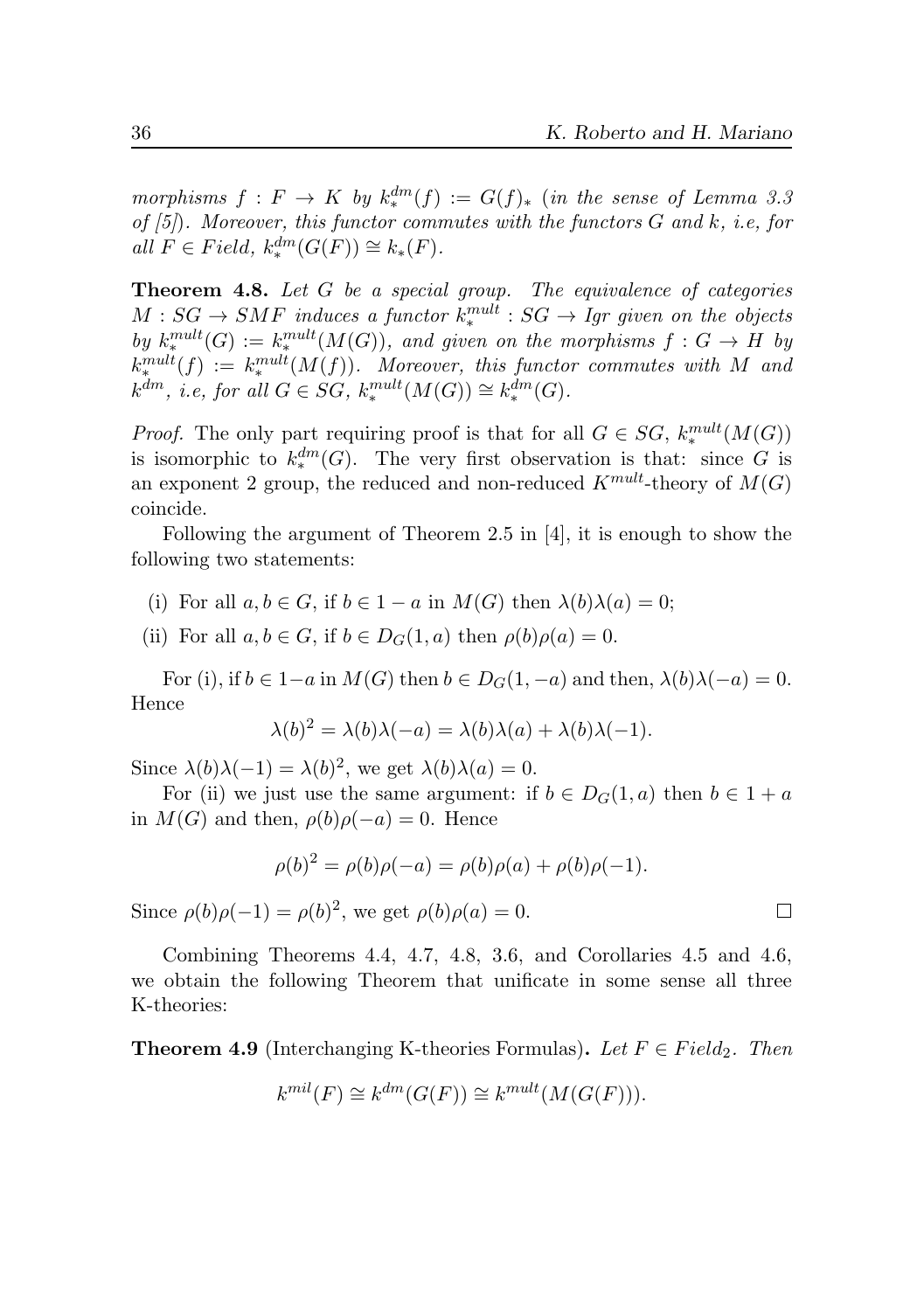If  $F$  is formally real and  $T$  is a preordering of  $F$ , then

$$
k^{dm}(G_T(F)) \cong k^{mult}(M(G_T(F))).
$$

Moreover, since  $M(G(F)) \cong F/m\dot{F}^2$  and  $M(G_T(F)) \cong F/mT^*$ , we get

$$
k^{mil}(F) \cong k^{dm}(G(F)) \cong k^{mult}(F/m\dot{F}^2) \text{ and}
$$
  

$$
k^{dm}(G_T(F)) \cong k^{mult}(F/mT^*).
$$

<span id="page-36-0"></span>**Corollary 4.10.** Let  $F$  be a field. Then

$$
k^{mil}(F) \cong k^{mult}(F/m\dot{F}^2).
$$

Proof. Using the previous Corollary, we already have

$$
k^{mil}(F) \cong k^{dm}(G(F)) \cong k^{mult}(M(G(F))).
$$

Now, is enough to observe that  $M(G(F)) \cong F/m\dot{F}^2$ .

Combining Theorem [4.9,](#page-35-1) Corollary [4.10](#page-36-0) and Theorem [3.6](#page-24-0) we get the following Corollaries.

**Corollary 4.11.** Let  $F$  be a formally real field and  $T$  be a preordering. Then we have a surjective map

$$
k^{mil}(F) \to k^{mult}(F/mT^*).
$$

**Corollary 4.12.** Let G be a pre-special group and  $H \subseteq G$  be a subgroup of  $G.$  Let  $M(G)$  be the pre-special multifield associated to G and let  $M(H) = H \cup \{0\} \subseteq M(G)$ . Then

$$
G/H \cong M(G)/_{m}M(H)^{*}.
$$

Moreover,  $M(H) \subseteq M(G)$  is a preordering if and only if H is saturated.

Corollary 4.13. Let G be a special group and H be a saturated subgroup. Then we have a surjective map

$$
k^{dm}(G) \to k^{mult}(G/mH) \cong k^{dm}(G/H).
$$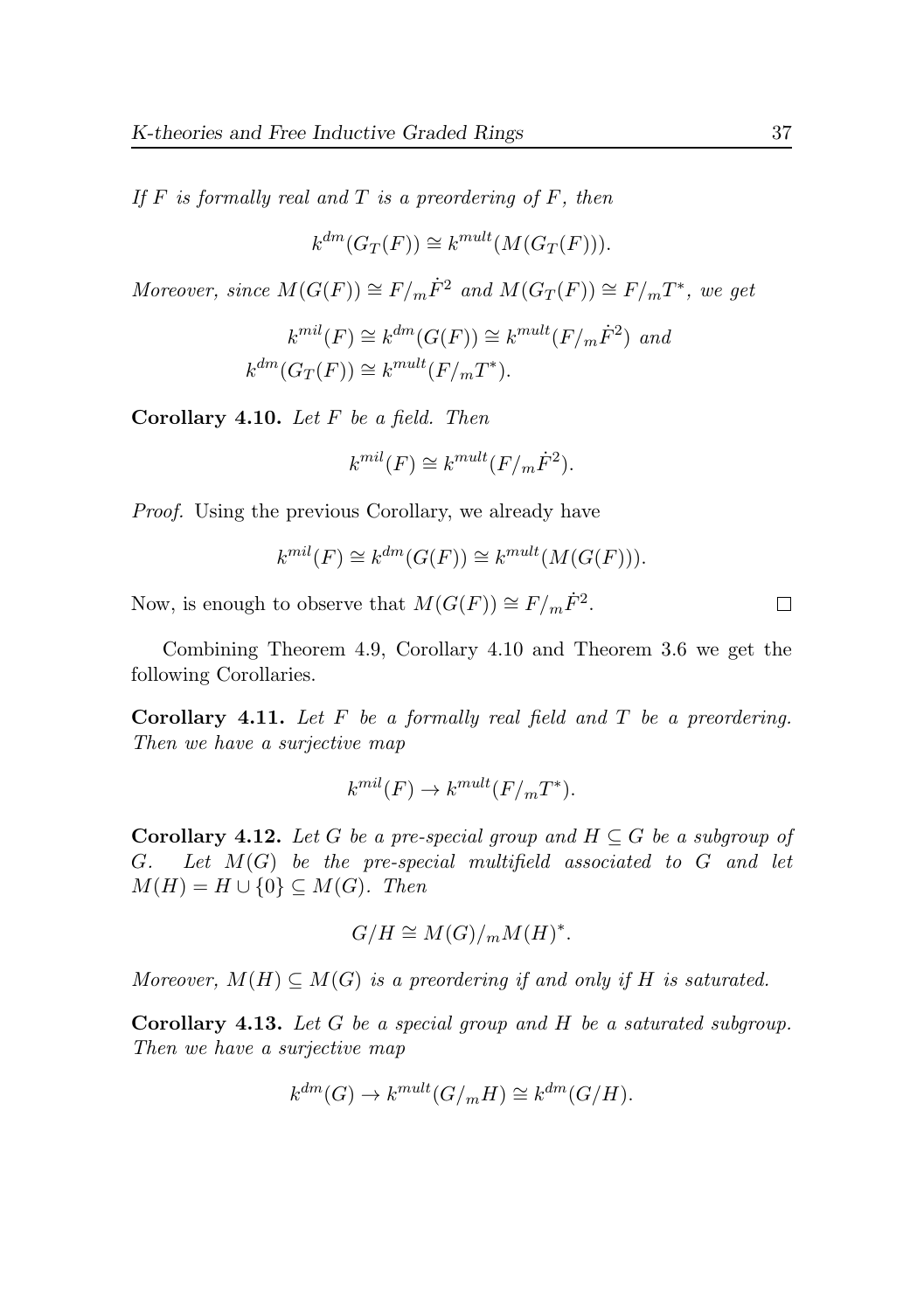We close this paper "embedding" the three K-theories considered until now into the framework of inductive graded rings, in such a way that this "embedding" provides a sort of free objects in Igr. Lets firstly define functors that formalize the construction of K-theory.

Definition 4.14. We define the graded subring generated by the level 1 functor

$$
\mathbb{1}: \mathrm{Igr} \to \mathrm{Igr}
$$

as follow: for an object  $R = (R_n, h_n, *_{nm}),$ 

- i)  $\mathbbm{1}(R)_0 := R_0 \cong \mathbb{F}_2$ ,
- ii)  $\mathbb{1}(R)_1 := R_1$ ,
- iii) for  $n \geq 2$ ,

$$
\mathbb{1}(R)_n := \{ x \in R_n : x = \sum_{j=1}^r a_{1j} *_{11} \dots *_{11} a_{nj},
$$
  
with  $a_{ij} \in R_1, 1 \le i \le n, 1 \le j \le r$  for some  $r \ge 1 \}.$ 

Of course,  $\mathbb{1}(R)$  provides an inclusion  $\iota_{\mathbb{1}(R)} : \mathbb{1}(R) \to R$  in the obvious way.

On the morphisms, for  $f \in \text{Igr}(R, S)$ , we define  $\mathbb{1}(f) \in \text{Igr}(\mathbb{1}(R), \mathbb{1}(S))$ by the restriction  $\mathbb{1}(f) = f \mathbb{1}_{\mathbb{1}(R)}$ . In other words,  $\mathbb{1}(f)$  is the only Igrmorphisms that makes the following diagram commute:



We denote  $\text{Igr}_{\mathbb{I}}$  the full subcategory of Igr such that

<span id="page-37-0"></span> $Obj(Igr_1) = \{R \in Igr : \iota_{1(R)} : 1(R) \to R \text{ is an isomorphism}\}.$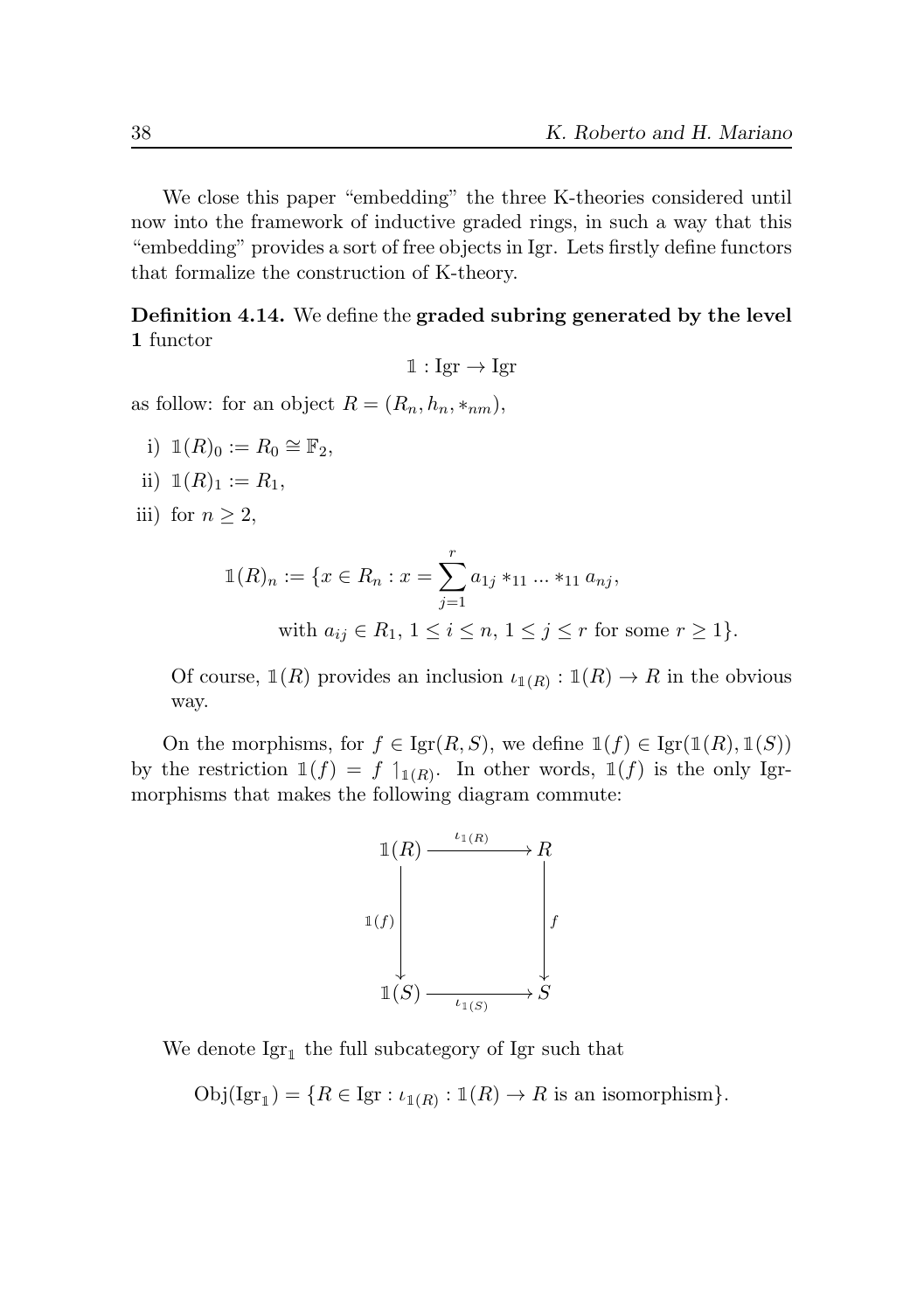#### Definition 4.15. We define the quotient graded ring functor

$$
Q: \text{Igr} \to \text{Igr}
$$

as follow: for an object  $R = (R_n, h_n, *_{nm}), Q(R) := R/Q$ , where  $Q = (Q_n)_{n \geq 0}$  is the ideal generated by  $\{(\top + a) *_{11} a \in R_2 : a \in R_1\}.$ More explicit,

- i)  $Q_0 := \{0\} \subseteq R_0$ ,
- ii)  $Q_1 := \{0\} \subseteq R_1$ ,

iii) for  $n \geq 2$ ,  $Q_n \subseteq R_n$  is the pointed  $\mathbb{F}_2$ -submodule generated by

$$
\{x \in R_n : x = y_l *_{l1} (\top + a_1) *_{11} a_1 *_{1r} z_r,
$$
  
with  $a_1 \in R_1$ ,  $y_l \in R_l$ ,  $z_r \in R_r$ ,  $1 \le r, l \le n - 2, l + r = n - 2\}.$ 

Of course,  $\mathcal{Q}(R)$  provides a projection  $\pi_{\mathcal{Q}(R)} : R \to \mathcal{Q}(R)$  in the obvious way.

On the morphisms, for  $f \in \text{Igr}(R, S)$ , we define  $\mathcal{Q}(f) \in \text{Igr}(\mathcal{Q}(R), \mathcal{Q}(S))$ by the only Igr-morphisms that makes the following diagram commute:



We denote  $\operatorname{Igr}_q$  the full subcategory of Igr such that

 $Obj(\mathrm{Igr}_q) = \{ R \in \mathrm{Igr} : \pi_{\mathcal{Q}} : R \to \mathcal{Q}(R) \text{ is an isomorphism} \}.$ 

**Definition 4.16.** We denote by  $Igr_+$  the full subcategory of Igr such that

$$
Obj(Igr_+) = Obj(Igr_1) \cap Obj(Igr_q).
$$

We denote by  $j_+ : \text{Igr}_+ \to \text{Igr}$  the inclusion functor.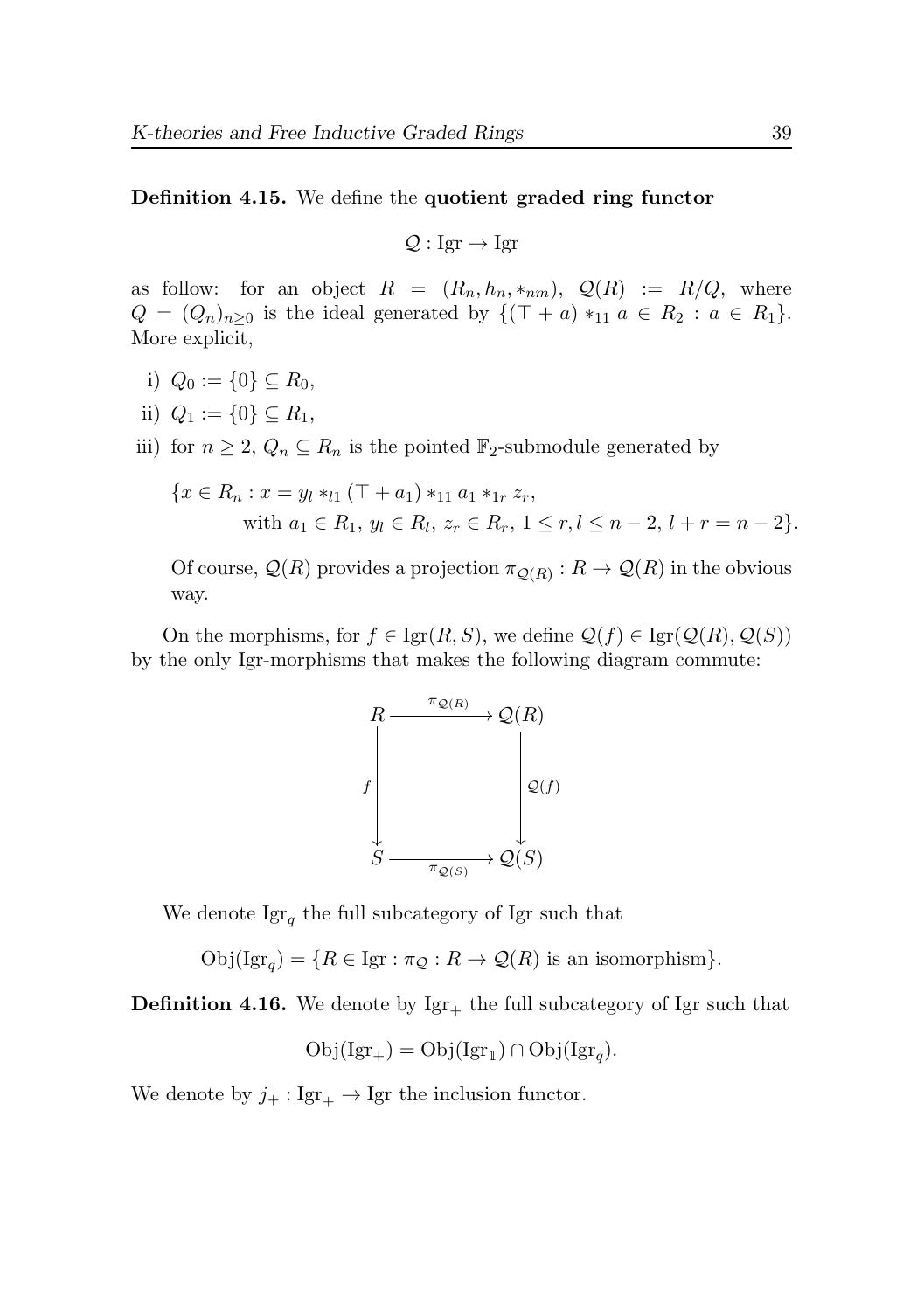By the very definition of the K-theory of hyperfields (with the notations in Theorem [3.3\)](#page-21-0) we define the following functor.

Definition 4.17 (K-theories Functors). With the notations of Theorem [3.3](#page-21-0) we have a functors  $k : \mathcal{HMF} \to \text{Igr}_{+}$ ,  $k : \mathcal{PSMF} \to \text{Igr}_{+}$  induced by the reduced K-theory for hyperfields.

Now, let  $R \in \text{Igr.}$  We define a hyperfield  $(\Gamma(R), +, -, 0, 1)$  by the following: firstly, fix an isomorphism  $e_R : (R_1, +_1, 0_1, \top_1) \rightarrow (G(R), \cdot, 1, -1)$ . This isomorphism makes, for example, an element  $a *_{11} (\top + b) \in R_2$ ,  $a, b \in R_1$  take the form  $(e_R^{-1})$  $^{-1}_R(x)$  \*11  $(e^{-1}_R)$  $_{R}^{-1}((-1) \cdot y)) \in R_2, x, y \in \Gamma(R).$ By an abuse of notation, we simply write  $x *_{11} (-y) \in R_2$ ,  $x, y \in \Gamma(R)$ . In this sense, an element in  $Q_2$  (see Definition [4.15\)](#page-37-0) has the form  $x *_{11} (-x)$ ,  $x \in \Gamma(R)$ , and we can extend this terminology for all  $Q_n$ ,  $n \geq 2$ .

Now, let  $\Gamma(R) := G(R) \cup \{0\}$  and for  $a, b \in \Gamma(R)$  we define

$$
-a := (-1) \cdot a,
$$
  
\n
$$
a \cdot 0 = 0 \cdot a := 0,
$$
  
\n
$$
a + 0 = 0 + a = \{a\},
$$
  
\n
$$
a + (-a) = \Gamma(R),
$$
  
\nfor  $a, b \neq 0, a \neq -b$  define  
\n
$$
a + b := \{c \in \Gamma(R) : \text{there exists } d \in G(R) \text{ such that}
$$
  
\n
$$
a \cdot b = c \cdot d \text{ and } a *_{11} b = c *_{11} d \in R_2\}.
$$
\n(4.1)

<span id="page-39-0"></span>**Proposition 4.18.** With the above rules,  $(\Gamma(R), +, -, 0, 1)$  is a pre-special hyperfield.

Proof. The proof is similar to Theorem [2.17:](#page-12-1) we will verify the conditions of Definition [2.11.](#page-9-0) Note that by the definition of multivalued sum once we proof that  $\Gamma(R)$  is an hyperfield, it will be hyperbolic.

- i) In order to prove that  $(\Gamma(R), +, -, 0, 1)$  is a multigroup we follow the steps below.
	- (a) Commutativity and  $(a \in b+0) \Leftrightarrow (a = b)$  are direct consequence of the definition of multivaluated sum and the fact that  $a*_11b = b*_11a$ .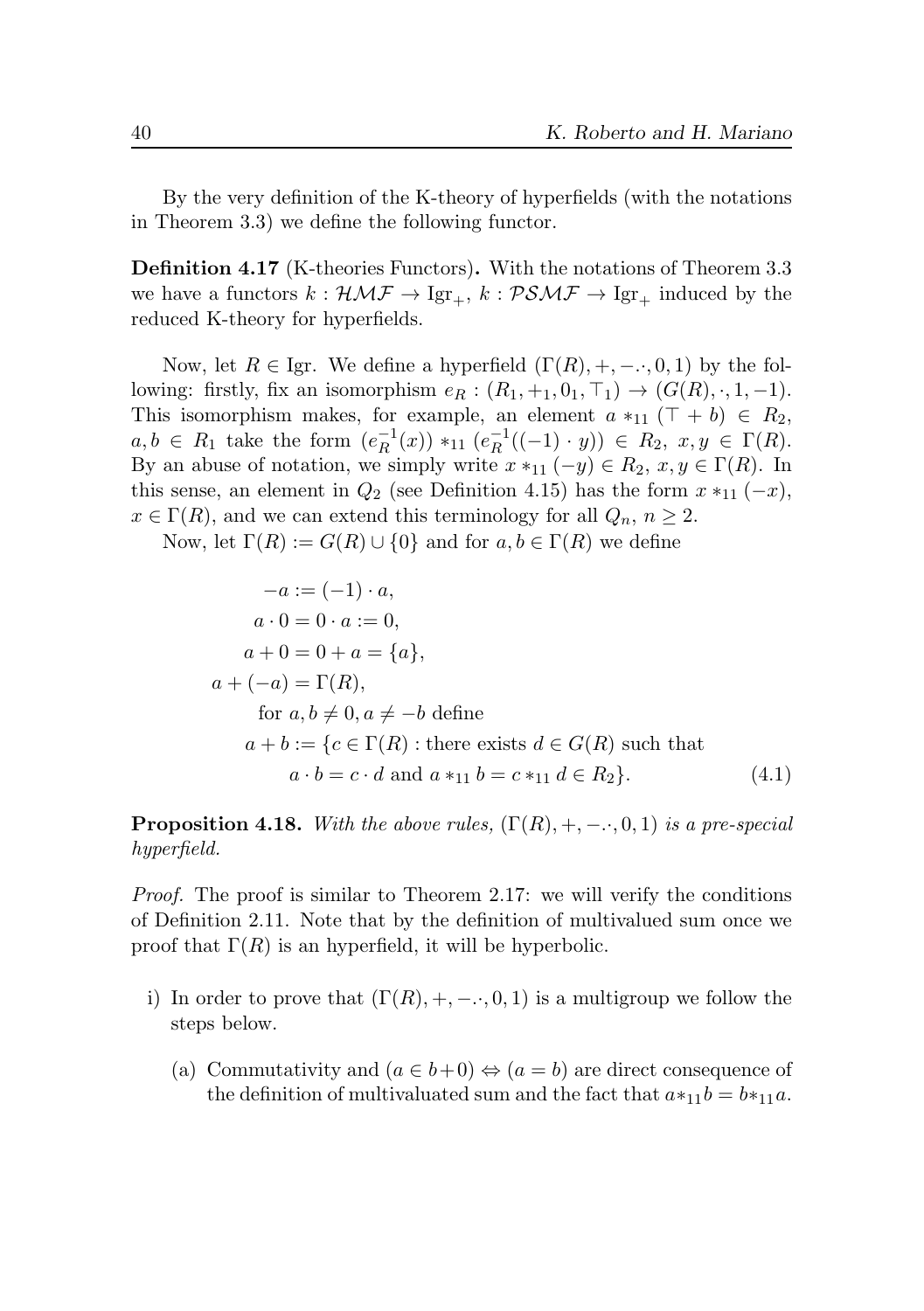(b) We will prove that if  $c \in a + b$ , then  $a \in b - c$  and  $b \in -c + a$ . If  $a = 0$  (or  $b = 0$ ) or  $a = -b$ , then  $c \in a + b$  means  $c = a$  or  $c \in a - a$ . In both cases we get  $a \in b - c$  and  $b \in -c + a$ . Now suppose  $a, b \neq 0$  with  $a \neq -b$ . Let  $c \in a + b$ . Then  $a \cdot b = c \cdot d$ and  $a *_{11} b = c *_{11} d \in R_2$  for some  $d \in G(R)$ . Then  $b \cdot (-c) = a \cdot (-d)$ and

$$
a *_{11} b = c *_{11} d \Rightarrow
$$
  

$$
a *_{11} b *_{11} [(-b) *_{11} (-d)] = c *_{11} d *_{11} [(-b) *_{11} (-d)]
$$
  

$$
\Rightarrow a *_{11} (-d) = b *_{11} (-c),
$$

proving that  $a \in b - c$ . Similarly we prove that  $b \in -c + a$ .

(c) Now we prove the associativity, that is,

$$
(a + b) + c = a + (b + c).
$$

In fact (see the remarks after Lemma 2.4 of [\[14\]](#page-45-2)), it is enough to show

$$
(a+b)+c\subseteq a+(b+c).
$$

If  $0 \in \{a, b, c\}$  we are done. Now let  $a, b, c \neq 0$  and  $x \in (a + b) + c$ . If  $b = -c$  we have

$$
a + (b + c) = a + \Gamma(R) = \Gamma(R) \supseteq (a + b) + c.
$$

If  $-c \in a + b$ , then  $-a \in b + c$  and we have

$$
(a + b) + c = \Gamma(R) = a + (b + c).
$$

Now suppose  $a, b, c \neq 0, c \neq -b, -c \notin a + b$ . Let  $p \in (a + b) + c$ . Then  $p \in x + c$  for some  $x \in a + b$ , and there exists  $q, y \in G(R)$ such that

$$
p \cdot q = x \cdot c
$$
 and 
$$
p *_{11} q = x *_{11} c
$$

$$
x \cdot y = a \cdot b
$$
 and 
$$
x *_{11} y = a *_{11} b
$$
.

Now let  $z, w \in G(R)$  defined by  $z = xca$ ,  $w = abx$ . We have  $p \cdot q = x \cdot c = x \cdot c \cdot (a^2) = a \cdot z$  and  $z \cdot w = (xca) \cdot (abx) = b \cdot c$ .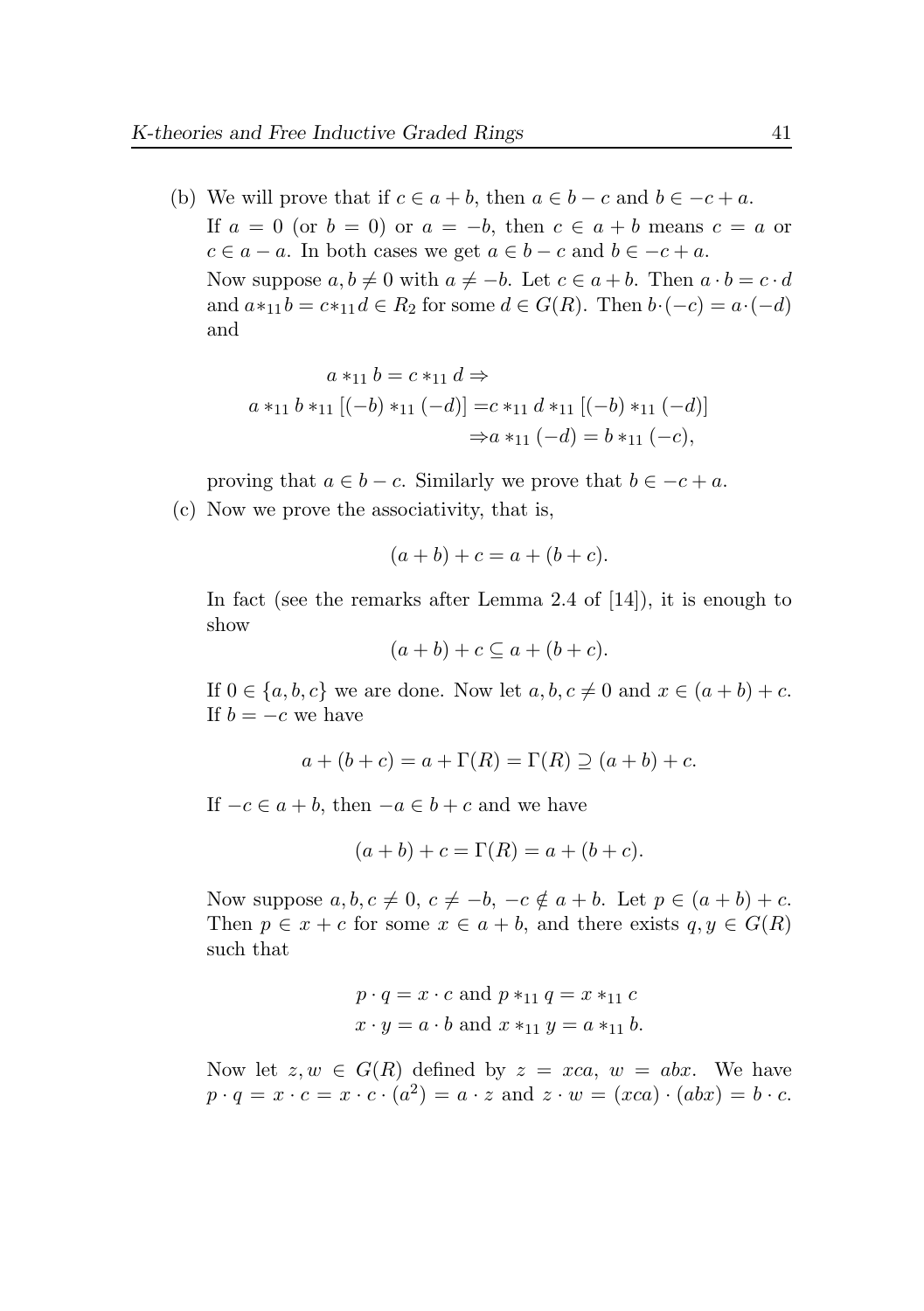Moreover

$$
p *_{11} q = x *_{11} c = x *_{11} c *_{11} (a^2) = x *_{11} c *_{11} a *_{11} a
$$

$$
= [x *_{11} c *_{11} a] *_{11} a = (xca) *_{11} a = z *_{11} a
$$

and

$$
z *_{11} w = (xca) *_{11} (abx)
$$
  
=  $(cxa) *_{11} (axb) = c *_{11} (xa) *_{11} (ax) *_{11} b = c *_{11} b.$ 

Then  $p \in a + z$  with  $z \in c + b = b + c$ , and hence  $p \in a + (b + c)$ .

- ii) Since  $(G(R), ., 1)$  is an abelian group, we conclude that  $(\Gamma(R), ., 1)$  is a commutative monoid. Beyond this, every nonzero element  $a \in \Gamma(R)$  is such that  $a^2 = 1$ .
- iii)  $a \cdot 0 = 0$  for all  $a \in \Gamma(R)$  is direct from definition.
- iv) For the distributive property, let  $a, b, d \in \Gamma(R)$  and consider  $x \in d(a+b)$ . We need to prove that

$$
x \in d \cdot a + d \cdot b. \tag{*}
$$

 $\Box$ 

It is the case if  $0 \in \{a, b, d\}$  or if  $b = -a$ .

Now suppose  $a, b, d \neq 0$  with  $b \neq -a$ . Then there exist  $y \in G(R)$  such that  $x = dy$  and  $y \in a + b$ . Moreover, there exist some  $z \in G(R)$  such that  $y \cdot z = a \cdot b$  and  $y *_{11} z = a *_{11} b$ . Therefore  $(dy) \cdot (dz) = (da) \cdot (db)$ and  $(dy) *_{11} (dz) = (da) *_{11} (db)$ , and  $x = dy \in d \cdot a + d \cdot b$ .

Then  $(\Gamma(R), +, -, \cdot, 0, 1)$  is a hyperbolic hyperfield.

Finally, let  $a \in \Gamma(R)$  and  $x, y \in 1 - a$ . If  $a = 0$  or  $a = 1$  then we automatically have  $x \cdot y \in 1 - a$ , so let  $a \neq 0$  and  $a \neq 1$ . Then  $x, y \in G(R)$ and there exist  $p, q \in \Gamma(R)$  such that

$$
x \cdot p = 1 \cdot a
$$
 and  $x *_{11} p = 1 *_{11} a$   
 $y \cdot q = 1 \cdot a$  and  $y *_{11} q = 1 *_{11} a$ .

Then  $(xy) \cdot (pqa) = 1 \cdot a$  and

$$
(xy) *_{11} (pqa) = x *_{11} y *_{11} p *_{11} q *_{11} a = [x *_{11} p] *_{11} a *_{11} [y *_{11} q]
$$

$$
= [1 *_{11} a] *_{11} a *_{11} [1 *_{11} a] = 1 *_{11} a,
$$

then  $xy \in 1-a$ , proving that  $(1-a)(1-a) \subseteq (1-a)$ .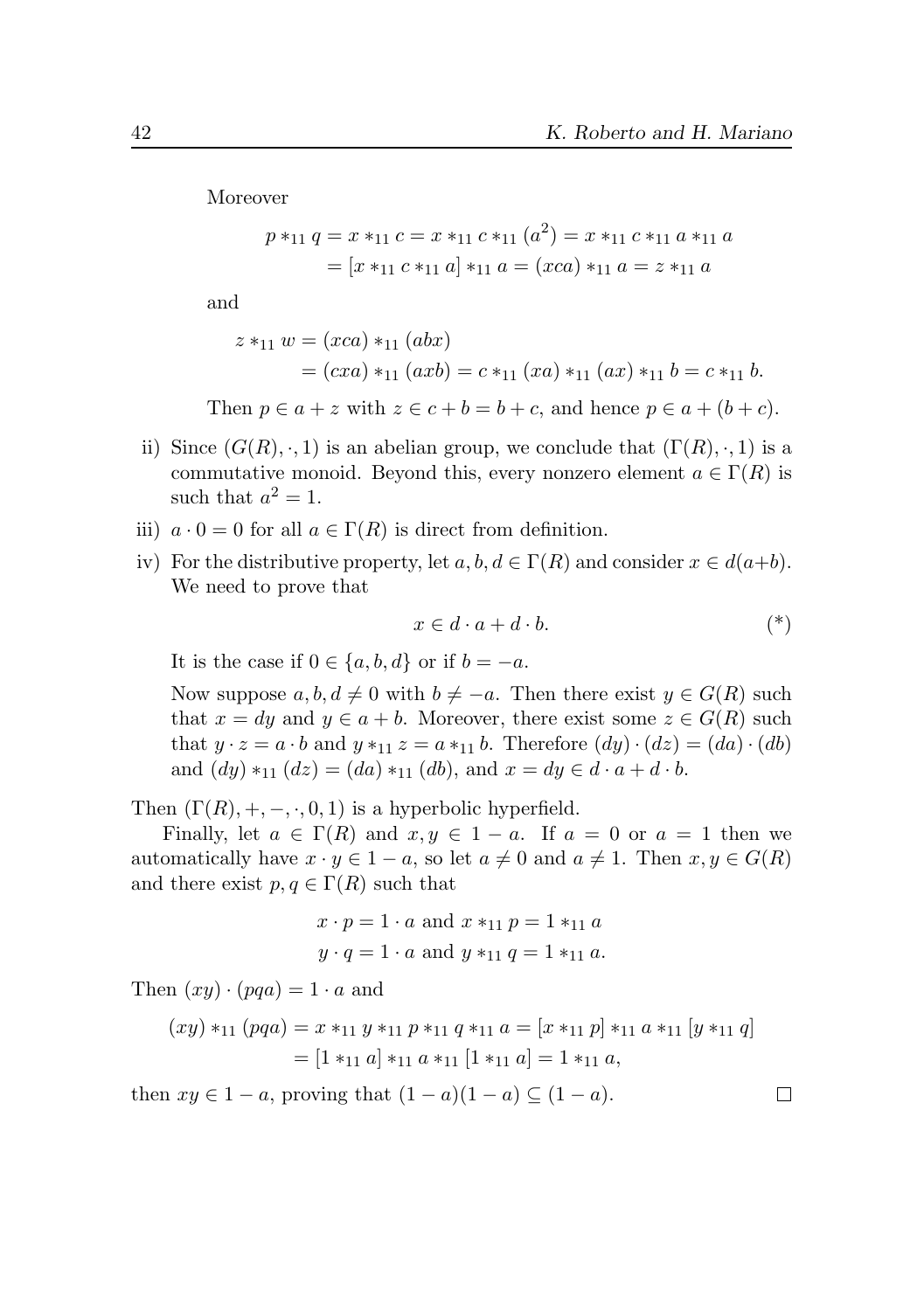Definition 4.19. With the notations of Proposition [4.18](#page-39-0) we have a functor  $\Gamma : \text{Igr}_{+} \to \text{PSMF}$  defined by the following rules: for  $R \in \text{Igr}_{+}$ ,  $\Gamma(R)$  is the special hyperfield obtained in Proposition [4.18](#page-39-0) and for  $f \in \text{Igr}_{+}(R, S)$ ,  $\Gamma(f): \Gamma(R) \to \Gamma(S)$  is the unique morphism such that the following diagram commute



In other words, for  $x \in R$  we have

$$
\Gamma(f)(x) = (e_S \circ f_1 \circ e_R^{-1})(x) = e_S(f_1(e_R^{-1}(x))).
$$

**Theorem 4.20.** The functor  $k : PSMF \rightarrow Igr_{+}$  is the left adjoint of  $\Gamma: Igr_+ \to PSMF$ . The unity of the adjoint is the natural transformation  $\phi: 1_{\mathcal{PSMF}} \to \Gamma \circ k$  defined for  $F \in \mathcal{PSMF}$  by  $\phi_F = e_{k(F)} \circ \rho_F$ .

*Proof.* We show that for all  $f \in PSMF(F,\Gamma(R))$  there is an unique  $f^{\sharp}: \text{Igr}_{+}(k(F), R)$  such that  $\Gamma(f^{\sharp}) \circ \phi_F = f$ . Note that  $\phi_F = e_{k(F)} \circ \rho_F$  is an isomorphism (because  $e_{k(F)}$  and  $\rho_F$  are isomorphisms).

Let  $f_0^{\sharp}$  $j_0^{\sharp}: 1_{\mathbb{F}_2} : \mathbb{F}_2 \to \mathbb{F}_2$  and  $f_1^{\sharp}$  $e_R^{\sharp} := e_R^{-1}$  $R^{-1} \circ f \circ (\phi_F)^{-1} \circ e_{k(F)} : k_1(F) \to R_1.$ For  $n \geq 2$ , define  $h_n: \prod_{i=1}^n k_1(F) \to \overline{R}_n$  by the rule

$$
h_n(\rho(a_1), ..., \rho(a_n)) := e_R^{-1}(f(a_1)) * ... * e_R^{-1}(f(a_n)).
$$

We have that  $h_n$  is multilinear and by the Universal Property of tensor products we have an induced morphism  $\bigotimes_{i=1}^{n} k_n(F) \to R_n$  defined on the generators by

$$
h_n(\rho(a_1) \otimes ... \otimes \rho(a_n)) := e_R^{-1}(f(a_1)) * ... * e_R^{-1}(f(a_n)).
$$

Now let  $\eta \in Q_n(F)$ . Suppose without loss of generalities that  $\eta = \rho(a_1) \otimes \ldots \otimes \rho(a_n)$  with  $a_1 \in 1-a_2$ . Then  $f(a_1) \in 1-f(a_2)$  which imply  $e^{-1}_R$  $_{R}^{-1}(f(a_{1})) \in 1 - e_{R}^{-1}$  $_{R}^{-1}(f(a_2))$ . Since  $R_n \in \text{Igr}_+,$ 

$$
h_n(\eta) := h_n(\rho(a_1) \otimes \ldots \otimes \rho(a_n)) = e_R^{-1}(f(a_1)) * \ldots * e_R^{-1}(f(a_n)) = 0 \in R_n.
$$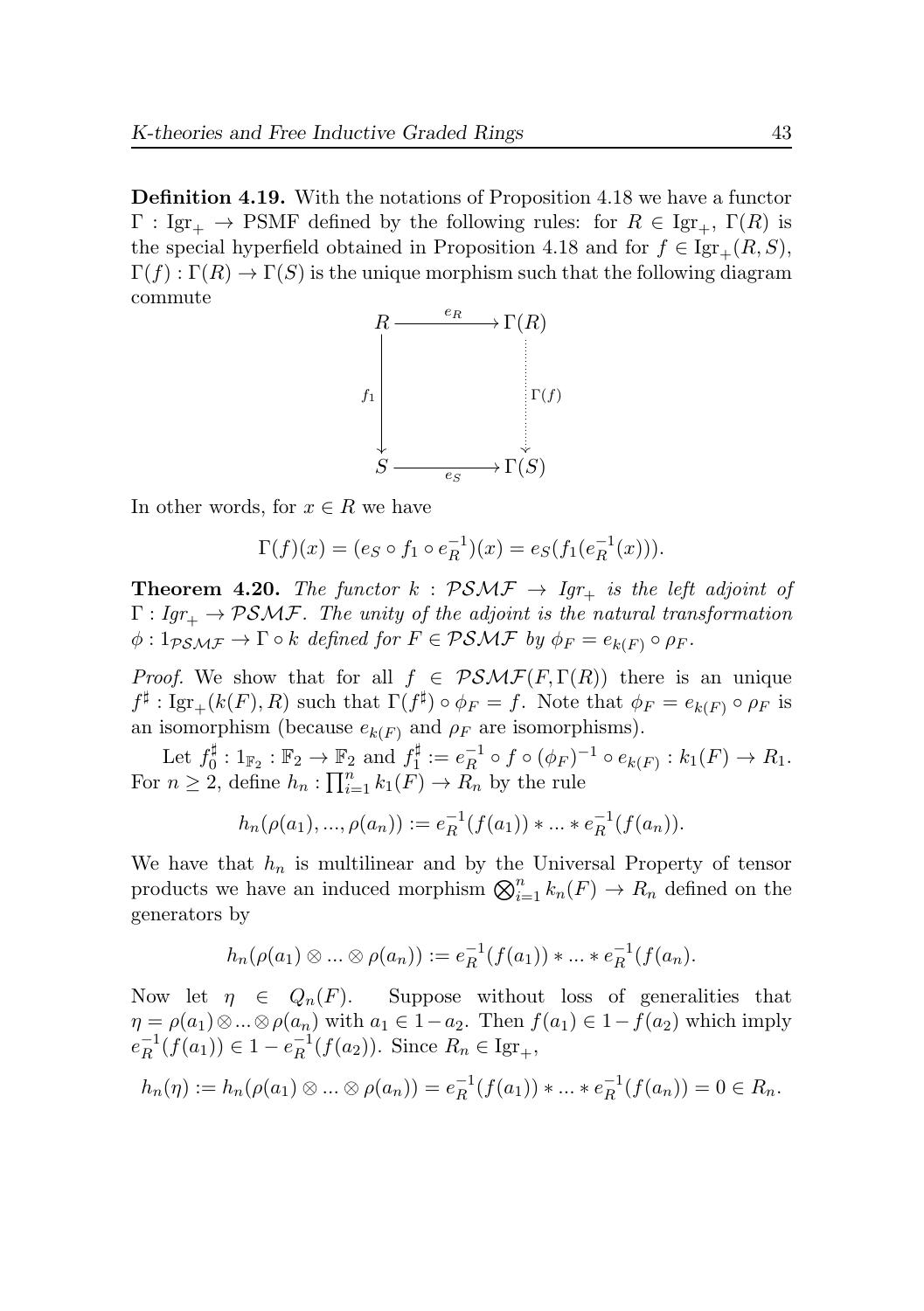Then  $h_n$  factors through  $Q_n$ , and we have an induced morphism  $\overline{h}_n : k_n(F) \to R_n$ . We set  $f_n^{\sharp} := \overline{h}_n$ . In other words,  $f_n^{\sharp}$  is defined on the generators by

$$
f_n^{\sharp}(\rho(a_1)\dots \rho(a_n)) := e_R^{-1}(f(a_1)) * \dots * e_R^{-1}(f(a_n)).
$$

Finally, we have

$$
\Gamma(f^{\sharp}) \circ \phi_F = [e_R \circ (f_1^{\sharp}) \circ e_{k(F)}^{-1}] \circ [e_{k(F)} \circ \rho_F] = e_R \circ (f_1^{\sharp}) \circ \rho_F
$$
  
=  $e_R \circ [e_R^{-1} \circ f \circ (\phi_F)^{-1} \circ e_{k(F)}] \circ \rho_F$   
=  $f \circ (\phi_F)^{-1} \circ [e_{k(F)} \circ \rho_F]$   
=  $f \circ (\phi_F)^{-1} \circ \phi_F = f.$ 

For the uniqueness, let  $u, v \in \text{Igr}_{+}(k(F), R)$  such that  $\Gamma(u) \circ \phi_F$  is equal to  $\Gamma(v) \circ \phi_F$ . Since  $\phi_F$  is an isomorphism we have  $u_1 = v_1$  and since  $k(F) \in \text{Igr}_+$  we have  $u = v$ .  $\Box$ 

#### 5 Final Remarks and future works

In [\[17\]](#page-45-0) we emphasize that DM-multirings and DP-multirings provide a new way to look at the abstract theories of quadratic forms (for example, for special groups we obtained an easy way to describe the axiom SG6 in the theory of special groups).

In [\[13\]](#page-45-11) is constructed a von Neumann hull functor from multiring category and that, when restricted to semi-real rings, it commutes with real semigroup functor. This allows us to obtain some quadratic forms properties of a semi-real ring by looking to its von Neumann regular hull. In fact, the Witt ring of a real semigroups is canonically isomorphic to the Witt ring of its Von Neumann regular hull and this connection allows the full description of the graded Witt ring of a real semigroup.

With these two observations in mind, it is natural consider possible expansions of "Milnor's triangle" of graded rings – where K-theory is interpolating graded Witt ring and graded Cohomology ring – to the multiring setting. In more details, below are some further roads to follow:

1. Extension of the K-theory framework to more general multirings (for example, to VN-multirings) with quadratic flavour.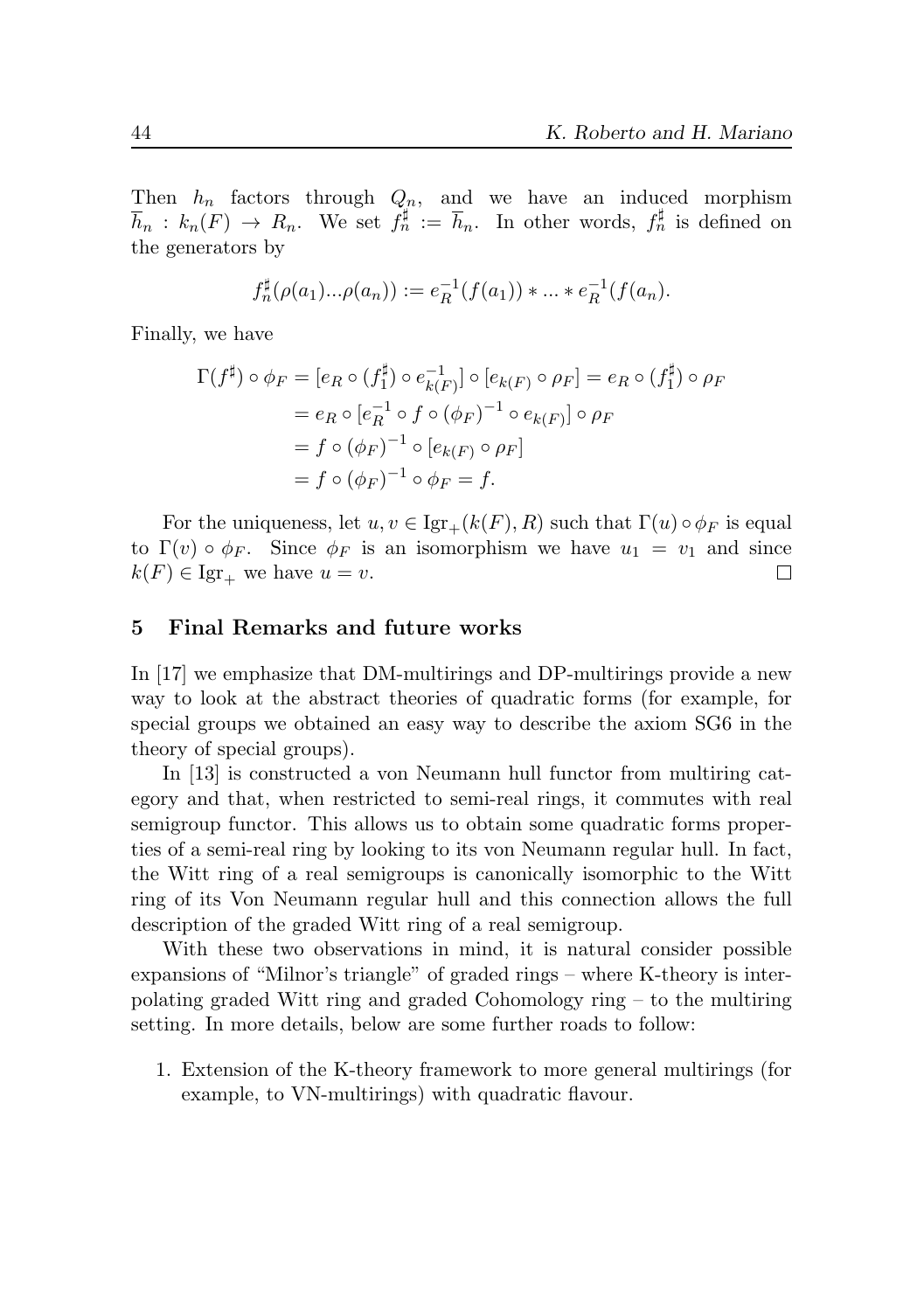- 2. Compare graded K-theory with graded Witt ring for VN-real semigroups as in the field case (Milnor [\[11\]](#page-45-3)) and special groups (Dickmann-Miraglia [\[3\]](#page-44-2)).
- 3. The definition and analysis of the structure of Witt ring (and graded Witt ring) of more general quadratic structures (not only obtained from special groups and real semigroups): this subject have already appeared in section 4, in connection with [\[8\]](#page-45-4).
- 4. Still in the hyperfield case, investigate the extension of the concept of Galois group to hyperfields, comparing the Galois cohomology ring and analyse the existence of some canonical arrow from K-theory to this cohomology ring, in an attempt to recover the Milnor's Conjecture available in the classic algebraic quadratic forms context ( [\[15\]](#page-45-9), [\[16\]](#page-45-10)).

# Acknowledgement

We want to thank the anonymous referee for her/his careful reading and valuable suggestions.

## References

- <span id="page-44-6"></span>[1] Ameri, R. Eyvazi, M., and Hoskova-Mayerova, S.. Superring of polynomials over a hyperring, Mathematics, 7(10) (2019), 902.
- <span id="page-44-1"></span>[2] Dickmann, M. and Miraglia, F., On quadratic forms whose total signature is zero  $mod\ 2^n$ : Solution to a problem of M. Marshall, Invent. Math.  $133(2)$  (1998), 243-278.
- <span id="page-44-2"></span>[3] Dickmann, M. and Miraglia, F., "Special Groups: Boolean-theoretic Methods in the Theory of Quadratic Forms", Mem. Amer. Math. Soc. 145(689), American Mathematical Society, 2000.
- <span id="page-44-5"></span>[4] Dickmann, M. and Miraglia, F., Lam's conjecture, Algebra Colloq. 10 (2003), 149-176.
- <span id="page-44-0"></span>[5] Dickmann, M. and Miraglia, F., Algebraic k-theory of special groups, J. Pure Appl. Algebra, 204(1) (2006), 195-234.
- <span id="page-44-3"></span>[6] Dickmann, M. and Miraglia, F., "Faithfully Quadratic Rings", Mem. Amer. Math. Soc. 238(1128), American Mathematical Society, 2015.
- <span id="page-44-4"></span>[7] Dickmann, M. and Petrovich, A., Real semigroups and abstract real spectra, I., Algebraic and arithmetic theory of quadratic forms, Contemp. Math. 344 (2004), 99-120.